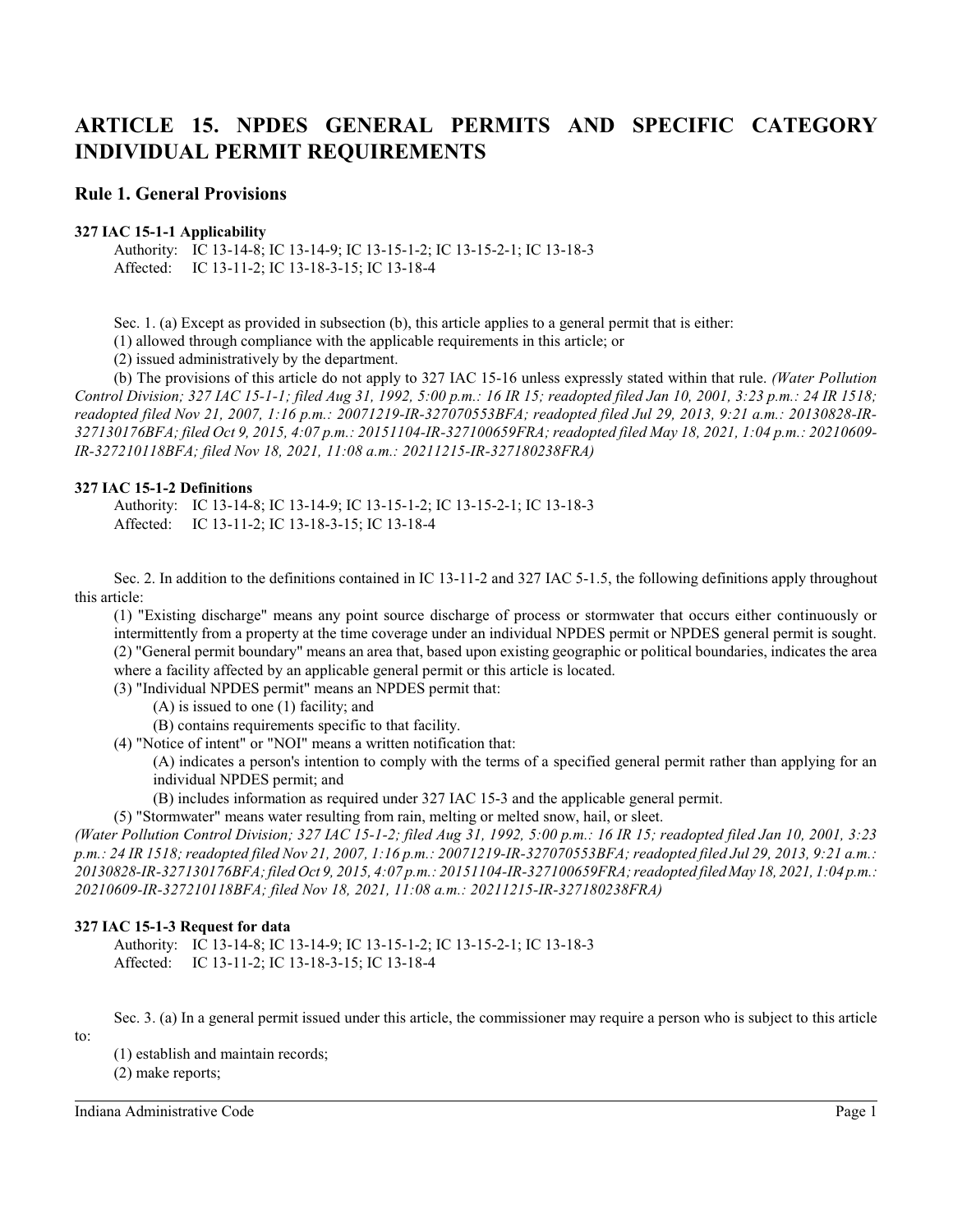(3) install, use, and maintain monitoring equipment or methods (including, where appropriate, biomonitoring methods);

(4) sample:

(A) effluents;

- (B) internal wastestreams, where appropriate; or
- (C) other material; and

(5) provide other data, including, at a minimum:

(A) raw materials;

(B) catalysts;

(C) intermediate products;

(D) byproducts;

(E) production rates; and

(F) related process information;

at the locations, times, and in the manner that the commissioner may reasonably prescribe.

(b) Sampling of internal wastestreams under subsection  $(a)(4)(B)$  and the provision of other data under subsection  $(a)(5)$  are not required by the commissioner unless the data are:

(1) reasonably expected to facilitate:

(A) the identification or quantification of pollutants that may be released to the environment from facilities operated by the person to whom the request is made; and

(B) the commissioner's identification or quantification of the pollutants that could not reasonably be made by the commissioner in the absence of the requested information; or

(2) necessary to properly control wastewater treatment processes.

*(Water Pollution Control Division; 327 IAC 15-1-3; filed Aug 31, 1992, 5:00 p.m.: 16 IR 16; readopted filed Jan 10, 2001, 3:23 p.m.: 24 IR 1518; readopted filed Nov 21, 2007, 1:16 p.m.: 20071219-IR-327070553BFA; readopted filed Jul 29, 2013, 9:21 a.m.: 20130828-IR-327130176BFA; filed Oct 9, 2015, 4:07 p.m.: 20151104-IR-327100659FRA; readopted filed May 18, 2021, 1:04 p.m.: 20210609-IR-327210118BFA; filed Nov 18, 2021, 11:08 a.m.: 20211215-IR-327180238FRA)*

## **327 IAC 15-1-4 Enforcement** *(Repealed)*

Sec. 4. *(Repealed by Water Pollution Control Division; filed Nov 18, 2021, 11:08 a.m.: 20211215-IR-327180238FRA)*

## **Rule 2. Basic NPDES General Permit Rule Requirements**

### **327 IAC 15-2-1 Purpose and scope** *(Repealed)*

Sec. 1. *(Repealed by Water Pollution Control Division; filed Nov 18, 2021, 11:08 a.m.: 20211215-IR-327180238FRA)*

### **327 IAC 15-2-2 NPDES general permit requirements**

Authority: IC 13-14-8; IC 13-14-9; IC 13-15-1-2; IC 13-15-2-1; IC 13-18-3 Affected: IC 13-11-2; IC 13-18-4; IC 13-18-12-9

Sec. 2. (a) The commissioner may regulate the following discharges under an NPDES general permit, consistent with the federal NPDES permit program administered by the U.S. EPA:

(1) Stormwater discharges associated with industrial activity, as defined in 40 CFR 122.26(b)(14) consistent with the EPA 2015 NPDES Multi-Sector General Permit for Stormwater Discharges Associated with Industrial Activity.

(2) Stormwater discharges associated with construction activity consistent with the U.S. EPA 2017 NPDES General Permit for Discharges from Construction Activities.

(3) Small municipal separate storm sewer systemdischarges consistent with U.S. EPA's general permit requirements for small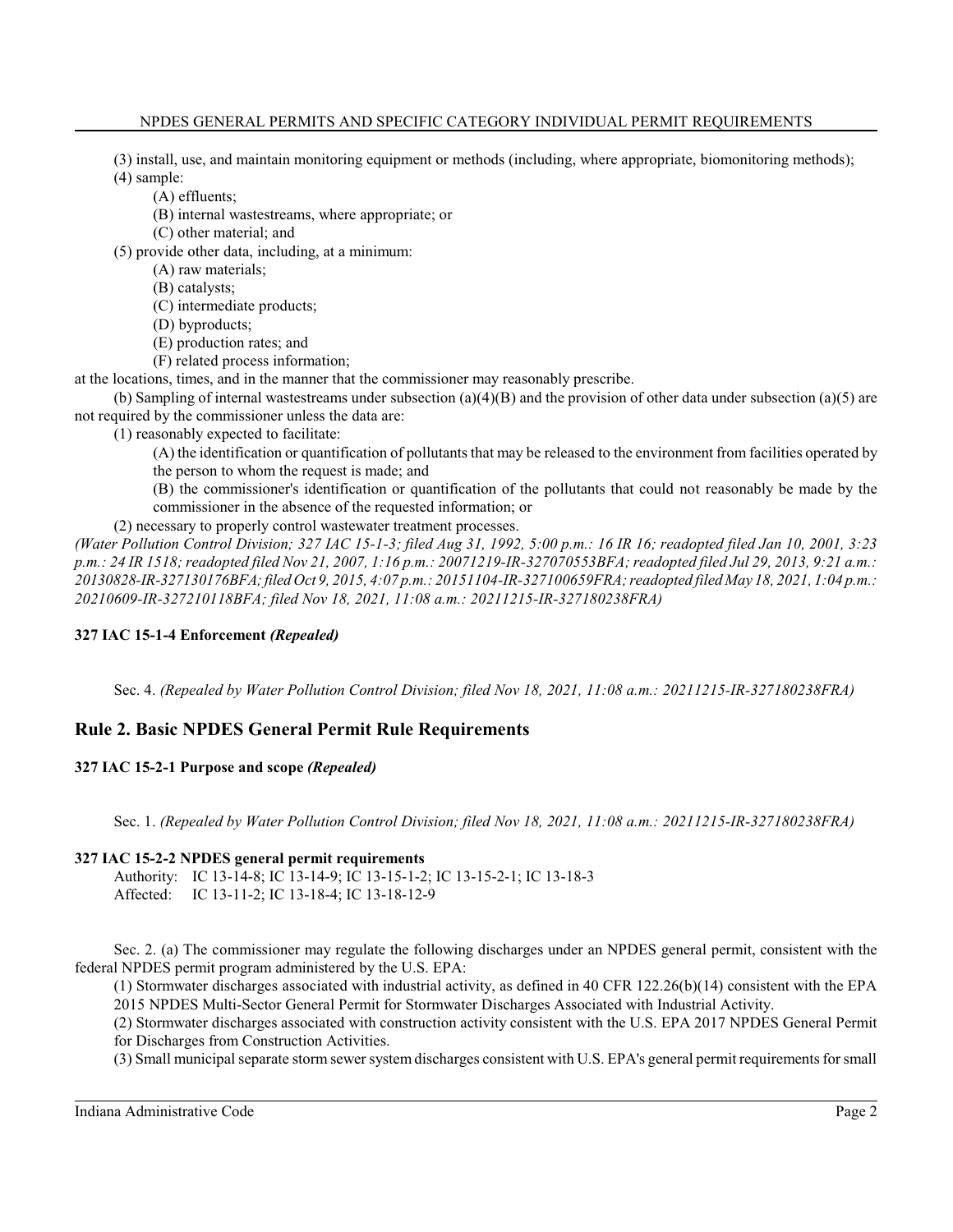municipal separate storm sewer systems (MS4s) in 40 CFR 122, Subpart B.

(4) Discharges of pesticides to waters of the state consistent with U.S. EPA's NPDES Pesticide General Permit (PGP) for Point Source Discharges to Waters of the United States from the Application of Pesticides.

(5) Discharges of treated sewage from on-site residential sewage discharging disposal systems within the Allen County on-site waste management district for which an operating permit has been issued pursuant to IC 13-18-12-9.

(6) Discharges of wastewater from ground water petroleum remediation systems into surface waters of the state.

(7) Discharges of wastewater from hydrostatic testing of commercial pipelines into surface waters of the state.

(8) Once through noncontact cooling water into surface waters of the state.

(9) Discharges of wastewater from petroleum products terminals into surface waters of the state.

(10) Discharges of process wastewater and pit dewatering water from facilities involved in sand, gravel, dimension stone, or crushed stone operations into surface waters of the state.

(11) Discharges from facilities engaged in the mining of coal, coal processing, and reclamation activities.

(12) Categories or subcategories of discharges that:

(A) involve the same or substantially similar types of operations;

(B) discharge the same types of wastes;

(C) require the same effluent limitations, or operating conditions; and

(D) require the same or similar monitoring requirements.

(b) The commissioner may determine that an individual permit must be obtained under section 9 of this rule.

(c) Each general permit issued by the commissioner must meet the criteria for general permits in 40 CFR 122.28\*.

(d) As provided in 40 CFR 122.28(b)(2)(v)\*, the commissioner may authorize a person to discharge under a general permit without submitting a notice of intent if the commissioner finds that a notice of intent would be inappropriate. However, this provision does not apply to discharges from:

(1) publicly owned treatment works;

(2) combined sewer overflows;

(3) municipal separate storm sewer systems;

(4) primary industrial facilities; and

(5) stormwater discharges associated with industrial activity.

\*These documents are incorporated by reference. Copies may be obtained from the Government Publishing Office, www.gpo.gov, or are available for reviewat the Indiana Department of Environmental Management, Office of Legal Counsel, Indiana Government Center North, 100 North Senate Avenue, Thirteenth Floor, Indianapolis, Indiana 46204. *(Water Pollution Control Division; 327 IAC 15-2-2; filed Aug 31, 1992, 5:00 p.m.: 16 IR 16; errata filed Sep 10, 1992, 12:00 p.m.: 16 IR 65; filed Oct 9, 2015, 4:07 p.m.: 20151104-IR-327100659FRA; filed Nov 18, 2021, 11:08 a.m.: 20211215-IR-327180238FRA)*

#### **327 IAC 15-2-2.3 Public notice and comment**

Authority: IC 13-14-8; IC 13-14-9; IC 13-15-1-2; IC 13-15-2-1; IC 13-18-3 Affected: IC 13-11-2; IC 13-18-3-15; IC 13-18-4

Sec. 2.3. The commissioner shall make draft general permits available for public comment for not less than thirty (30) days, consistent with Section 402 of the Clean Water Act (33 U.S.C. 1342). *(Water Pollution Control Division; 327 IAC 15-2-2.3; filed Oct 9, 2015, 4:07 p.m.: 20151104-IR-327100659FRA)*

### **327 IAC 15-2-3 Applicability requirements**

Authority: IC 13-14-8; IC 13-14-9; IC 13-15-1-2; IC 13-15-2-1; IC 13-18-3 Affected: IC 13-11-2; IC 13-18-3-15; IC 13-18-4

Sec. 3. (a) A general permit may regulate all designated categories of discharges for which a general permit exists except: (1) as provided under section 6 or 9 of this rule or the applicable general permit; and

(2) discharges meeting the applicability requirements of a general permit that are already subject to individual NPDES permits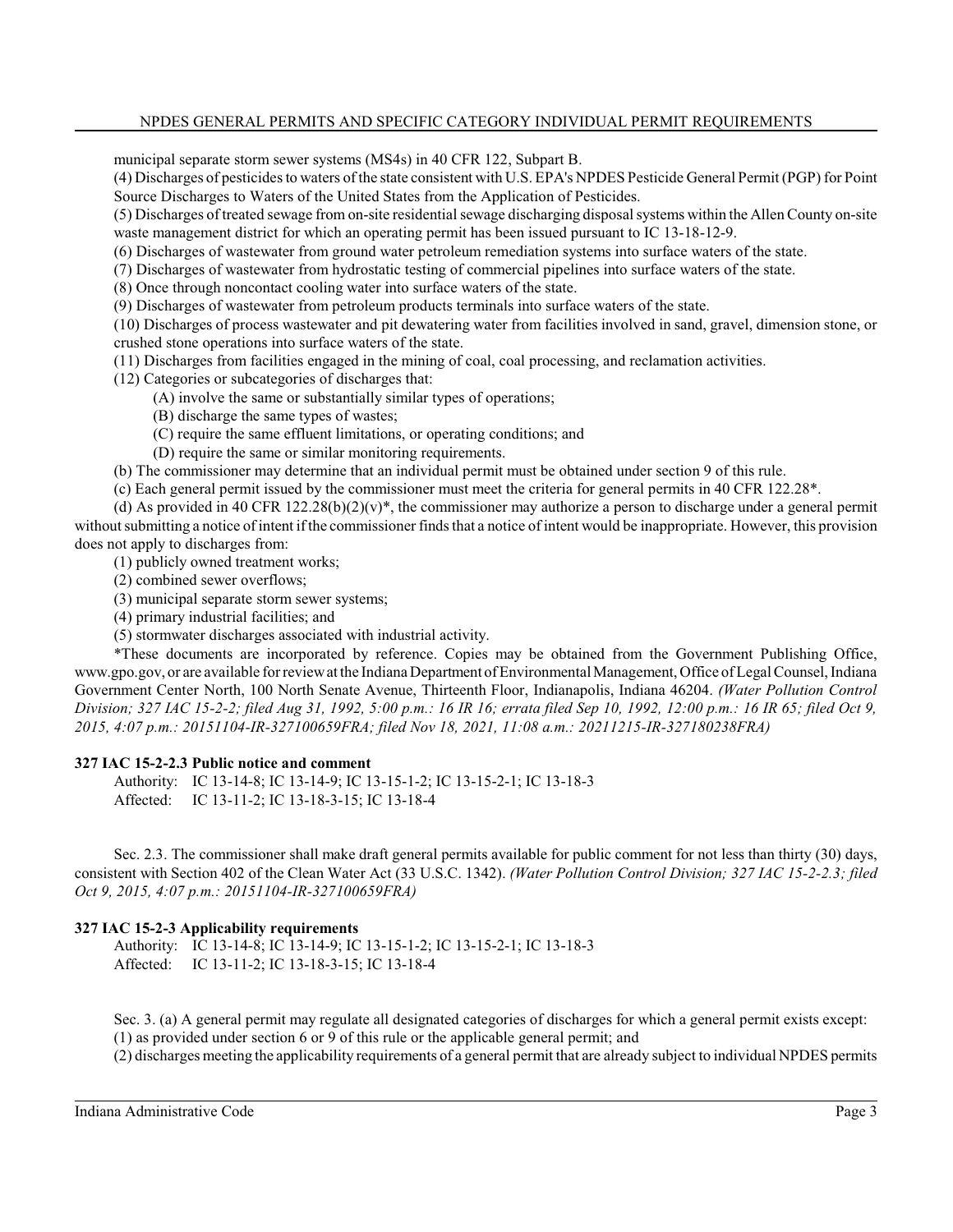prior to the effective date of a general permit.

(b) Except under subsection (d), a person excluded from general permit regulation solely because the person has an existing individual NPDES permit may request:

(1) to be regulated under a general permit; and

(2) that the individual NPDES permit be revoked or modified to remove the discharge from the existing permit.

(c) Upon revocation or expiration of an individual NPDES permit described in subsection (b)(2), the general permit applies to the discharges regulated under this article.

(d) The allowance to change from an individual NPDES permit to a general permit does not apply to municipal separate storm sewer system permittees who were issued an individual NPDES permit before January 1, 2000.

(e) A person that holds an individual NPDES permit may have discharges regulated under an applicable general permit if the discharges are not addressed in the individual permit. *(Water Pollution Control Division; 327 IAC 15-2-3; filed Aug 31, 1992, 5:00 p.m.: 16 IR 17; filed Oct 27, 2003, 10:15 a.m.: 27 IR 830; filed Oct 9, 2015, 4:07 p.m.: 20151104-IR-327100659FRA; errata filed Dec 30, 2015, 12:37 p.m.: 20160113-IR-327150453ACA; filed Nov 18, 2021, 11:08 a.m.: 20211215-IR-327180238FRA)*

## **327 IAC 15-2-4 Administrative requirement for NPDES general permit rules** *(Repealed)*

Sec. 4. *(Repealed by Water Pollution Control Division; filed Oct 9, 2015, 4:07 p.m.: 20151104-IR-327100659FRA)*

### **327 IAC 15-2-5 Notice of intent**

Authority: IC 13-14-8; IC 13-14-9; IC 13-15-1-2; IC 13-15-2-1; IC 13-18-3 Affected: IC 13-11-2; IC 13-18-3-15; IC 13-18-4

Sec. 5. (a) Except as provided in 40 CFR 122.28(b)(2)(v)\*, a person seeking to obtain coverage under a general permit shall submit an NOI in accordance with the requirements of the applicable general permit.

(b) An NOI shall be submitted to the commissioner by the time specified in the applicable general permit.

\*This document is incorporated by reference. Copies may be obtained fromthe Government PublishingOffice, www.gpo.gov, or are available for review at the Indiana Department of Environmental Management, Office of Legal Counsel, Indiana Government Center North, Thirteenth Floor, 100 North Senate Avenue, Indianapolis, Indiana 46204. *(Water Pollution Control Division; 327 IAC 15-2-5; filed Aug 31, 1992, 5:00 p.m.: 16 IR 17; filed Oct 9, 2015, 4:07 p.m.: 20151104-IR-327100659FRA; filed Nov 18, 2021, 11:08 a.m.: 20211215-IR-327180238FRA)*

### **327 IAC 15-2-6 Exclusions**

Authority: IC 13-14-8; IC 13-14-9; IC 13-15-1-2; IC 13-15-2-1; IC 13-18-3 Affected: IC 13-11-2; IC 13-18-3-15; IC 13-18-4

Sec. 6. (a) Except as provided in subsection (b), an individual NPDES permit issued under 327 IAC 5 is required for a discharge:

(1) to a receiving stream identified as an:

(A) outstanding state resource water, as defined in IC 13-11-2-149.6; or

(B) outstanding national resource water, as defined in IC 13-11-2-149.5; or

(2) that would significantly lower the water quality as defined in 327 IAC 2-1.3-2(50) of a water downstream of the discharge. (b) A discharge to an:

(1) outstanding national resource water, as defined in IC 13-11-2-149.5; or

(2) outstanding state resource water, as defined in IC 13-11-2-149.6;

that consists only of stormwater may be permitted under a general permit if the commissioner determines the discharge will not significantly lower the water quality as defined in 327 IAC 2-1.3-2(50) of a water downstream of that discharge. *(Water Pollution Control Division; 327 IAC 15-2-6; filed Aug 31, 1992, 5:00 p.m.: 16 IR 17; filed Jan 14, 1997, 12:00 p.m.: 20 IR 1476; filed Oct*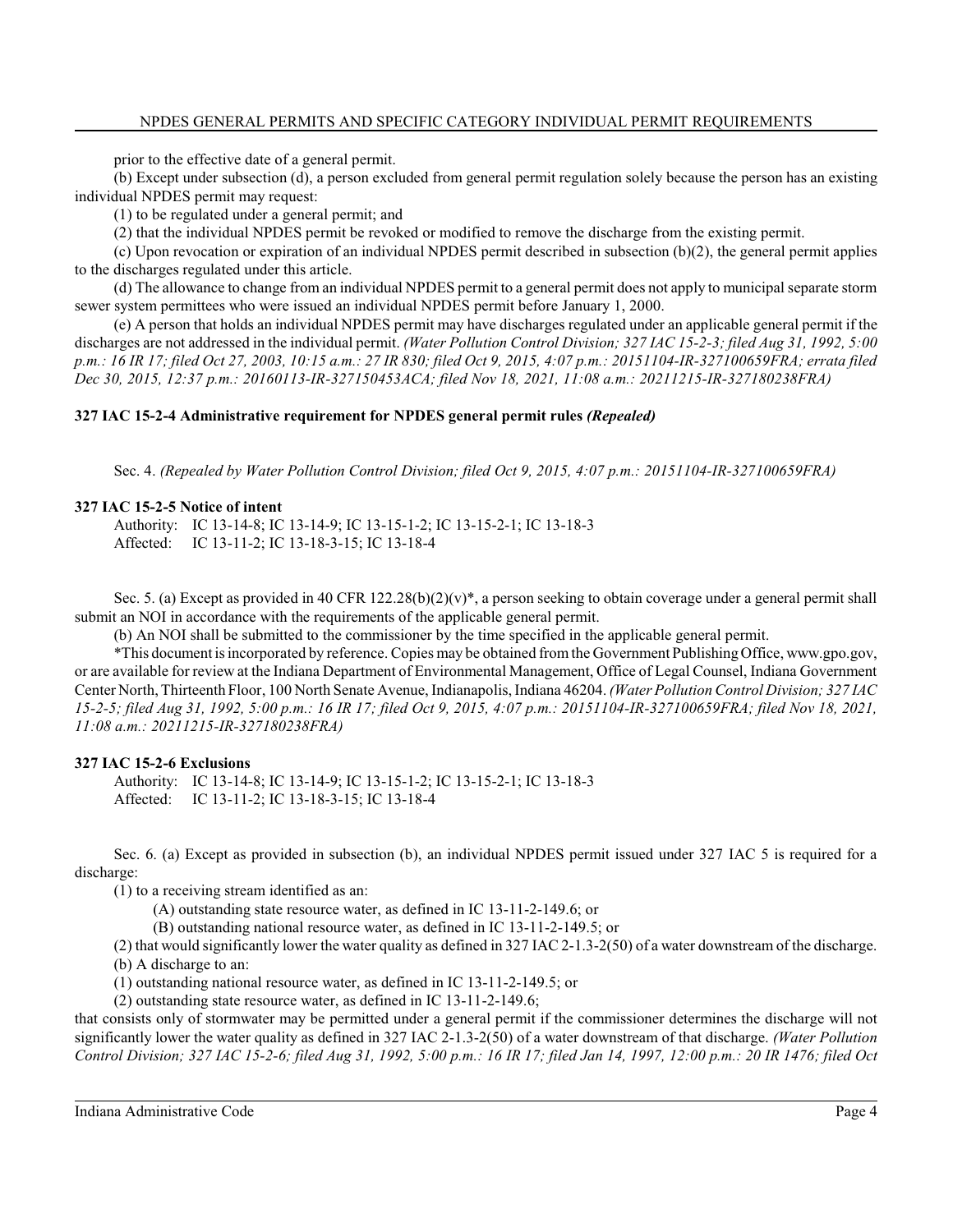*27, 2003, 10:15 a.m.: 27 IR 830; filed May 29, 2012, 3:19 p.m.: 20120627-IR-327080764FRA; filed Nov 10, 2014, 1:51 p.m.: 20141210-IR-327130290FRA; filed Oct 9, 2015, 4:07 p.m.: 20151104-IR-327100659FRA; filed Nov 18, 2021, 11:08 a.m.: 20211215-IR-327180238FRA)*

#### **327 IAC 15-2-7 Effect of general permit rule** *(Repealed)*

Sec. 7. *(Repealed by Water Pollution Control Division; filed Nov 18, 2021, 11:08 a.m.: 20211215-IR-327180238FRA)*

#### **327 IAC 15-2-8 Transferability of permit responsibility and coverage**

Authority: IC 13-14-8; IC 13-14-9; IC 13-15-1-2; IC 13-15-2-1; IC 13-18-3 Affected: IC 4-22-2; IC 13-11-2; IC 13-18-4

Sec. 8. (a) Unless otherwise stated in an applicable general permit or this article, responsibility for the NOI submission requirements and the applicable general permit may be transferred if the following occur:

(1) The current permittee notifies the commissioner at least thirty (30) days in advance of the proposed transfer date in subdivision  $(2)$ .

(2) A written agreement containing a specific date for transfer of permit responsibility and coverage between the current permittee and the transferee is submitted to the commissioner, including acknowledgment that the:

(A) existing permittee is liable for violations up to the date of transfer; and

(B) transferee is liable for violations from the date of transfer and afterward.

(3) The transferee certifies in writing to the commissioner the intent to operate the facility without making material and substantial:

(A) alterations; or

(B) additions;

to the facility that would significantly change the nature or quantities of pollutants discharged.

(b) The commissioner may require that a new NOI be submitted rather than accepting the transfer of the NOI requirements. *(Water Pollution Control Division; 327 IAC 15-2-8; filed Aug 31, 1992, 5:00 p.m.: 16 IR 18; filed Oct 27, 2003, 10:15 a.m.: 27 IR 831; filed Nov 18, 2021, 11:08 a.m.: 20211215-IR-327180238FRA)*

### **327 IAC 15-2-9 Requirements for an individual permit**

Authority: IC 13-14-8; IC 13-14-9; IC 13-15-1-2; IC 13-15-2-1; IC 13-18-3 Affected: IC 4-21.5; IC 13-11-2; IC 13-18-3-15; IC 13-18-4

Sec. 9. (a) The commissioner may require a person either with an existing discharge subject to the requirements of an applicable general permit or this article or who is proposing a discharge that would otherwise be subject to the requirements of an applicable general permit or this article to apply for and obtain an individual NPDES permit if one (1) or more of the following occurs:

(1) The applicable requirements contained in the applicable general permit orthis article are not adequate to ensure compliance with:

(A) water quality standards under 327 IAC 2-1 or 327 IAC 2-1.5; or

(B) the provisions that implement water quality standards contained in 327 IAC 5.

(2) The person is not in compliance with:

(A) the terms and conditions of the applicable general permit; or

(B) this article.

(3) A change has occurred in the availability of demonstrated technology or practices for the control or abatement of pollutants from the discharge.

(4) Effluent limitation guidelines that are more stringent than the requirements in the general permit are subsequently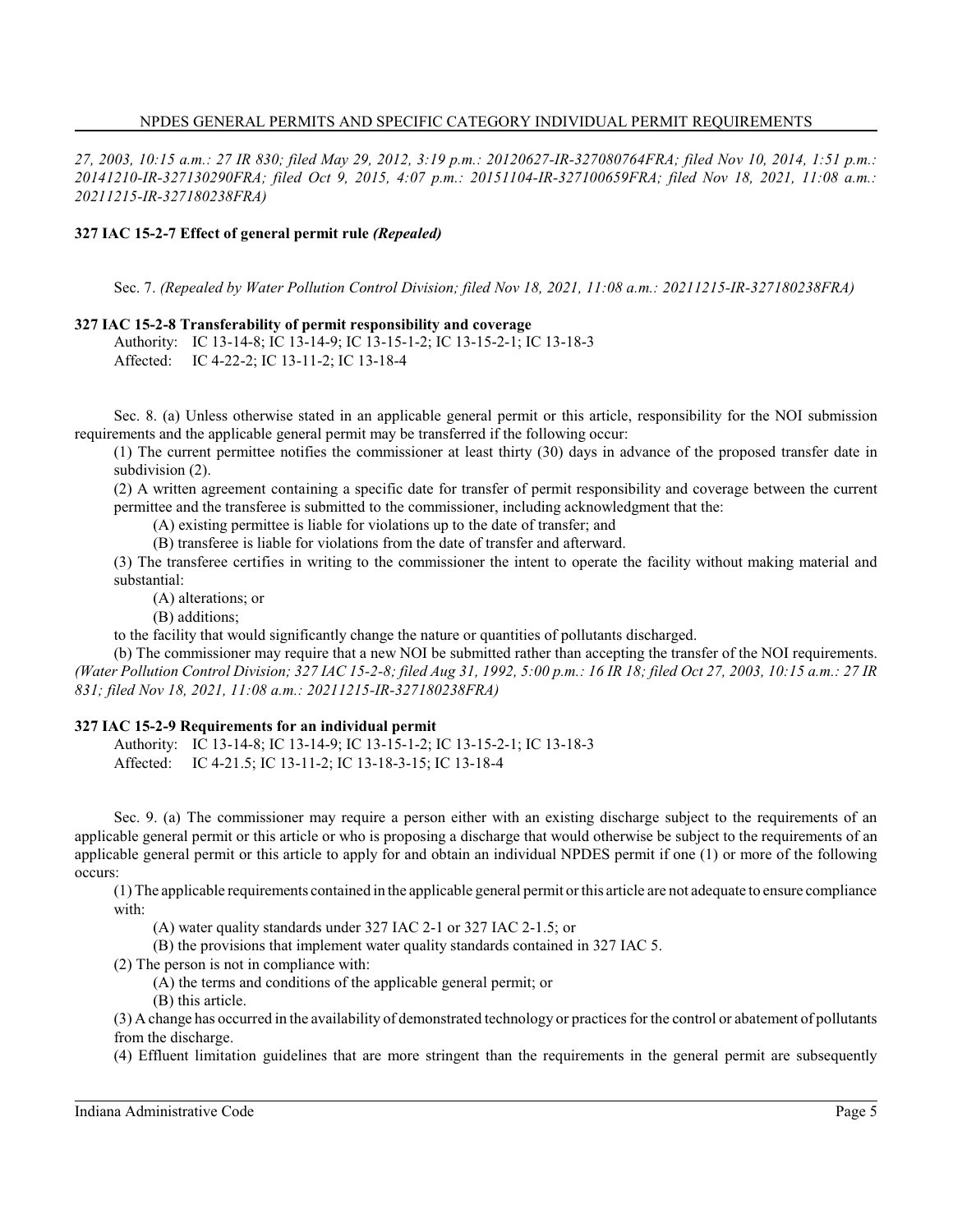promulgated for discharges regulated by the general permit.

(5) A water quality management plan containing more stringent requirements applicable to the discharge or discharges regulated by the general permit is approved.

(6) Circumstances have changed since the activity regulated under the applicable general permit or this article began so that:

(A) the discharge is no longer appropriately controlled under the general permit; or

(B) either a temporary or permanent:

(i) reduction; or

(ii) elimination;

of the authorized discharge is necessary.

(7) The receiving water of the discharge is identified as impaired for a pollutant proposed to be discharged and listed pursuant to Section 303(d) of the Clean Water Act (33 U.S.C. 1313(d))\*.

(8) The commissioner has revoked the person's coverage under the general permit.

An interested person may petition the commissioner to take action under this subsection.

(b) If, under subsection (a), the commissioner requires an individual NPDES permit, pursuant to 327 IAC 5-3, the commissioner shall notify the person in writing that an individual NPDES permit application is required. This notice shall be issued pursuant to IC 4-21.5 and shall also include the following:

(1) A brief statement of the reasons for this decision.

(2) An application form.

(3) A statement setting a time for the person to file the application.

(4) A statement that on the effective date of the individual NPDES permit, the general permit as it applies to the person shall no longer apply.

The commissioner may grant additional time upon request of the applicant for completion of the application.

(c) A person having financial responsibility or operational control for a:

(1) facility;

(2) project site; or

(3) municipal separate storm sewer system area and the associated stormwater discharges;

that meets the applicability requirements of the general permit and is not covered by an existing individual NPDES permit, must submit an application under 40 CFR 122.26 and 327 IAC 5-3 if the operator seeks to cover the discharge under an individual permit.

\*Information about impaired waters under Section 303(d) of the Clean Water Act is available from the Indiana Department of Environmental Management, Office of Water Quality, Indiana Government Center North, 100 North Senate Avenue, Room N1255, Indianapolis, Indiana 46204 and at https://www.in.gov/idem/nps/2647.htm. *(Water PollutionControlDivision; 327 IAC 15-2-9; filed Aug 31, 1992, 5:00 p.m.: 16 IR 18; errata filed Sep 10, 1992, 12:00 p.m.: 16 IR 65; errata, 16 IR 751; filed Jan 14, 1997, 12:00 p.m.: 20 IR 1476; filed Oct 27, 2003, 10:15 a.m.: 27 IR 831; filed Oct 9, 2015, 4:07 p.m.: 20151104-IR-327100659FRA; filed Nov 18, 2021, 11:08 a.m.: 20211215-IR-327180238FRA)*

### **327 IAC 15-2-10 Prohibitions**

Authority: IC 13-14-8; IC 13-14-9; IC 13-15-1-2; IC 13-15-2-1; IC 13-18-3 Affected: IC 13-11-2; IC 13-18-3-15; IC 13-18-4

Sec. 10. No general permit shall be issued where the terms and conditions of the permit do not comply with the applicable guidelines and requirements of:

(1) the Clean Water Act;

(2) effective regulations promulgated under the Clean Water Act;

(3) 327 IAC 2;

(4) 327 IAC 5; or

(5) this article.

*(Water Pollution Control Division; 327 IAC 15-2-10; filed Aug 31, 1992, 5:00 p.m.: 16 IR 18; filed Oct 9, 2015, 4:07 p.m.: 20151104-IR-327100659FRA)*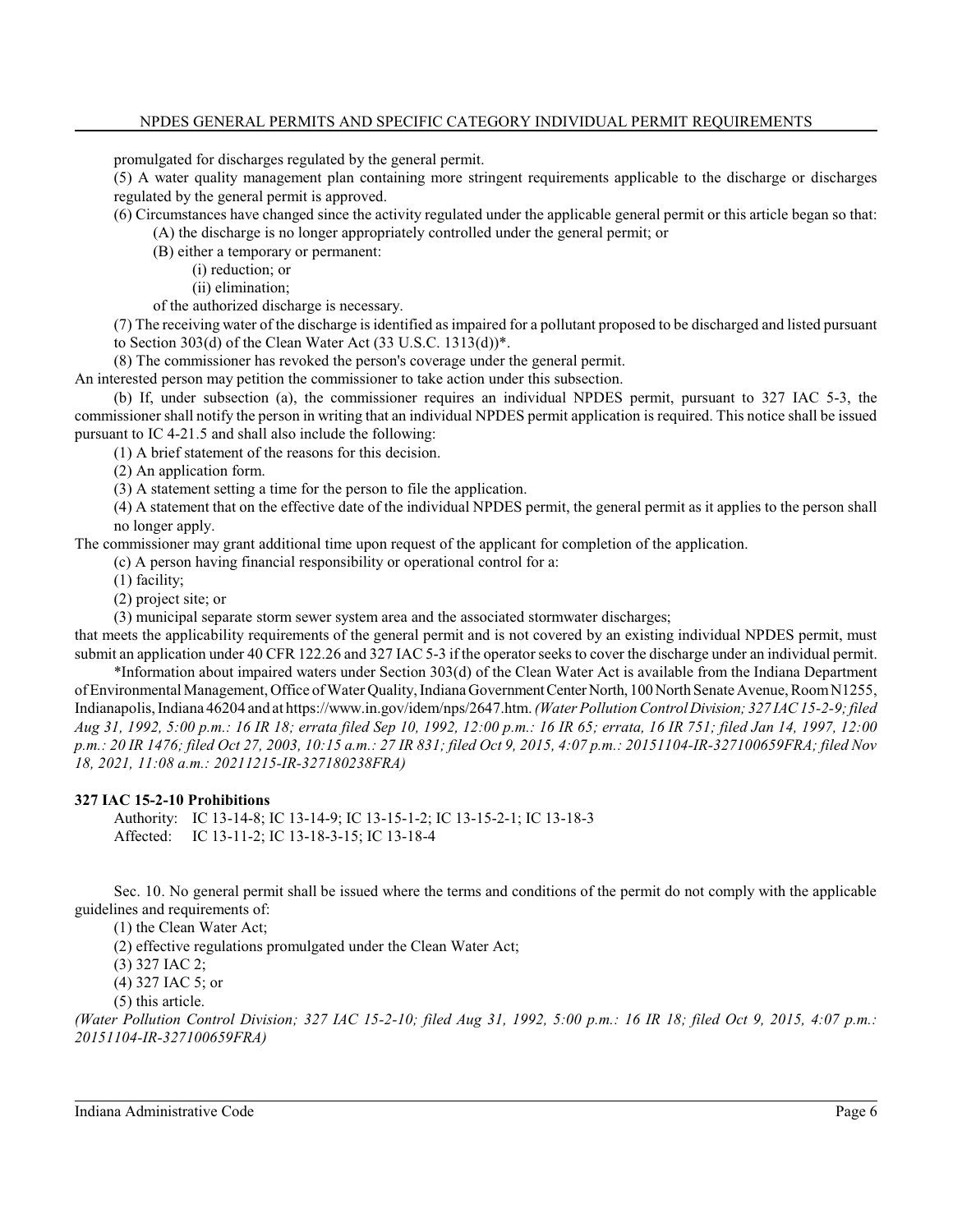## **Rule 3. NOI Requirements**

### **327 IAC 15-3-1 Purpose** *(Repealed)*

Sec. 1. *(Repealed by Water Pollution Control Division; filed Nov 18, 2021, 11:08 a.m.: 20211215-IR-327180238FRA)*

#### **327 IAC 15-3-2 Content requirements of an NOI**

Authority: IC 13-14-8; IC 13-14-9; IC 13-15-1-2; IC 13-15-2-1; IC 13-18-3 Affected: IC 13-11-2; IC 13-18-4

Sec. 2. The NOI shall include the following:

(1) Name, mailing address, and location of the facility for which the notification is submitted.

(2) Standard Industrial Classification (SIC) codes, as defined in 327 IAC 5, up to four (4) digits, that best represent the principal products or activities provided by the facility.

(3) The person's name, address, telephone number, e-mail address (if available), ownership status, and status as federal, state, private, public, or other entity.

(4) The latitude and longitude of the approximate center of the facility to the nearest fifteen (15) seconds, and, if the section, township, and range are provided, the nearest quarter section in which the facility is located.

(5) The name of receiving water, or, if the discharge is to a municipal separate storm sewer, the name of the municipal operator of the storm sewer and the ultimate receiving water.

(6) A description of how the facility complies with the applicability requirements of the applicable general permit.

(7) Any additional NOI information required by the applicable general permit.

(8) The NOI must be signed by a person meeting the signatory requirements in 327 IAC 15-4-3(g) and 327 IAC 15-4-3(h). *(Water Pollution Control Division; 327 IAC 15-3-2; filed Aug 31, 1992, 5:00 p.m.: 16 IR 19; errata filed Sep 10, 1992, 12:00 p.m.: 16 IR 65; readopted filed Jan 10, 2001, 3:23 p.m.: 24 IR 1518; filed Oct 27, 2003, 10:15 a.m.: 27 IR 832; filed Dec 18, 2003, 10:39 a.m.: 27 IR 1563; readopted filed Nov 21, 2007, 1:16 p.m.: 20071219-IR-327070553BFA; readopted filed Jul 29, 2013, 9:21 a.m.: 20130828-IR-327130176BFA; filed Oct 9, 2015, 4:07 p.m.: 20151104-IR-327100659FRA; errata filed Dec 30, 2015, 12:37 p.m.:*

### **327 IAC 15-3-3 Deadline for submittal of an NOI; additional requirements**

Authority: IC 13-14-8; IC 13-14-9; IC 13-15-1-2; IC 13-15-2-1; IC 13-18-3 Affected: IC 13-11-2; IC 13-18-4

*20160113-IR-327150453ACA; filed Nov 18, 2021, 11:08 a.m.: 20211215-IR-327180238FRA)*

Sec. 3. A person proposing a newdischarge that will be subject to a general permit shall submit an NOI to the department along with additional information as required by the applicable general permit according to one (1) of the following:

(1) On or before the submission deadline prescribed by the applicable general permit.

(2) If no deadline is prescribed by the applicable general permit, submission must be at least one hundred eighty (180) days before the date when the discharge is to commence.

(3) At a later date if it has been granted by the commissioner or is established in the applicable general permit.

*(Water Pollution Control Division; 327 IAC 15-3-3; filed Aug 31, 1992, 5:00 p.m.: 16 IR 19; errata filed Sep 10, 1992, 12:00 p.m.: 16 IR 65; errata, 16 IR 898; readopted filed Jan 10, 2001, 3:23 p.m.: 24 IR 1518; filed Oct 27, 2003, 10:15 a.m.: 27 IR 832; readopted filed Nov 21, 2007, 1:16 p.m.: 20071219-IR-327070553BFA; readopted filed Jul 29, 2013, 9:21 a.m.: 20130828-IR-327130176BFA; filed Oct 9, 2015, 4:07 p.m.: 20151104-IR-327100659FRA; errata filed Dec 30, 2015, 12:37 p.m.: 20160113-IR-327150453ACA; filed Nov 18, 2021, 11:08 a.m.: 20211215-IR-327180238FRA)*

### **327 IAC 15-3-4 Procedures for exemption from an individual NPDES permit** *(Repealed)*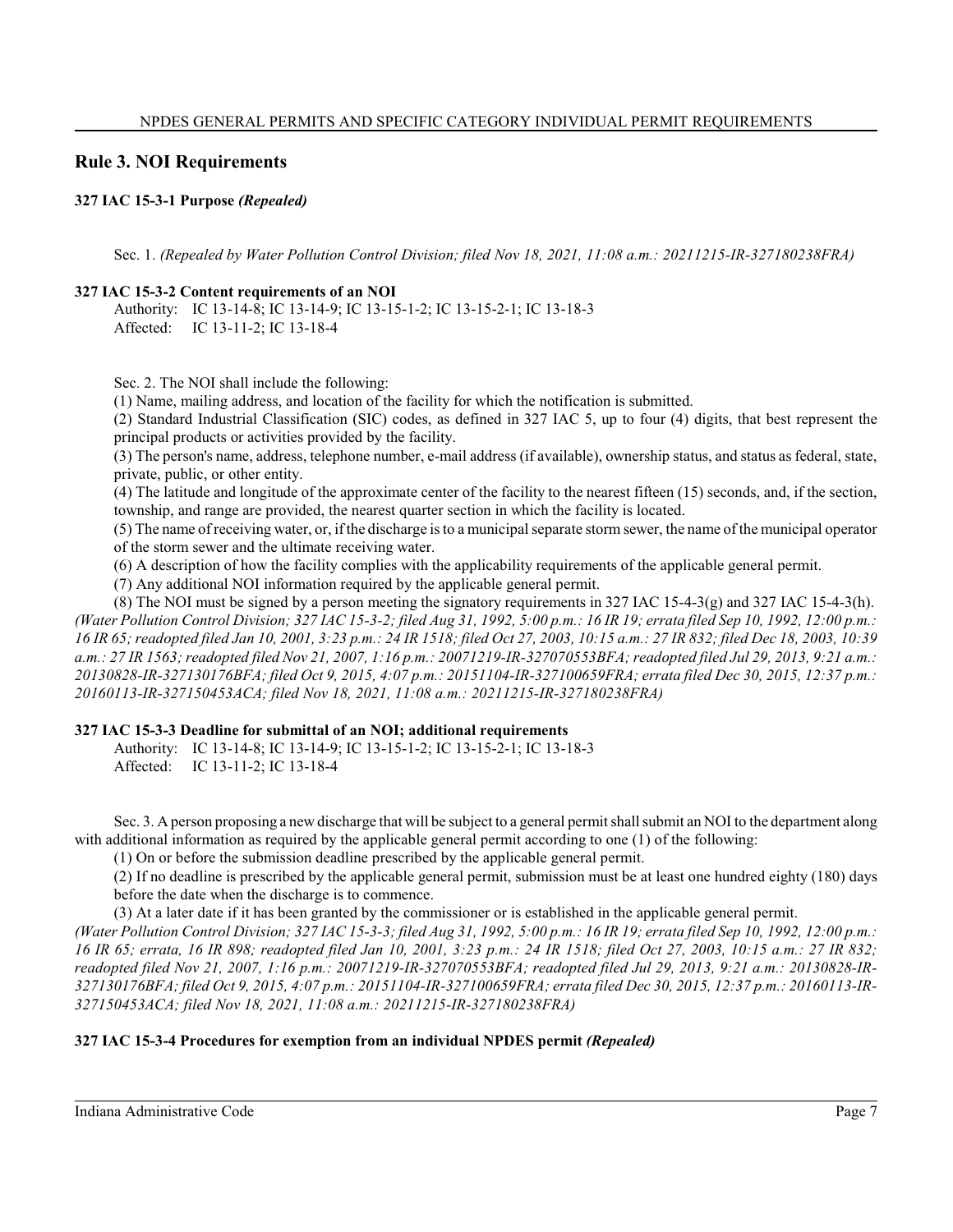Sec. 4. *(Repealed by Water Pollution Control Division; filed Oct 9, 2015, 4:07 p.m.: 20151104-IR-327100659FRA)*

## **Rule 4. Standard Conditions for NPDES General Permit Rules**

#### **327 IAC 15-4-1 General conditions**

Authority: IC 13-14-8; IC 13-14-9; IC 13-15-1-2; IC 13-15-2-1; IC 13-18-3 Affected: IC 13-11-2; IC 13-18-4; IC 13-18-11; IC 13-30-4-1; IC 13-30-10

Sec. 1. (a) A violation of this article constitutes a violation of the CWA and environmental management laws and is subject to enforcement under IC 13-30. A person who violates this article may be required to obtain an individual NPDES permit.

(b) In accordance with IC 13-30-4-1, a person who:

(1) violates a rule or standard adopted by the board is subject to a civil penalty not to exceed twenty-five thousand dollars

(\$25,000) per day of each violation; or

(2) willfully or negligently violates:

(A) an applicable standard or limitation;

(B) an NPDES permit condition; or

(C) an NPDES filing requirement;

is subject to criminal penalties under IC 13-30-10.

If the conviction is for a violation committed after a first conviction of a person under this subsection, punishment must be a fine of not more than fifty thousand dollars (\$50,000) per day of violation, or by imprisonment for not more than two (2) years, or both. Except as provided in applicable general permit conditions on bypassing under section 2(c) of this rule, and upsets under section 2(b)(3) of this rule, nothing in this article shall be construed to relieve a person in violation of it from civil or criminal penalties for noncompliance.

(c) A person in violation of this article shall take all reasonable steps to minimize or correct any adverse impact on the environment resulting from the person's noncompliance.

(d) The following conditions apply to a person subject to this article:

(1) Compliance with an applicable general permit does not:

(A) authorize:

(i) injury to a person or private property;

(ii) invasion of other private rights; or

- (iii) infringement of federal, state, or local:
	- (AA) laws; or

(BB) regulations; or

(B) preempt a duty to obtain state or local consent required by law for:

(i) the discharge; or

(ii) construction or operation of the facility from which the discharge is made.

(2) Nothing in this article shall be construed to relieve a person from responsibility, liability, or penalty that the person is or may be subject to under the CWA.

(3) The applicability of this article does not convey property rights or exclusive privileges.

(e) A person regulated by this article shall furnish to the commissioner, within a reasonable time, the information that the commissioner may request to determine whether cause exists for modifying, revoking and reapproving, or terminating the approval to discharge under this article or to determine compliance with this article. A person shall also furnish to the commissioner, upon request, copies of records required to be kept by this article.

(f) A person shall comply with effluent standards or prohibitions established under the CWA for toxic pollutants injurious to human health within the time provided in the regulations that establish those standards or prohibitions, even if the general permit has not yet been modified to incorporate the requirement. The commissioner shall modify the general permit to include the requirement.

(g) A person regulated by this article shall have all wastewater treatment facilities, if any, under the direct supervision of an operator certified by the commissioner as required under IC 13-18-11 and 327 IAC 8-12.

(h) The provisions of this article are severable and, if a provision of this article or the application of a provision of this article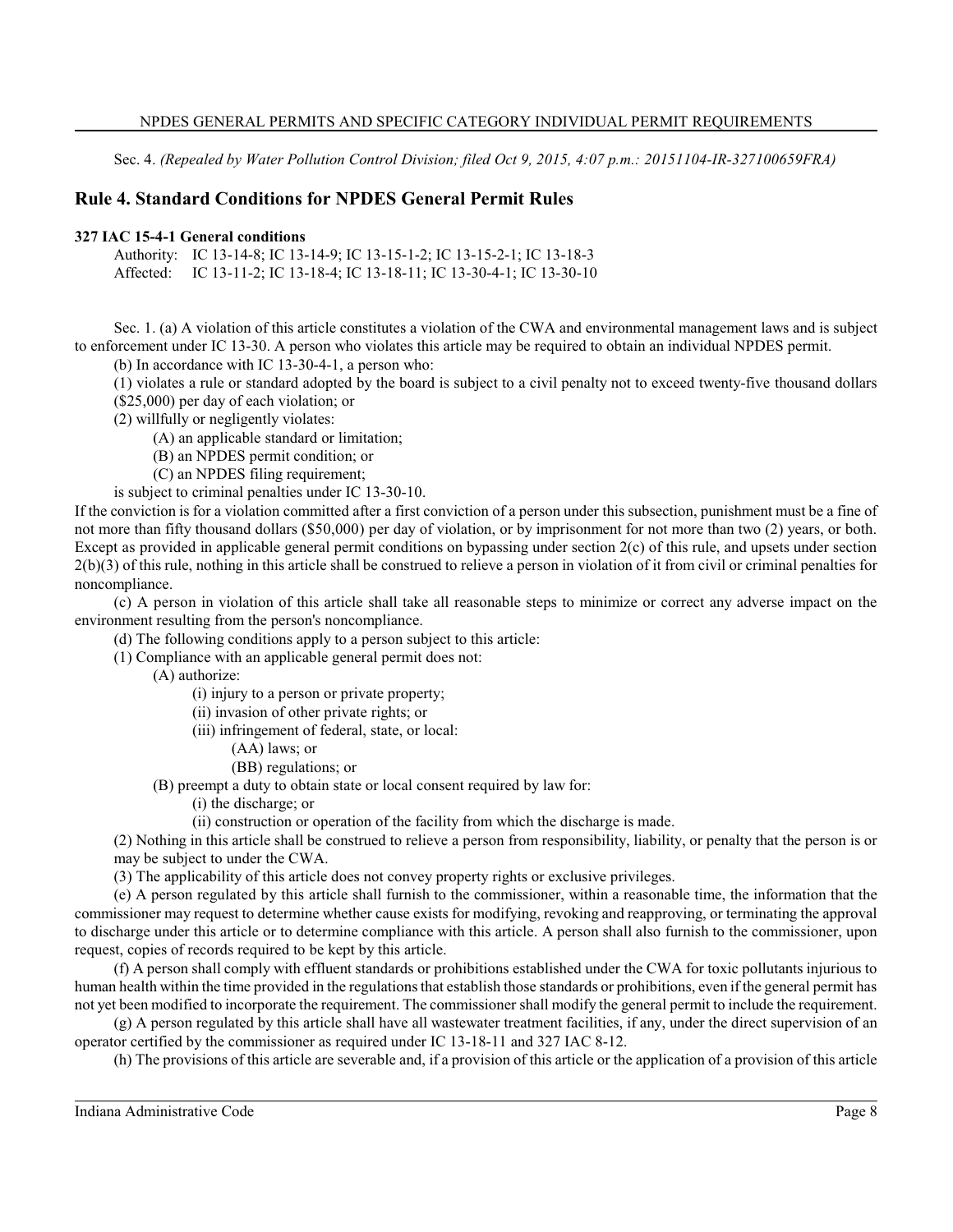to a circumstance is held invalid, the application of the provision to other circumstances and the remainder of this article shall not be affected.

(i) A person regulated by this article shall allow the commissioner, or an authorized representative (including an authorized contractor or representative of another governmental agency acting as a representative on behalf of the commissioner), at reasonable times, and in a manner to minimize disruption of the business, upon the presentation of credentials and other documents as may be required by law, to:

(1) enter upon the premises where a regulated facility or activity is located or conducted, or where records must be kept under the conditions of the applicable general permit or this article;

(2) have access to and copy, at reasonable times, records that must be kept underthe conditions of the applicable general permit or this article;

(3) inspect, at reasonable times, facilities, equipment (including monitoring and control equipment), practices, or operations regulated or required under the applicable general permit or this article; and

(4) sample or monitor substances or parameters at locations and at reasonable times, for the purposes of ensuring compliance with the applicable general permit conditions or as otherwise authorized by the CWA.

(j) A person regulated by this article shall not:

(1) construct;

(2) install; or

(3) modify;

a water pollution control facility without a valid construction permit issued by the department under 327 IAC 3-2.

(k) A person with a new discharge or facility to which a general permit applies must comply with the applicable requirements of the applicable general permit and this article including the submittal of the appropriate NOI.

(l) The following standard permit conditions are applicable to a general permit:

(1) Duty to comply according to 40 CFR  $122.41(a)*$ .

(2) Duty to reapply according to 40 CFR  $122.41(b)*$ .

(3) Need to halt or reduce activity not a defense according to 40 CFR 122.41 $(c)^*$ .

(4) Duty to mitigate according to 40 CFR  $122.41(d)*$ .

(5) Proper operation and maintenance according to 40 CFR  $122.41(e)^*$ .

(6) Permit actions according to 40 CFR  $122.41(f)^*$ .

(7) Property rights according to 40 CFR  $122.41(g)^*$ .

(8) Duty to provide information according to 40 CFR 122.41(h)\*.

(9) Inspection and entry according to 40 CFR  $122.41(i)*$ .

(10) Monitoring and records according to 40 CFR 122.41(j)\*.

(11) Signatory requirements according to 40 CFR 122.41(k)\*.

(12) Reporting requirements according to 40 CFR 122.41(l)\*.

(13) Bypass reporting according to 40 CFR 122.41(m)\*.

(14) Upset reporting according to 40 CFR  $122.41(n)$ <sup>\*</sup>.

(15) Additional reporting requirement for existingmanufacturing, commercial,mining, and silvicultural dischargers according to 40 CFR 122.42(a)\*.

\*These documents are incorporated by reference. Copies may be obtained from the Government Publishing Office, www.gpo.gov, or are available for reviewat the Indiana Department of Environmental Management, Office of Legal Counsel, Indiana Government Center North, 100 North Senate Avenue, Thirteenth Floor, Indianapolis, Indiana 46204. *(Water Pollution Control Division; 327 IAC 15-4-1; filed Aug 31, 1992, 5:00 p.m.: 16 IR 19; errata filed Sep 10, 1992, 12:00 p.m.: 16 IR 65; errata, 16 IR 751; errata, 16 IR 898; filed Oct 9, 2015, 4:07 p.m.: 20151104-IR-327100659FRA; errata filed Dec 30, 2015, 12:37 p.m.: 20160113-IR-327150453ACA; filed Nov 18, 2021, 11:08 a.m.: 20211215-IR-327180238FRA)*

## **327 IAC 15-4-2 Management requirements**

Authority: IC 13-14-8; IC 13-15-1-2; IC 13-15-2-1; IC 13-18-3; IC 13-18-4 Affected: IC 13-18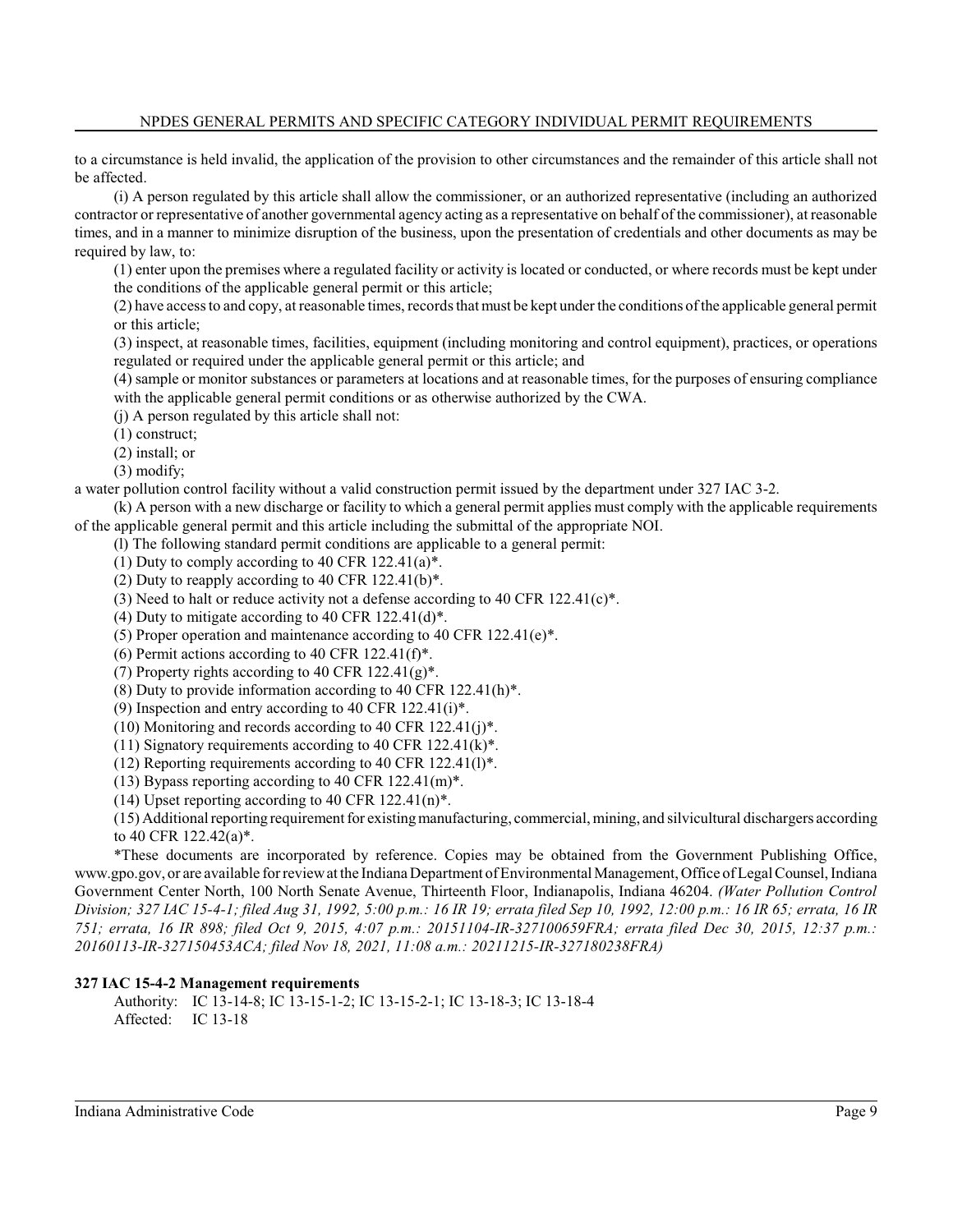Sec. 2. (a) A person regulated by an applicable general permit and this article shall, at all times:

(1) maintain in good working order; and

(2) efficiently operate;

facilities and systems (and related appurtenances) for collection and treatment that are installed or used by the person and that are necessary for achieving compliance with the terms and conditions of the applicable general permit and this article.

(b) The following definitions, with regard to bypass of treatment facilities and upsets, apply throughout the applicable general permit and this article:

(1) "Bypass" means the intentional diversion of a wastestream from a portion of a treatment facility normally utilized for treatment of the wastestream.

(2) "Severe property damage":

(A) means:

- (i) substantial physical damage to property;
- (ii) damage to the treatment facilities that would cause them to become inoperable; or
- (iii) substantial and permanent loss of natural resources;
- that can reasonably be expected to occur in the absence of a bypass; and

(B) does not mean economic loss caused by delays in production.

(3) "Upset", as used in this rule:

(A) means an exceptional incident in which there is unintentional and temporary noncompliance with an effluent limitation in the applicable general permit because of factors beyond the reasonable control of the responsible person; and

(B) does not include noncompliance to the extent caused by one (1) or more of the following:

- (i) Operational error.
- (ii) Improperly designed treatment facilities.
- (iii) Inadequate treatment facilities.
- (iv) Lack of preventive maintenance.
- (v) Careless or improper operation.

(c) A bypass is prohibited except as allowed under thissubsection. The permittee may allow a bypass that does not exceed any effluent limitations contained in the general permit to occur but only if it also is for essential maintenance to ensure efficient operation. These bypasses are not subject to the requirements of subsection  $(d)(1)$  through  $(d)(3)$ .

(d) The commissioner may take enforcement action against a permittee for a prohibited bypass unless the following conditions are met:

(1) Bypass is unavoidable to prevent loss of life, personal injury, or severe property damage.

- (2) There are no feasible alternatives to bypass, such as:
	- (A) the use of auxiliary treatment facilities;
	- (B) retention of untreated wastes; or
	- (C) maintenance during a normal period of equipment downtime.

This condition is not satisfied if adequate backup equipment should have been installed in the exercise of reasonable engineering judgment to prevent a bypass from occurring during normal periods of equipment downtime or preventive maintenance.

(3) The permittee submits notice of a bypass according to the following:

(A) An unanticipated bypass must be reported to the commissioner within twenty-four (24) hours of becoming aware

of the bypass. If this information is provided orally, a written submission also must be provided within five (5) days. (B) If the permittee knows in advance of the need for an anticipated bypass, this prior notification must be submitted

for approval to the commissioner if possible, at least ten (10) days before the date of the bypass.

An anticipated bypass that meets the criteria under this subsection may be allowed under conditions determined to be necessary by the commissioner to minimize any adverse effects.

(e) An upset constitutes an affirmative defense to an action brought for noncompliance with effluent limitations if the requirements under subsection (b) are met.

(f) A permittee regulated under an applicable general permit or this article who wishes to establish the affirmative defense of upset shall demonstrate, through properly signed, contemporaneous operating logs or other relevant evidence, the following: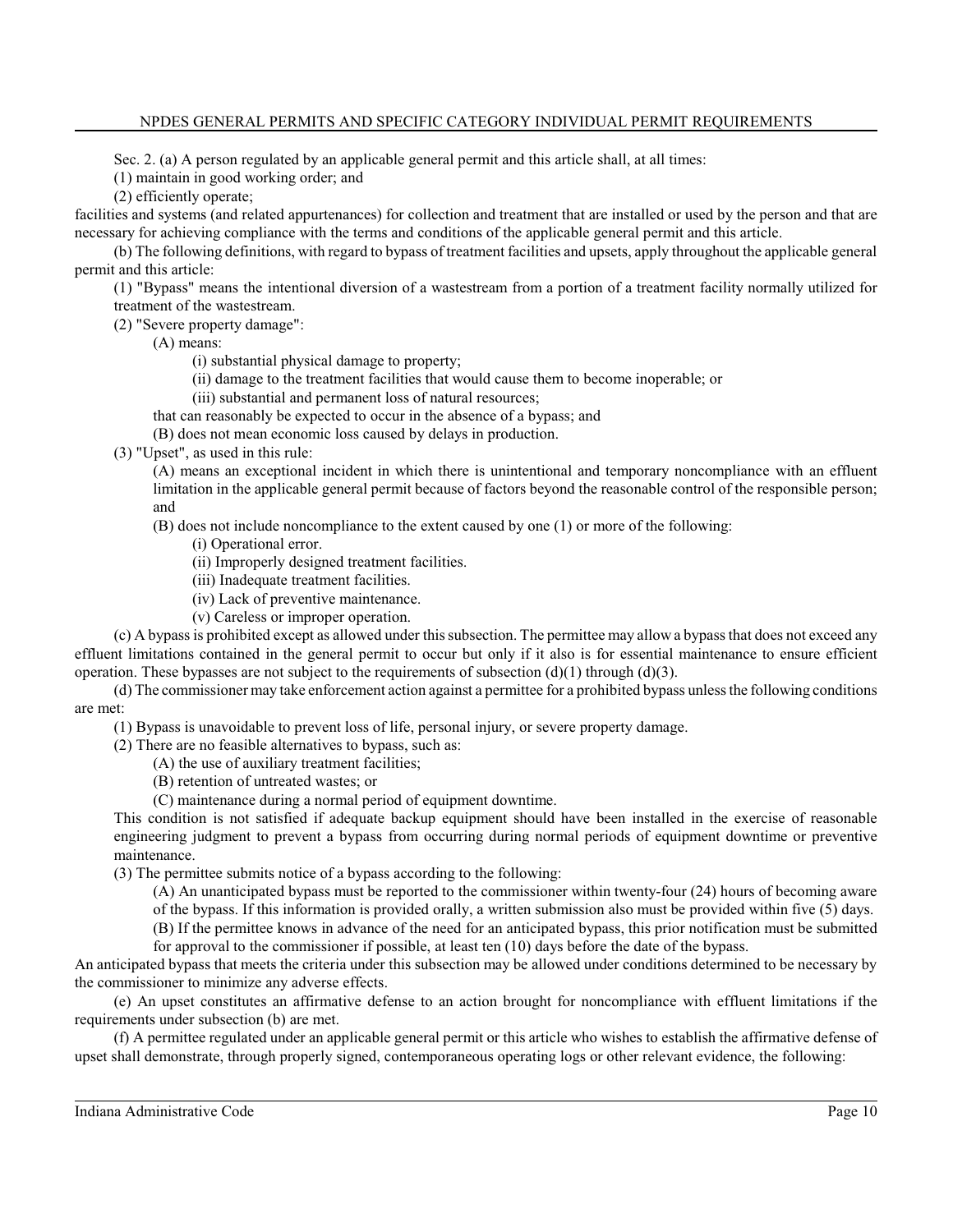(1) An upset occurred and the permittee can identify the cause or causes of the upset.

(2) The permitted facility was, at the time, being properly operated.

(3) The permittee complied with any remedial measures required under section 1(c) of this rule.

(4) The permittee gave the commissioner the notice required under section  $3(c)(1)(D)$  of this rule.

In an enforcement proceeding, the permittee seeking to establish the occurrence of an upset has the burden of proof.

(g) Solids, sludges, filter backwash, or other pollutants removed from or resulting from treatment or control of waters must be disposed of in:

(1) a manner that prevents a pollutant from the material from entering navigable waters; and

(2) compliance with all Indiana statutes and rules relative to the disposal of liquid or solid waste, or both. *(Water Pollution Control Division; 327 IAC 15-4-2; filed Aug 31, 1992, 5:00 p.m.: 16 IR 21; filed Nov 18, 2021, 11:08 a.m.:*

*20211215-IR-327180238FRA)*

#### **327 IAC 15-4-3 Reporting requirements**

Authority: IC 13-14-8; IC 13-14-9; IC 13-15-1-2; IC 13-15-2-1; IC 13-18-3 Affected: IC 13-11-2; IC 13-18-4; IC 13-30

Sec. 3. (a) A change in the information submitted in the NOI must be reported as soon as practicable to the commissioner. A change that is reasonably expected to alter the characteristics of the discharge regulated under a general permit must be reported prior to the change. Following the change notice, the commissioner may request the person to submit an application for an individual NPDES permit.

(b) Monitoring results must be reported at the intervals and in the form specified in the applicable general permit and this section.

(c) The following are requirements for twenty-four (24) hour reporting:

(1) A person regulated by a general permit shall orally report information to the office of water quality at (317) 232-8670 on the following types of noncompliance within twenty-four (24) hours from the time the person becomes aware of the noncompliance:

(A) An unanticipated bypass that exceeds an effluent limitation in the applicable general permit.

(B) Violation of a maximum daily discharge limitation for one (1) or more of the pollutants listed by the commissioner in the applicable general permit to be reported within twenty-four (24) hours.

(C) A noncompliance that may pose a danger to human health or the environment.

(D) An upset that exceeds an effluent limitation in the applicable general permit.

(2) A written submission must also be provided to the office of water quality within five (5) business days of the time the person becomes aware of the circumstances. The written submission must contain the following:

(A) A description of the noncompliance and its cause.

(B) The period of noncompliance, including exact dates and times, and, if the noncompliance has not been corrected, the anticipated duration.

(C) Steps taken or planned to reduce and eliminate the noncompliance and prevent its recurrence.

The commissioner may waive the written report on a case-by-case basis if the oral report has been received within twenty-four (24) hours.

(d) A person regulated under a general permit shall report an instance of noncompliance not reported under subsection (c) at the time the pertinent discharge monitoring report is submitted. The report must contain the information specified under subsection  $(c)(2)$ .

(e) When a person becomes aware that a relevant fact was omitted, or incorrect information was submitted in an NOI, or in a report required to be submitted under an applicable general permit or this article, the person shall promptly submit the omitted fact or corrected information.

(f) Reports required by an applicable general permit or this article and other information requested by the commissioner must be signed by a person or by a duly authorized representative of that person according to the following:

(1) For a corporation, by a responsible corporate officer. As used in this section, "responsible corporate officer" means:

(A) a president, secretary, treasurer, a vice president of the corporation in charge of a principal business function, or a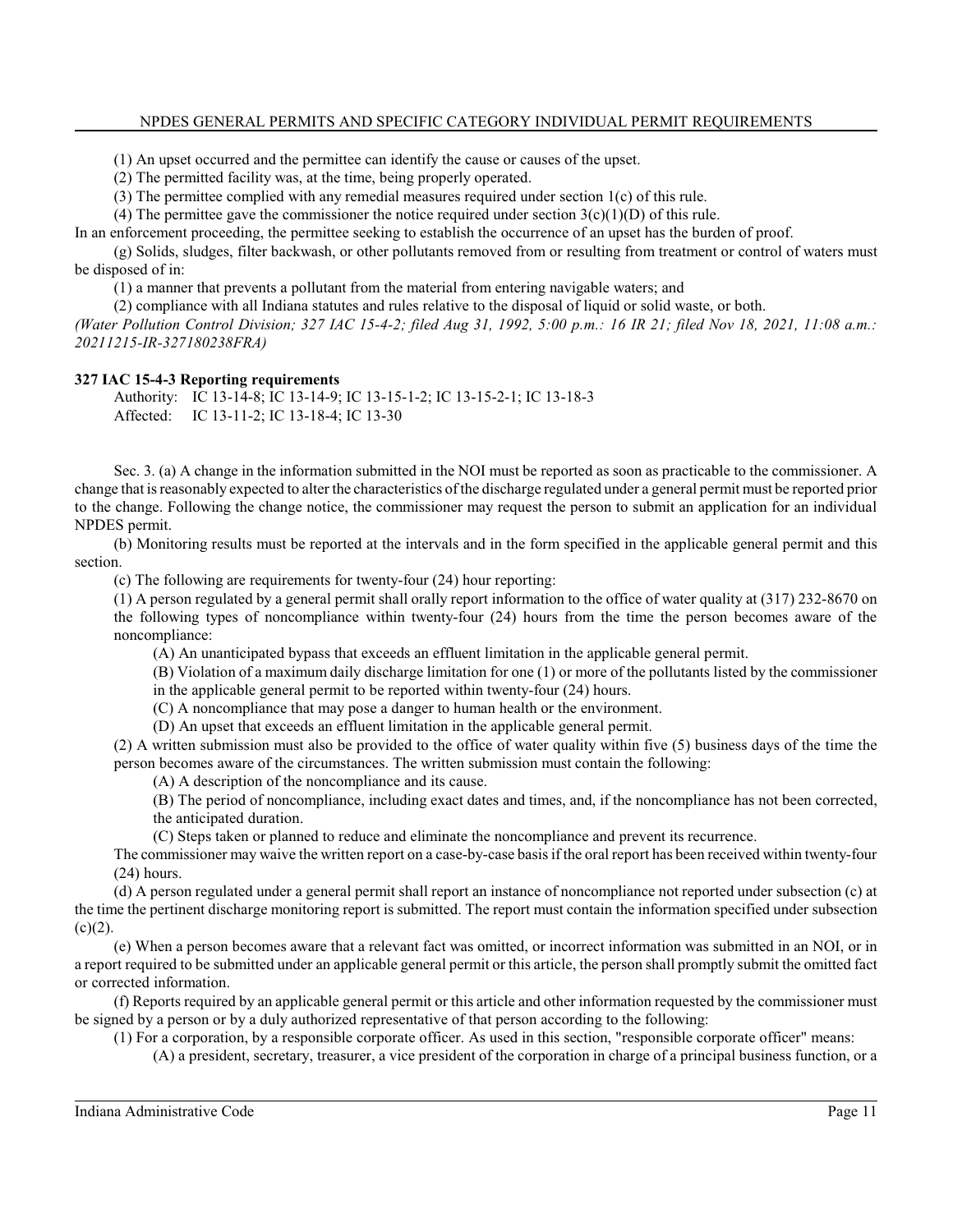person who performs similar policy making or decision making functions for the corporation; or

(B) the manager of one (1) or more manufacturing, production, or operating facilities provided the manager:

(i) is authorized to make management decisions that govern the operation of the regulated facilityincluding having the explicit or implicit duty to:

(AA) make major capital investment recommendations; and

(BB) initiate and direct other comprehensive measures to ensure long-termenvironmental compliance with environmental laws and regulations; and

(ii) can ensure that the necessary systems are established or actions taken to gather complete and accurate information for permit application requirements;

and where authority to sign documents has been assigned or delegated to the manager in accordance with corporate procedures.

(2) For a partnership or sole proprietorship, by a general partner or the proprietor, respectively.

(3) For a municipality, state, federal, or other public agency or political subdivision, by either a principal executive officer or ranking elected official. For purposes of this section, a principal executive officer of a federal agency includes:

(A) the chief executive officer of the agency; or

(B) a senior executive officer having responsibility for the overall operations of a principal geographic unit of the agency (for example, Regional Administrators of U.S. EPA).

(4) Permit applicants who meet the criteria set forth in thissubsection may also utilize agency-approved electronic application mechanisms instead of paper NPDES applications.

(g) A person is a duly authorized representative only if:

(1) the authorization is made in writing by a person described under subsection (f);

(2) the authorization specifies either an individual or a position having responsibility for the overall operation of the regulated facility or activity, such as the:

(A) position of plant manager;

(B) operator of a well or a well field; or

(C) superintendent or position of equivalent responsibility;

so that a duly authorized representative may be either a named individual or any individual occupying a named position; and (3) the written authorization is submitted to the commissioner.

If an authorization under this subsection is no longer accurate because a different individual or position has responsibility for the overall operation of the facility, a new authorization satisfying the requirements of this subsection must be submitted to the commissioner prior to or together with the reports, information, or applications to be signed by an authorized representative.

(h) A person signing a document under this section shall make the following certification:

"I certify under penalty of law that this document and all attachments were prepared under my direction or supervision in accordance with a system designed to assure that qualified personnel properly gather and evaluate the information submitted. Based on my inquiry of the person or persons who manage the system, or those persons directly responsible for gathering the information, the information submitted is, to the best of my knowledge and belief, true, accurate, and complete. I am aware that there are significant penalties for submitting false information, including the possibility of fine and imprisonment for knowing violations.".

(i) Except for data determined to be confidential under confidentiality rules at 327 IAC12.1, all reports prepared in accordance with the terms of the applicable general permit must be available for public inspection at the offices of the Indiana department of environmental management and the U.S. Environmental Protection Agency Regional Administrator. As required by the CWA, information contained in the NOI and effluent data is not considered confidential. *(Water Pollution Control Division; 327 IAC 15-4- 3; filed Aug 31, 1992, 5:00 p.m.: 16 IR 21; errata filed Apr 10, 2006, 2:46 p.m.: 29 IR 2547; filed Oct 9, 2015, 4:07 p.m.: 20151104- IR-327100659FRA; errata filed Dec 30, 2015, 12:37 p.m.: 20160113-IR-327150453ACA; filed Nov 18, 2021, 11:08 a.m.: 20211215-IR-327180238FRA)*

## **Rule 5. Storm Water Run-Off Associated with Construction Activity**

**327 IAC 15-5-1 Purpose** *(Repealed)*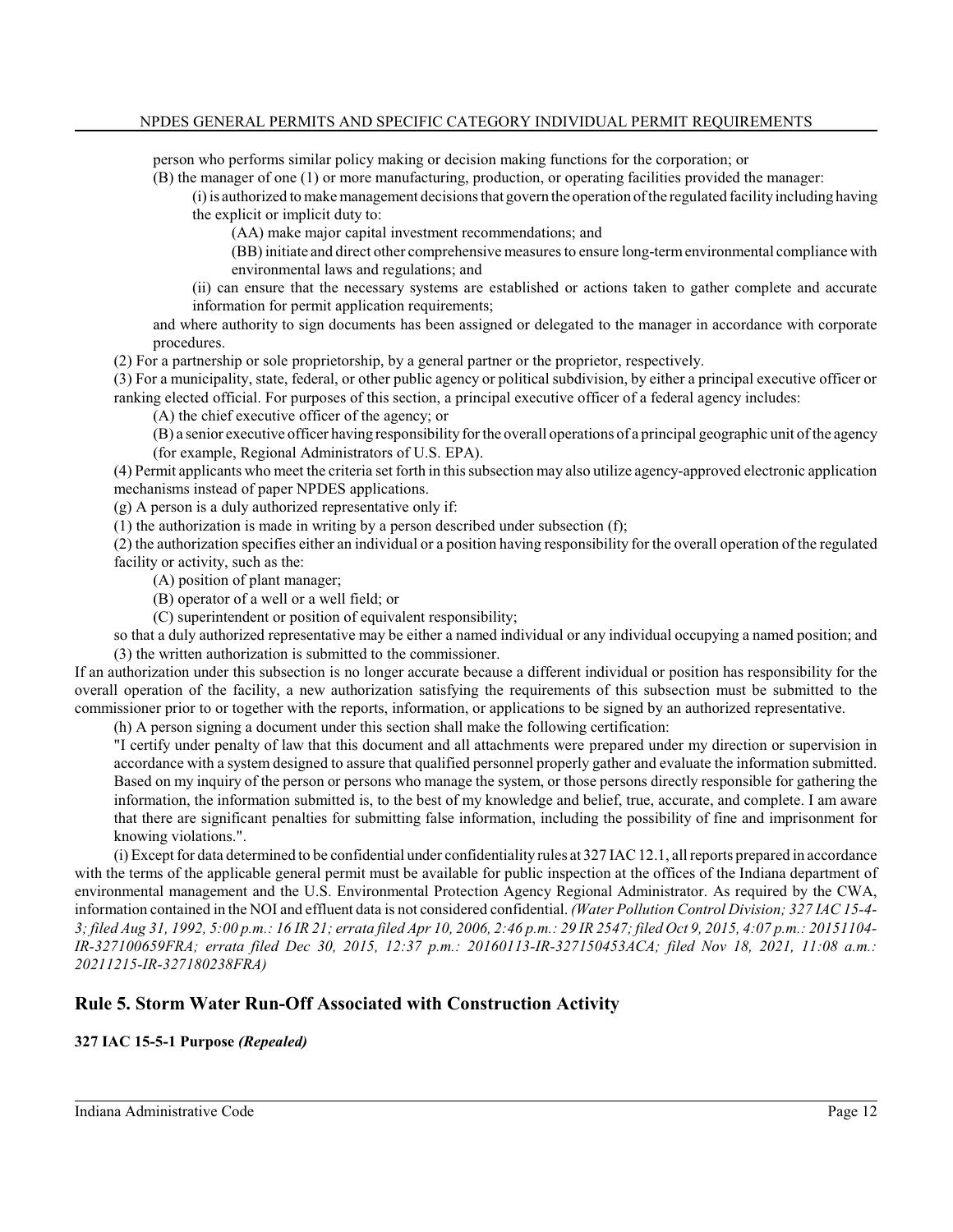Sec. 1. *(Repealed by Water Pollution Control Division; filed Nov 18, 2021, 11:08 a.m.: 20211215-IR-327180238FRA)*

## **327 IAC 15-5-2 Applicability of general permit rules** *(Repealed)*

Sec. 2. *(Repealed by Water Pollution Control Division; filed Nov 18, 2021, 11:08 a.m.: 20211215-IR-327180238FRA)*

## **327 IAC 15-5-3 General permit rule boundary** *(Repealed)*

Sec. 3. *(Repealed by Water Pollution Control Division; filed Nov 18, 2021, 11:08 a.m.: 20211215-IR-327180238FRA)*

### **327 IAC 15-5-4 Definitions** *(Repealed)*

Sec. 4. *(Repealed by Water Pollution Control Division; filed Nov 18, 2021, 11:08 a.m.: 20211215-IR-327180238FRA)*

## **327 IAC 15-5-5 NOI requirements** *(Repealed)*

Sec. 5. *(Repealed by Water Pollution Control Division; filed Nov 18, 2021, 11:08 a.m.: 20211215-IR-327180238FRA)*

### **327 IAC 15-5-6 Submittal of an NOI and construction plans** *(Repealed)*

Sec. 6. *(Repealed by Water Pollution Control Division; filed Nov 18, 2021, 11:08 a.m.: 20211215-IR-327180238FRA)*

### **327 IAC 15-5-6.5 Requirements for construction plans** *(Repealed)*

Sec. 6.5. *(Repealed by Water Pollution Control Division; filed Nov 18, 2021, 11:08 a.m.: 20211215-IR-327180238FRA)*

### **327 IAC 15-5-7 General requirements for storm water quality control** *(Repealed)*

Sec. 7. *(Repealed by Water Pollution Control Division; filed Nov 18, 2021, 11:08 a.m.: 20211215-IR-327180238FRA)*

### **327 IAC 15-5-7.5 General requirements for individual building lots within a permitted project** *(Repealed)*

Sec. 7.5. *(Repealed by Water Pollution Control Division; filed Nov 18, 2021, 11:08 a.m.: 20211215-IR-327180238FRA)* **327 IAC 15-5-8 Project termination** *(Repealed)*

Sec. 8. *(Repealed by Water Pollution Control Division; filed Nov 18, 2021, 11:08 a.m.: 20211215-IR-327180238FRA)*

## **327 IAC 15-5-9 Standard conditions** *(Repealed)*

Sec. 9. *(Repealed by Water Pollution Control Division; filed Nov 18, 2021, 11:08 a.m.: 20211215-IR-327180238FRA)*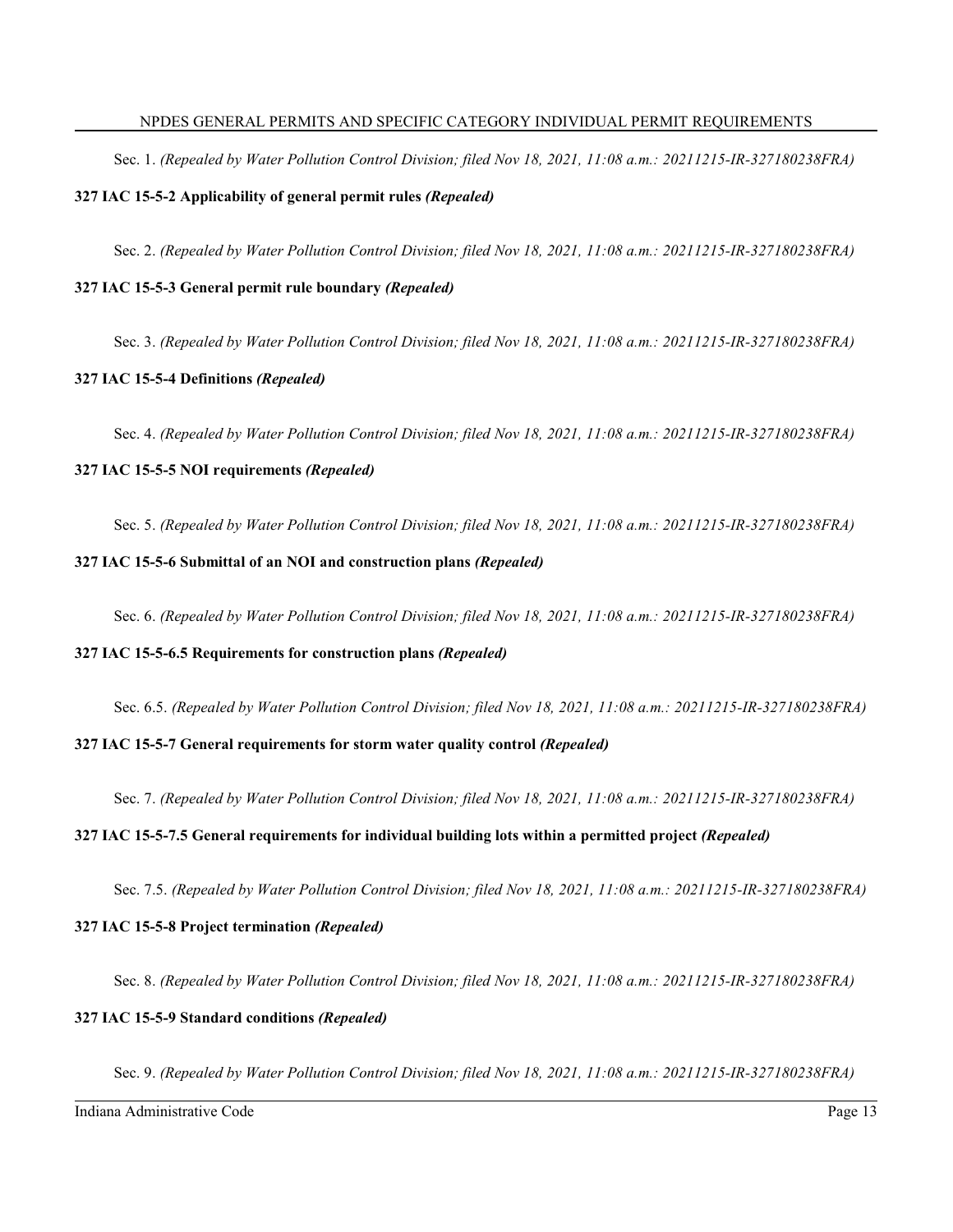## **327 IAC 15-5-10 Inspection and enforcement** *(Repealed)*

Sec. 10. *(Repealed by Water Pollution Control Division; filed Nov 18, 2021, 11:08 a.m.: 20211215-IR-327180238FRA)*

## **327 IAC 15-5-11 Notification of completion** *(Repealed)*

Sec. 11. *(Repealed by Water Pollution Control Division; filed Oct 27, 2003, 10:15 a.m.: 27 IR 863)*

## **327 IAC 15-5-12 Duration of coverage** *(Repealed)*

Sec. 12. *(Repealed by Water Pollution Control Division; filed Nov 18, 2021, 11:08 a.m.: 20211215-IR-327180238FRA)*

## **Rule 6. Storm Water Discharges Exposed to Industrial Activity**

### **327 IAC 15-6-1 Purpose**

Authority: IC 13-14-8; IC 13-15-1-2; IC 13-15-2; IC 13-18-3; IC 13-18-4 Affected: IC 13-12-3-1; IC 13-18-1

Sec. 1. The purpose of this rule is to establish requirements for storm water discharges exposed to industrial activity that are composed entirely of storm water and allowable nonstorm water to protect the public health, existing water uses, and aquatic biota. *(Water Pollution Control Division; 327 IAC 15-6-1; filed Aug 31, 1992, 5:00 p.m.: 16 IR 26; readopted filed Jan 10, 2001, 3:23 p.m.: 24 IR 1518; filed Oct 27, 2003, 10:15 a.m.: 27 IR 845; readopted filed Nov 21, 2007, 1:16 p.m.: 20071219-IR-327070553BFA; readopted filed Jul 29, 2013, 9:21 a.m.: 20130828-IR-327130176BFA; filed Oct 9, 2015, 4:07 p.m.: 20151104-IR-327100659FRA; readopted filed Jun 14, 2019, 1:59 p.m.: 20190710-IR-327190246BFA)*

## **327 IAC 15-6-2 Applicability of the general permit rule for storm water discharges exposed to industrial activity**

Authority: IC 13-14-8; IC 13-15-1-2; IC 13-15-2; IC 13-18-3; IC 13-18-4

Affected: IC 4-21.5; IC 13-12-3-1; IC 13-18-1

Sec. 2. (a) Except as provided in subsections (c) through (j), the requirements under this rule apply to all facilities that meet the following requirements:

(1) Are not prohibited from regulation under an NPDES general permit rule under 327 IAC 15-2-6.

(2) Meet the NPDES general permit rule applicability requirements under 327 IAC 15-2-3.

(3) Have not received a conditional no exposure exclusion from storm water permitting under section 12 of this rule.

(4) Have a new or existing point source discharge composed entirely of storm water and the following allowable nonstorm water discharges exposed to industrial activity:

(A) Discharges from firefighting activities.

(B) Fire hydrant flushings.

(C) Potable water sources, including waterline flushings.

(D) Irrigation drainage.

(E) Landscape watering provided all pesticides, herbicides, and fertilizer have been applied in accordance with manufacturer's instructions.

(F) Routine external building washdown that does not use detergents.

(G) Pavement washwaters where spills or leaks of toxic or hazardous materials have not occurred, unless all spilled material has been removed, and where detergents are not used.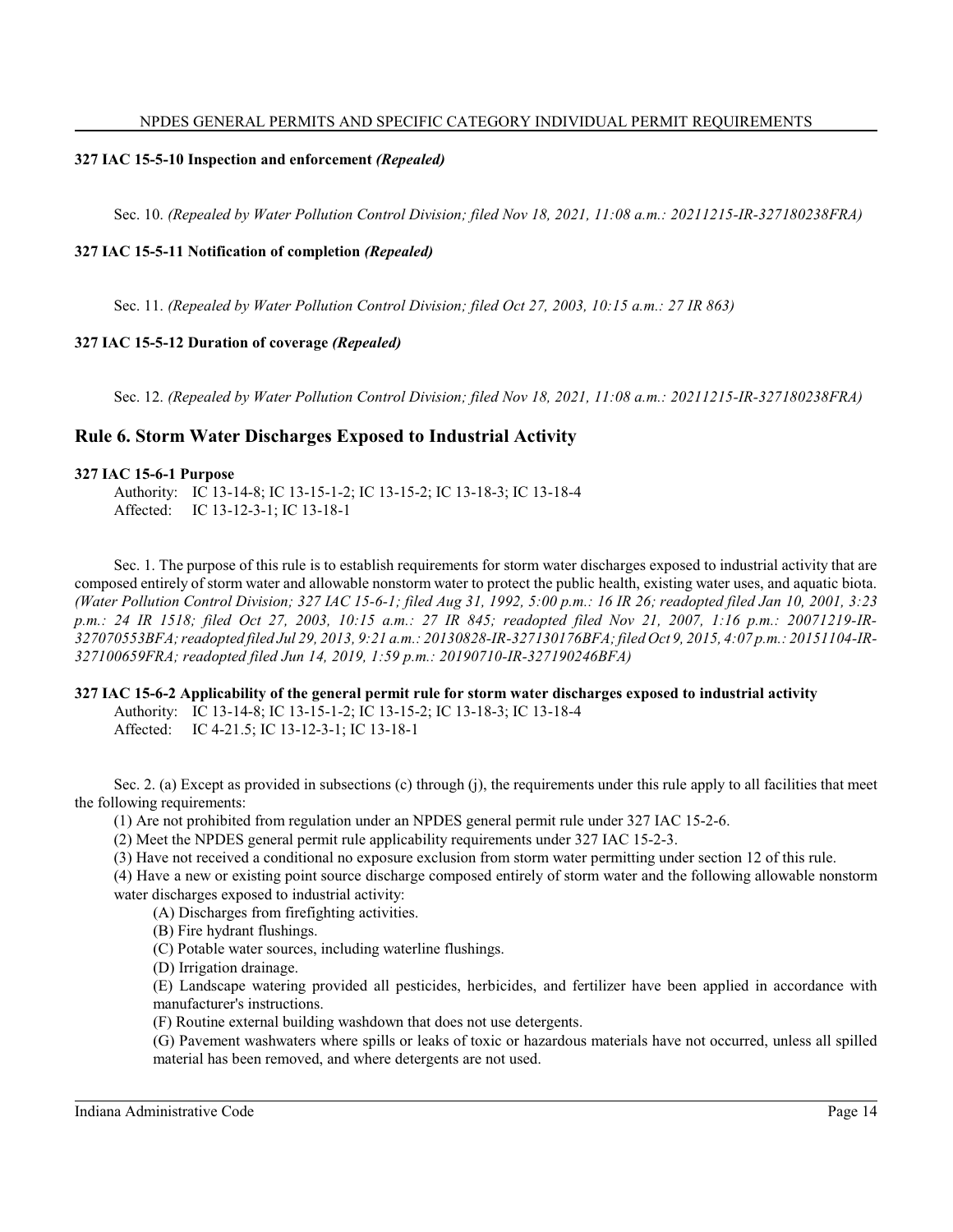(H) Uncontaminated ground water or spring water.

(I) Foundation or footing drains where flows are not contaminated with process materials, such as solvents.

(J) Uncontaminated air conditioning or compressor condensate.

(K) Incidental windblown mist from cooling towers that collects on rooftops or adjacent portions of the facility, but not

intentional discharges from the cooling tower (for example, piped cooling tower blowdown or drains).

(L) Vehicle washwaters where uncontaminated water, without detergents or solvents, is utilized.

(M) Run-off from the use of dust suppressants approved for use by other program areas within the department. Allowable nonstorm water discharges described under this subdivision may be allowed under this rule provided they have not

been identified by the permittee or commissioner as a significant contributor of pollutants to a water of the state. If an allowable nonstorm water discharge is determined to be a significant contributor of pollutants to a water of the state an individual wastewater permit may be required for the discharge.

(5) Have industrial activities classified by one (1) or more of the following categories:

(A) Facilities classified under the following SIC codes:

(i) 20 (food and kindred products).

(ii) 21 (tobacco products).

(iii) 22 (textile mill products).

(iv) 23 (apparel and other textile products).

(v) 24 (lumber and wood products).

(vi) 25 (furniture and fixtures).

(vii) 26 (paper and allied products).

(viii) 27 (printing and publishing).

(ix) 28 (chemicals and allied products).

(x) 29 (petroleum and coal products).

(xi) 30 (rubber and miscellaneous plastic products).

(xii) 31 (leather and leather products).

(xiii) 32 (stone, clay, and glass products).

(xiv) 33 (primary metal industries).

(xv) 34 (fabricated metal products).

(xvi) 35 (industrial machinery and equipment).

(xvii) 36 (electronic and other electric equipment).

(xviii) 37 (transportation equipment).

(xix) 38 (instruments and related products).

(xx) 39 (miscellaneous manufacturing industries).

(B) Except for those facilities identified in subsection (e), mining operations classified under the following SIC codes: (i) 10 (metal mining).

(ii) 13 (oil and gas extraction).

(iii) 14 (nonmetallic minerals, except fuels).

(C) Hazardous waste treatment, storage, or disposal facilities, including those that are operating under interim status or a permit under Subtitle C of the Resource Conservation and Recovery Act (RCRA), (42 U.S.C. 6921)\*\*.

(D) Except for those facilities identified in subsection (f), landfills, land application sites, open dumps, and transfer stations that receive, or have received, industrial process wastes, as defined in rules of the board at 329 IAC 10-2-95, from any of the types of facilities described under this subdivision.

(E) Facilities involved in the recycling of materials, including metal scrap yards, battery reclaimers, salvage yards, and automobile junkyards, including those classified under the following SIC codes:

(i) 5015 (motor vehicles parts, used).

(ii) 5093 (scrap and waste materials).

(F) Steam electric power generating facilities except for those facilities identified in subsection (g).

(G) Transportation facilities that have vehicle or aircraft maintenance (including vehicle or aircraft rehabilitation, mechanical repairs, painting, fueling, and lubrication), airport runway or aircraft deicing operations, or industrial equipment cleaning areas and are classified under the following SIC codes: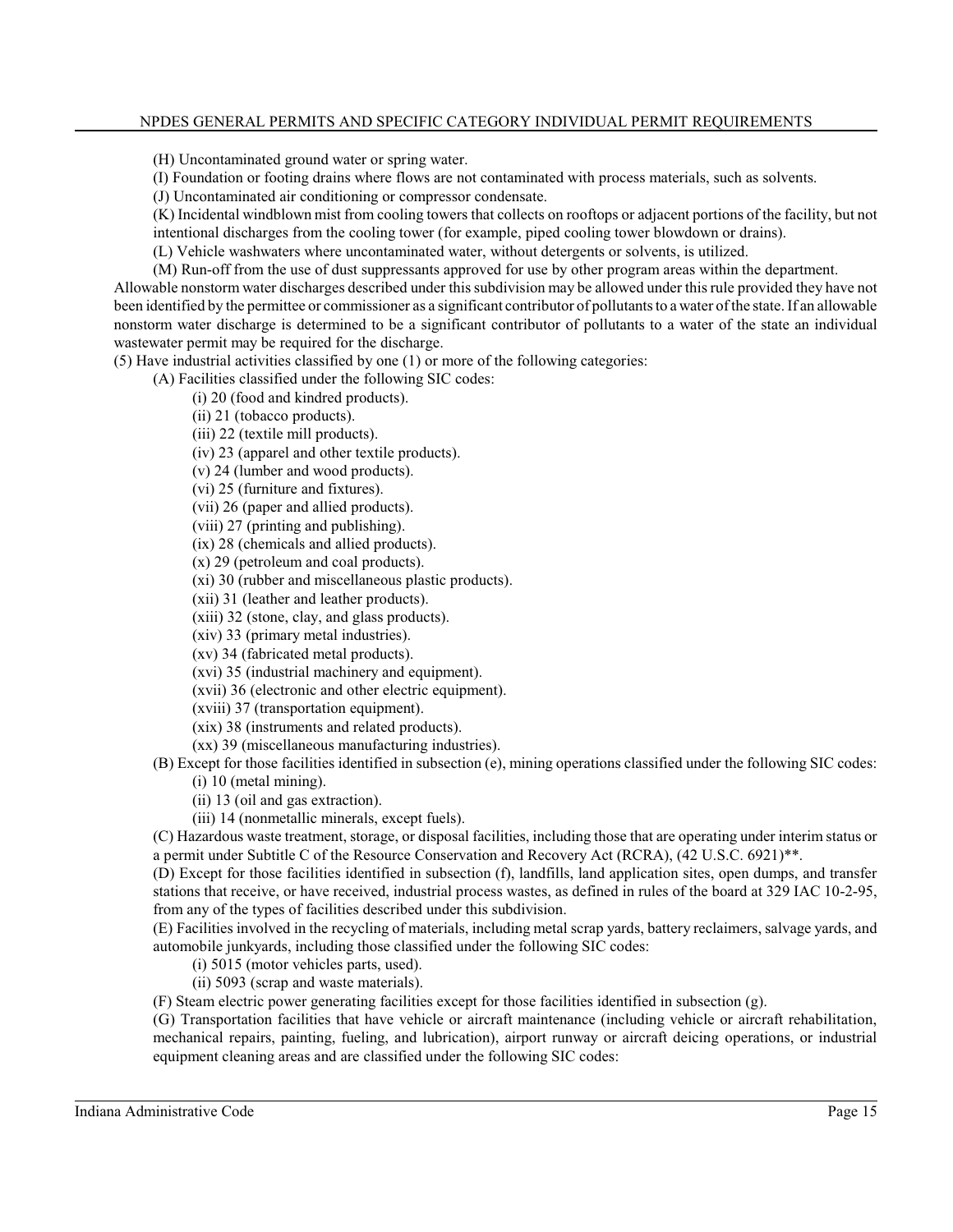(i) 40 (railroad transportation).

(ii) 41 (local and interurban passenger transit).

(iii) 42 (trucking and warehousing).

(iv) 43 (United States Postal Service).

(v) 44 (water transportation).

(vi) 45 (transportation by air).

(H) Except for those facilitiesidentified in subsections (i) and (j), treatment works treating domestic sewage or any other sewage sludge or wastewater treatment device or system, used in the storage, treatment, recycling, and reclamation of municipal or domestic sewage, including land dedicated to the disposal of sewage sludge that are located within the confines of the facility, with a design flow of one million (1,000,000) gallons per day or more, or that are required to have an approved pretreatment program under 40 CFR 403\*\*\*.

(I) Distribution facilities limited to the portions of the facility that are involved in the material handling of agricultural chemicals (chemical fertilizers and pesticides) or are otherwise identified under this clause shall comply with the requirements of this rule if the following conditions are met:

(i) Have been notified by the department of a determination that the facility is subject to thisrule because review of available information shows that:

(AA) the facility had a discharge of a pollutant; or

(BB) there is a likelihood of a discharge of a pollutant to waters of the state.

A facility that has been notified by the department according to thisitemthat the facility is subject to thisrule may exercise its right granted under IC 4-21.5.

(ii) Are involved in the processing, transfer, or storage of agricultural chemicals (chemical fertilizers and pesticides), which meet any of the following storage capacity criteria:

(AA) Fluid bulk fertilizer in undivided quantities in excess of either two thousand five hundred (2,500) gallons for one (1) vessel or seven thousand five hundred (7,500) gallons total for multiple vessels (3  $\times$ 2,500 gallon vessels) at a facility.

(BB) Dry bulk fertilizer in undivided quantities exceeding twelve (12) tons.

(CC) Liquid pesticide in undivided quantities in excess of four hundred (400) gallons.

(DD) Dry pesticide in undivided quantities in excess of one hundred (100) pounds and that is in solid form prior to any application or mixing for application and includes formulations, such as dusts, wettable powders, dry flowable powders, and granules.

(J) Facilities engaged in selling fuel or lubricating oils to the trucking industry, where the facility has on-site vehicle maintenance activities, serves as a truck stop or plaza, and are classified as SIC code 5541 (gasoline service stations). Truck stops and plazas that do not have vehicle maintenance activities and gasoline dispensing facilities, such as automotive service stations, convenience stores, and marinas, are not required to comply with this rule.

(b) When a facility, meeting the applicability requirements of subsection (a), is owned by one (1) person but the regulated industrial activity is conducted by another person, it is the duty of the person conducting the regulated industrial activity to apply for a permit under this rule.

(c) A facility classified in one (1) of the following subcategories of facilitiesthat has storm water effluent guidelines for at least one (1) of its subcategories, in effect on February 12, 1992, shall apply for an individual NPDES storm water permit:

(1) Cement manufacturing (40 CFR 411).

(2) Feedlots (40 CFR 412).

(3) Fertilizer manufacturing (40 CFR 418).

(4) Petroleum refining (40 CFR 419).

(5) Phosphate manufacturing (40 CFR 422).

(6) Steam electric power generation (40 CFR 423).

(7) Coal mining (40 CFR 434).

(8) Mineral mining and processing (40 CFR 436).

(9) Ore mining and dressing (40 CFR 440).

(10) Asphalt (40 CFR 443).

(d) Afacilitysubject to stormwater effluent limitation guidelines, newsource performance standards, ortoxic pollutant effluent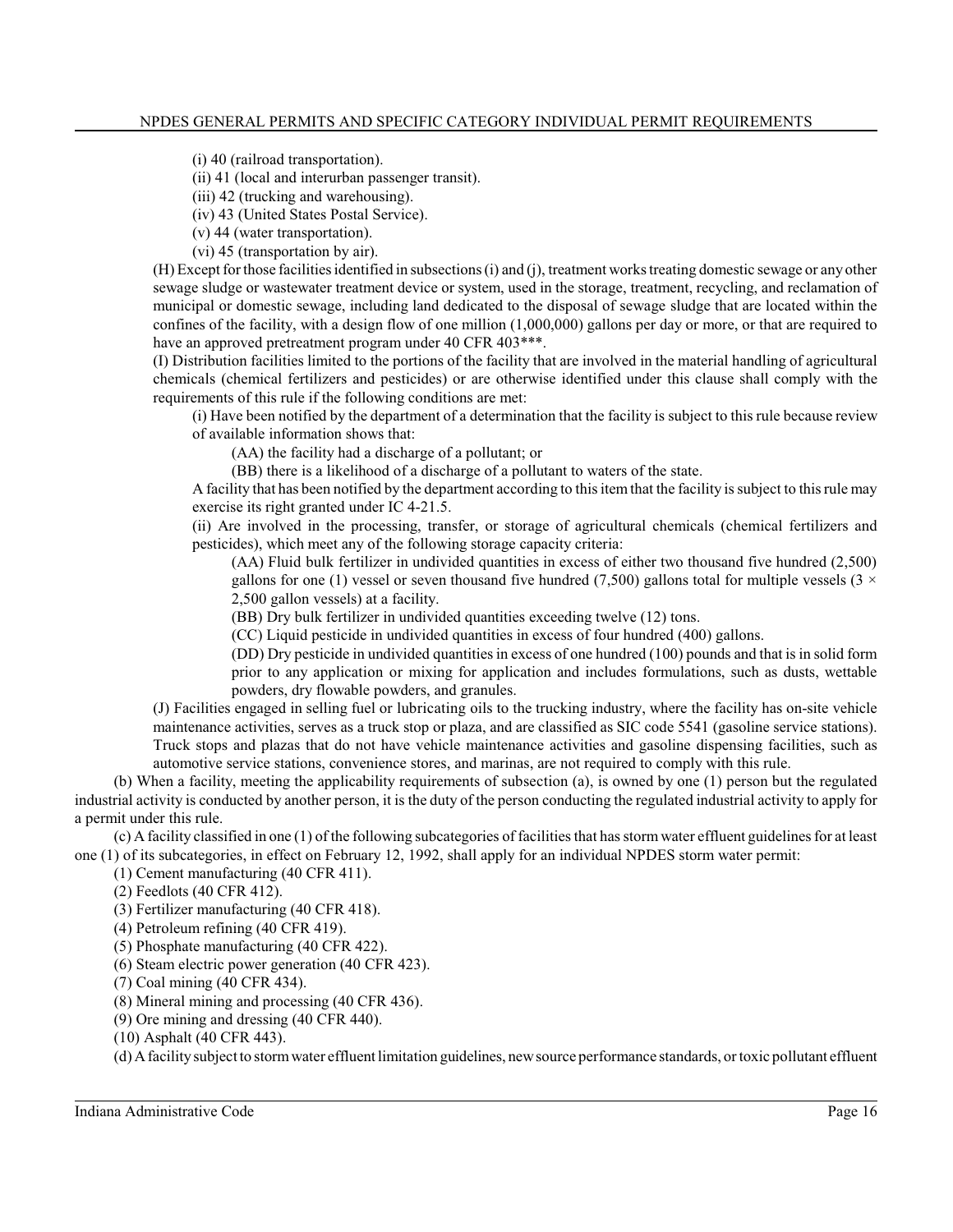standards under 40 CFR Chapter I, Subchapter N\* shall apply for an individual NPDES storm water permit.

- (e) A sand, gravel, or dimension stone facility classified under SIC code 14 is not subject to this rule if:
	- (1) it is regulated under a general permit issued by the department; and
	- (2) all the regulated facility's storm water discharges are addressed by the general permit issued by the department.
	- (f) A landfill is not subject to this rule if it has satisfied one (1) or more of the following conditions:
	- (1) Has completed landfill closure approved by the department.
	- (2) Is regulated under an individual municipal solid waste landfill permit that:
		- (A) is issued according to 329 IAC 10; and
		- (B) includes requirements for addressing the quality of storm water run-off.

(g) Steam electric power generating facilities that are involved in the processing, handling, or storage of coal and associated byproducts are not subject to this rule and must apply for an individual NPDES storm water permit.

(h) Transportation facilities identified by SIC code 5171 (petroleum bulk stations and terminals) are not subject to this rule and shall, if facility conditions meet the applicability requirements for a general permit issued by the department, obtain a "Wastewater Discharge Associated with Petroleum Products Terminals" general permit.

(i) Municipal treatment works are not subject to this rule if the treatment works meet the following conditions:

(1) Treat domestic sewage or any other sewage sludge or wastewater.

- (2) Have a design flow equal to or greater than one million (1,000,000) gallons per day.
- (3) Are considered part of a municipality regulated under 327 IAC 15-13.

(4) Are adequately covered under the requirements of 327 IAC 15-13-17.

(j) Farmland, domestic gardens, or land used for sludge management is not subject to this rule if the following conditions are met:

(1) Sludge is beneficially reused.

(2) The land is not physically located within:

(A) the confines of a municipal treatment works facility; or

(B) areas that are in compliance with Section 405 of the Clean Water Act (33 U.S.C. 1345)\*\*\*\*.

\*Copies of the Code of Federal Regulations (CFR) 40 CFR Chapter I, Subchapter N referenced in thissection may be obtained from the Government Printing Office, Washington, D.C. 20402 or the Indiana Department of Environmental Management, Office of Water Quality, Indiana Government Center North, 100 North Senate Avenue, Room N1255, Indianapolis, Indiana 46204.

\*\*Copies of the Subtitle C of the Resource Conservation and Recovery Act (RCRA), (42 U.S.C. 6921) referenced in this section may be obtained fromthe Government Printing Office, Washington, D.C. 20402 orthe Indiana Department of Environmental Management, Office of Water Quality, Indiana Government Center North, 100 North Senate Avenue, Room N1255, Indianapolis, Indiana 46204.

\*\*\*Copies of the Code of Federal Regulations (CFR) 40 CFR 403 referenced in this section may be obtained from the Government Printing Office, Washington, D.C. 20402 or the Indiana Department of Environmental Management, Office of Water Quality, Indiana Government Center North, 100 North Senate Avenue, Room N1255, Indianapolis, Indiana 46204.

\*\*\*\*Copies of Section 405 of the Clean Water Act (33 U.S.C. 1345) referenced in this section may be obtained from the Government Printing Office, Washington, D.C. 20402 or the Indiana Department of Environmental Management, Office of Water Quality, Indiana Government Center North, 100 North Senate Avenue, Room N1255, Indianapolis, Indiana 46204. *(Water Pollution Control Division; 327 IAC 15-6-2; filed Aug 31, 1992, 5:00 p.m.: 16 IR 26; errata, 16 IR 751; readopted filed Jan 10, 2001, 3:23 p.m.: 24 IR 1518; filed Oct 27, 2003, 10:15 a.m.: 27 IR 845; errata filed Feb 4, 2004, 1:45 p.m.: 27 IR 2284; errata filed Feb 6, 2006, 11:15 a.m.: 29 IR 1938; readopted filed Nov 21, 2007, 1:16 p.m.: 20071219-IR-327070553BFA; readopted filed Jul 29, 2013, 9:21 a.m.: 20130828-IR-327130176BFA; filed Oct 9, 2015, 4:07 p.m.: 20151104-IR-327100659FRA; readopted filed Jun 14, 2019, 1:59 p.m.: 20190710-IR-327190246BFA)*

### **327 IAC 15-6-3 General permit rule boundary**

Authority: IC 13-14-8; IC 13-15-1-2; IC 13-15-2-1; IC 13-18-3; IC 13-18-4 Affected: IC 13-18

Sec. 3. Facilities existing within the boundaries of the state of Indiana affected by thisrule are regulated under thisrule. *(Water*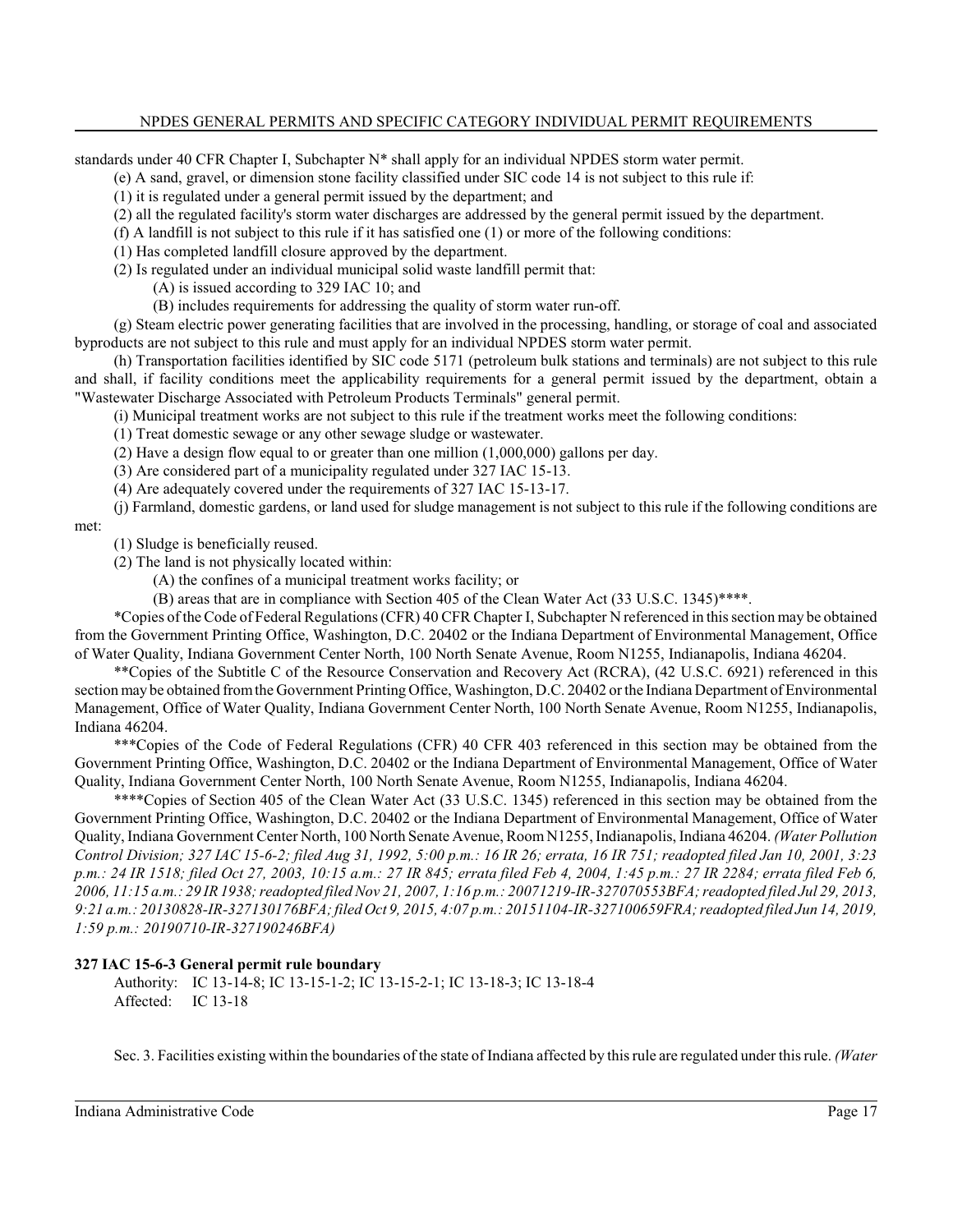*Pollution Control Division; 327 IAC 15-6-3; filed Aug 31, 1992, 5:00 p.m.: 16 IR 26; readopted filed Jan 10, 2001, 3:23 p.m.: 24 IR 1518; readopted filed Nov 21, 2007, 1:16 p.m.: 20071219-IR-327070553BFA; readopted filed Jul 29, 2013, 9:21 a.m.: 20130828-IR-327130176BFA; readopted filed Jun 14, 2019, 1:59 p.m.: 20190710-IR-327190246BFA)*

#### **327 IAC 15-6-4 Definitions**

Authority: IC 13-14-8; IC 13-15-1-2; IC 13-15-2; IC 13-18-3; IC 13-18-4 Affected: IC 13-11-2; IC 13-12-3-1; IC 13-18-1

Sec. 4. In addition to the definitions contained in IC 13-11-2, 327 IAC 5, and 327 IAC 15-1-2, the following definitions apply throughout this rule:

(1) "Best management practices" or "BMPs" means any of the following measures to prevent or reduce the pollution of waters of the state:

(A) Schedules of activities.

(B) Prohibitions of practice.

(C) Treatment requirements.

(D) Operation and maintenance procedures.

(E) Use of containment facilities.

(F) Other management practices.

BMPs may be employed, for example, to control plant site run-off, spillage or leaks, sludge or waste disposal, or drainage from raw materials storage, resulting from regulated industrial activities.

(2) "Concentration" means the mass of any given material present in a unit volume of liquid. Unless otherwise indicated under this rule, concentration values must be expressed in milligrams per liter.

(3) "Deicing operations" means the use of urea, glycol, or other deicing substances to remove ice from aircraft or runways.

(4) "Drainage" means the flow patterns of storm water run-off.

(5) "Drainage area" means the surface area draining storm water run-off.

(6) "Facility" means a parcel of land or site, together with all buildings, equipment, structures, and other stationary items that are:

(A) located on a single site or on contiguous or adjacent sites; and

(B) owned or operated by:

(i) the same person; or

(ii) any person that controls, is controlled by, or is under common control with the same person.

(7) "Good housekeeping" means maintaining a clean work environment to reduce or eliminate the potential mobilization of pollutants by storm water.

(8) "Impervious surface" means any surface that prevents storm water from readily infiltrating into the soils.

(9) "Injection well" means any hole that is deeper than it is wide and through which fluids can enter the ground water. Injection wells are regulated under 40 CFR 145 and 40 CFR 144.

(10) "Material handling activity" means the storage, loading and unloading, transportation, or conveyance of any rawmaterial, intermediate product, finished product, byproduct, or waste product.

(11) "Measurable storm event" means a precipitation event which results in a total measured precipitation accumulation equal to, or greater than, one-tenth (0.1) inch of rainfall.

(12) "Municipal separate storm sewer system" or "MS4" means a conveyance or system of conveyances, including roads with drainage systems, municipal streets, catch basins, curbs, gutters, ditches, manmade channels, or storm drains that is:

(A) owned or operated by a federal entity or state, city, town, borough, county, parish, district, association, or other public body (created by or pursuant to state law) having jurisdiction over storm water, including special districts under state law, such as a sewer district, flood control district or drainage district, or similar entity, or a designated and approved management agency under Section 208 of the Clean Water Act (33 U.S.C. 1288)\* that discharges into waters of the state;

(B) designed or used for collecting or conveying storm water;

(C) not a combined sewer; and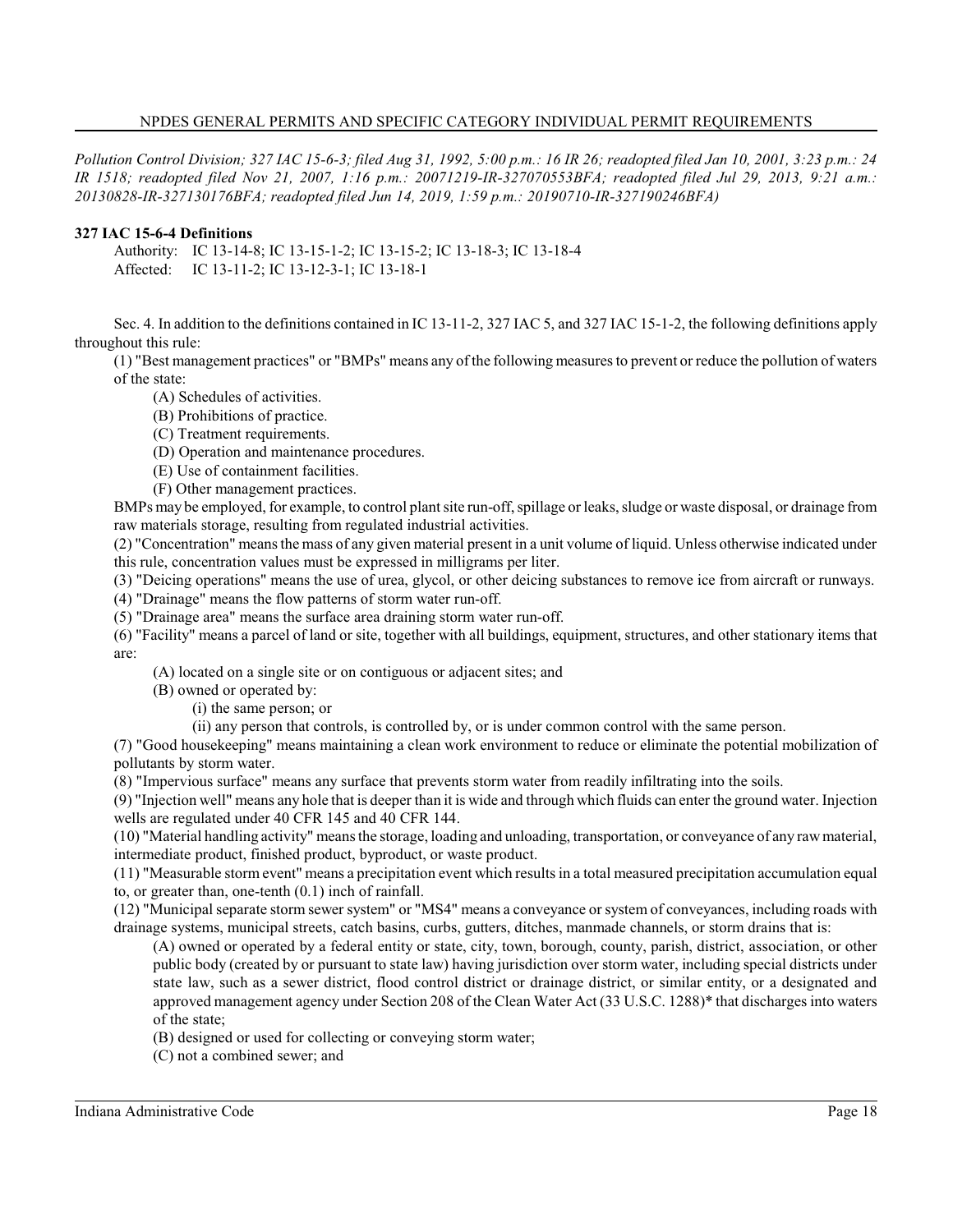(D) not part of a publicly owned treatment works (POTW) as defined in 40 CFR 122.2\*\*.

(13) "No exposure" means a condition of a facility that exists when all industrial materials and activities are protected by a storm-resistant shelter to prevent exposure to precipitation or run-off.

(14) "Nonstructural control measure" means the use of nonphysical best management practices to reduce or eliminate mobilization of pollutants by storm water (for example, sweeping, inspections, training, and preventative maintenance).

(15) "Notice of termination letter" or "NOT letter" means a written notification indicating that facility has met the conditions to terminate its permit coverage under this rule.

(16) "Outfall" means the point of discharge from a point source.

(17) "Pervious surface" means a ground surface that readily allows storm water to infiltrate or percolate into the soils.

(18) "Qualified professional" means an individual who is trained and experienced in storm water treatment techniques and related fields as may be demonstrated by state registration, professional certification, experience, or completion of coursework that enable the individual to make sound, professional judgments regarding storm water control or treatment and monitoring, pollutant fate and transport, and drainage planning.

(19) "Qualified storm event" means a discharge resulting from a measurable storm event at least seventy-two (72) hours after the previous measurable storm event. The term does not include discharges of snowmelt.

(20) "Risk identification" means a non-statistical assessment to determine the potential for storm water to be exposed to pollutants and the facility's subsequent need for additional protection practices and measures.

(21) "Secondary containment structure" means a structure or a part of a structure that prevents or impedes a hazardous material that is released accidentally from entering surface water or ground water.

(22) "Storm water discharge" means the release or flow of storm water from a point source, which enters a water of the state. (23) "Storm water discharge exposed to industrial activity" means storm water discharge that has been exposed to the manufacturing and processing activities, or raw materials or intermediate products storage areas at an industrial facility. For the categories of industries identified in section  $2(a)(5)$  of this rule, the term includes the following:

(A) Storm water discharges from industrial plant yards.

(B) Immediate access roads and rail lines used or traveled by carriers of raw materials, manufactured products, waste material, or byproducts used or created by the facility.

(C) Material handling sites.

(D) Refuse sites.

(E) Sites used for the application or disposal of process wastewaters (as defined in 40 CFR 401).

(F) Sites used for the storage and maintenance of material handling equipment.

(G) Sites used for residual treatment, storage, or disposal.

(H) Shipping and receiving areas.

(I) Manufacturing buildings.

(J) Storage areas (including tank farms) for raw materials and intermediate and finished products.

(K) Areas where industrial activity has taken place in the past and significant materials remain and are exposed to storm water.

(24) "Storm water pollution prevention plan" or "SWP3" means a written document that addresses storm water run-off pollution prevention for a specific industrial facility.

(25) "Structural control measure" means a physical structure designed to reduce or eliminate the mobilization of pollutants by storm water, for example, detention structures, berming, and vegetated swales.

\*Copies of Section 208 of the Clean Water Act (33 U.S.C. 1288) referenced in this section may be obtained from the Government Printing Office, Washington, D.C. 20402 or the Indiana Department of Environmental Management, Office of Water Quality, Indiana Government Center North, 100 North Senate Avenue, Room N1255, Indianapolis, Indiana 46204.

\*\*Copies of the Code of Federal Regulations (CFR) 40 CFR 122.2 referenced in this section may be obtained from the Government Printing Office, Washington, D.C. 20402 or the Indiana Department of Environmental Management, Office of Water Quality, Indiana Government Center North, 100 North Senate Avenue, Room N1255, Indianapolis, Indiana 46204. *(Water Pollution Control Division; 327 IAC 15-6-4; filed Aug 31, 1992, 5:00 p.m.: 16 IR 27; errata filed Sep 10, 1992, 12:00 p.m.: 16 IR 65; errata, 16 IR 751; readopted filed Jan 10, 2001, 3:23 p.m.: 24 IR 1518; filed Oct 27, 2003, 10:15 a.m.: 27 IR 848; errata filed Feb 4, 2004, 1:45 p.m.: 27 IR 2284; errata filed Feb 6, 2006, 11:15 a.m.: 29 IR 1938; readopted filed Nov 21, 2007, 1:16 p.m.: 20071219-IR-327070553BFA; readopted filed Jul 29, 2013, 9:21 a.m.: 20130828-IR-327130176BFA; filed Oct 9, 2015, 4:07 p.m.: 20151104-IR-*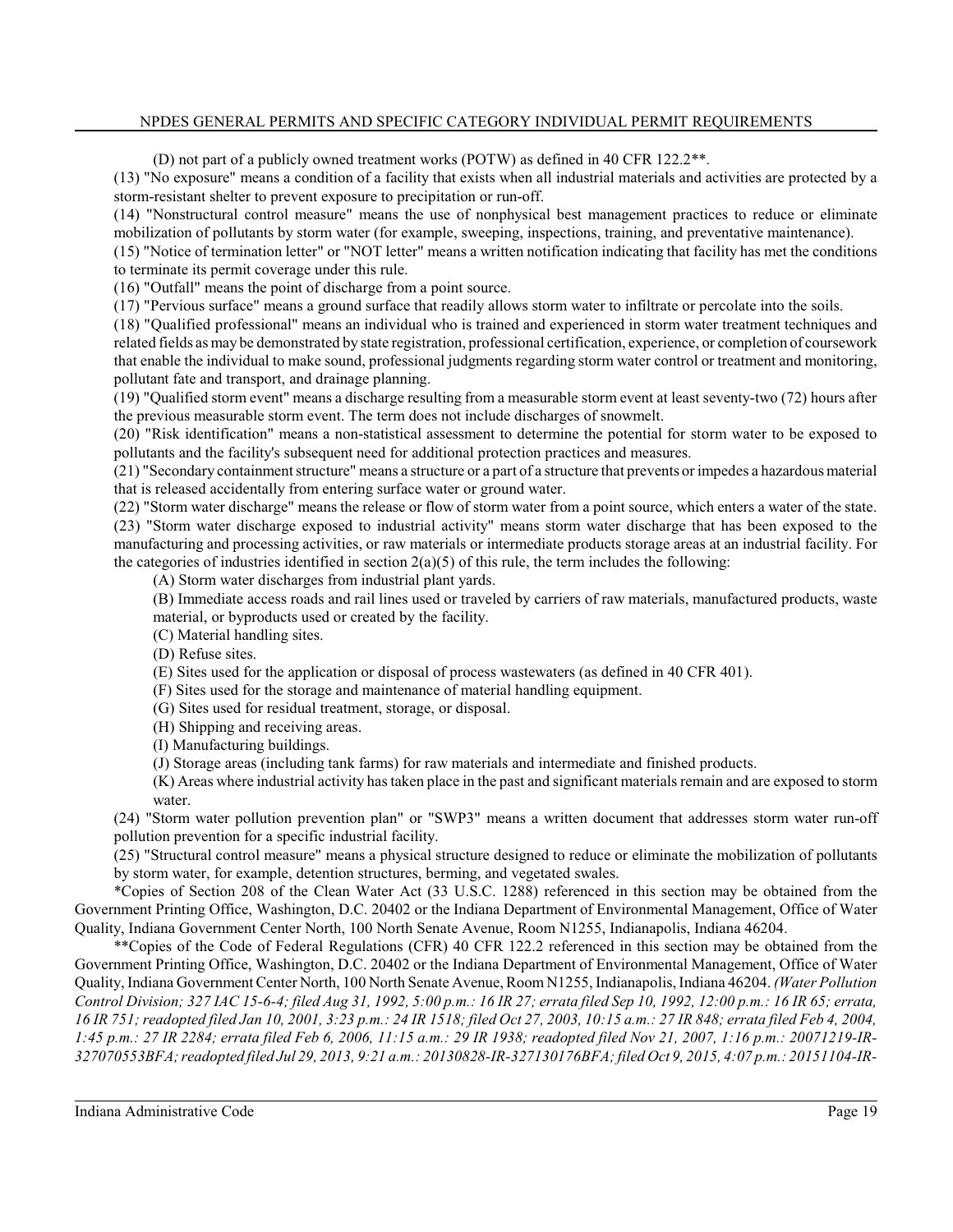*327100659FRA; readopted filed Jun 14, 2019, 1:59 p.m.: 20190710-IR-327190246BFA)*

#### **327 IAC 15-6-5 Additional NOI letter requirements**

Authority: IC 13-14-8; IC 13-15-1-2; IC 13-15-2; IC 13-18-3; IC 13-18-4

Affected: IC 13-12-3-1; IC 13-18-1

Sec. 5. In addition to the NOI letter requirements under 327 IAC 15-3, the following information must be submitted with the NOI letter under this rule:

(1) Name of responsible corporate officer or written authorization for an alternate individual or position to act as the duly authorized representative for that individual, if appropriate, who will be responsible for all signatory responsibilities for the facility under  $327$  IAC  $15-4-3(g)$ .

(2) Name and contact information of the individual who can provide assistance with information pertaining to the facility's permit.

(3) A brief narrative description of the industrial processes performed at the facility.

(4) Identification of the number and location of each outfall where storm water exposed to industrial activity discharges to a water of the state, including a narrative description of the industrial activity associated with the drainage area of each identified outfall.

(5) Identification of substantially similar outfalls of storm water identified in subdivision (4) and the outfall to be monitored as representative of all such discharges. Include an explanation of the rationale used to identifywhy certain outfalls are similar.

(6) The identification of past and present NPDES permits, if applicable.

(7) The identification of the regulated MS4 entity receiving the storm water discharge, if applicable.

(8) Proof of publication of the following statement in the newspaper of largest circulation in the area of the discharge: "(Facility name, address, address of the location of the discharging facility, and the stream(s) receiving the discharge(s)) is submitting an NOI letter to notify the Indiana Department of Environmental Management of our intent to comply with the requirements under 327 IAC 15-6 to discharge storm water exposed to industrial activities.".

*(Water Pollution Control Division; 327 IAC 15-6-5; filed Aug 31, 1992, 5:00 p.m.: 16 IR 28; readopted filed Jan 10, 2001, 3:23 p.m.: 24 IR 1518; filed Oct 27, 2003, 10:15 a.m.: 27 IR 851; readopted filed Nov 21, 2007, 1:16 p.m.: 20071219-IR-327070553BFA; readopted filed Jul 29, 2013, 9:21 a.m.: 20130828-IR-327130176BFA; readopted filed Jun 14, 2019, 1:59 p.m.: 20190710-IR-327190246BFA)*

### **327 IAC 15-6-6 Deadline for submittal of an NOI letter; additional information**

Authority: IC 13-14-8; IC 13-15-1-2; IC 13-15-2; IC 13-18-3; IC 13-18-4 Affected: IC 13-12-3-1; IC 13-18-1

Sec. 6. All information required under 327 IAC 15-3 and section 5 of this rule shall be submitted to the commissioner in accordance with 327 IAC 15-3-3. For newly constructed industrial facilities, the NOI letter shall be submitted ninety (90) days prior to start up of industrial operations. For existing industrial facilities regulated by this rule, the NOI letter must be submitted in accordance with 327 IAC 15-2-9. For existing industrial facilities that have not been regulated by this rule but now meet the applicability requirements of thisrule, the NOI letter must be submitted within ninety (90) days of the effective date of thisrule unless permission for a later date has been granted by the commissioner. *(Water Pollution Control Division; 327 IAC 15-6-6; filed Aug 31, 1992, 5:00 p.m.: 16 IR 28; readopted filed Jan 10, 2001, 3:23 p.m.: 24 IR 1518; filed Oct 27, 2003, 10:15 a.m.: 27 IR 851; readopted filed Nov 21, 2007, 1:16 p.m.: 20071219-IR-327070553BFA; readopted filed Jul 29, 2013, 9:21 a.m.: 20130828-IR-327130176BFA; readopted filed Jun 14, 2019, 1:59 p.m.: 20190710-IR-327190246BFA)*

### **327 IAC 15-6-7 General requirements for a storm water pollution prevention plan (SWP3)**

Authority: IC 13-14-8; IC 13-15-1-2; IC 13-15-2; IC 13-18-3; IC 13-18-4 Affected: IC 13-12-3-1; IC 13-18-1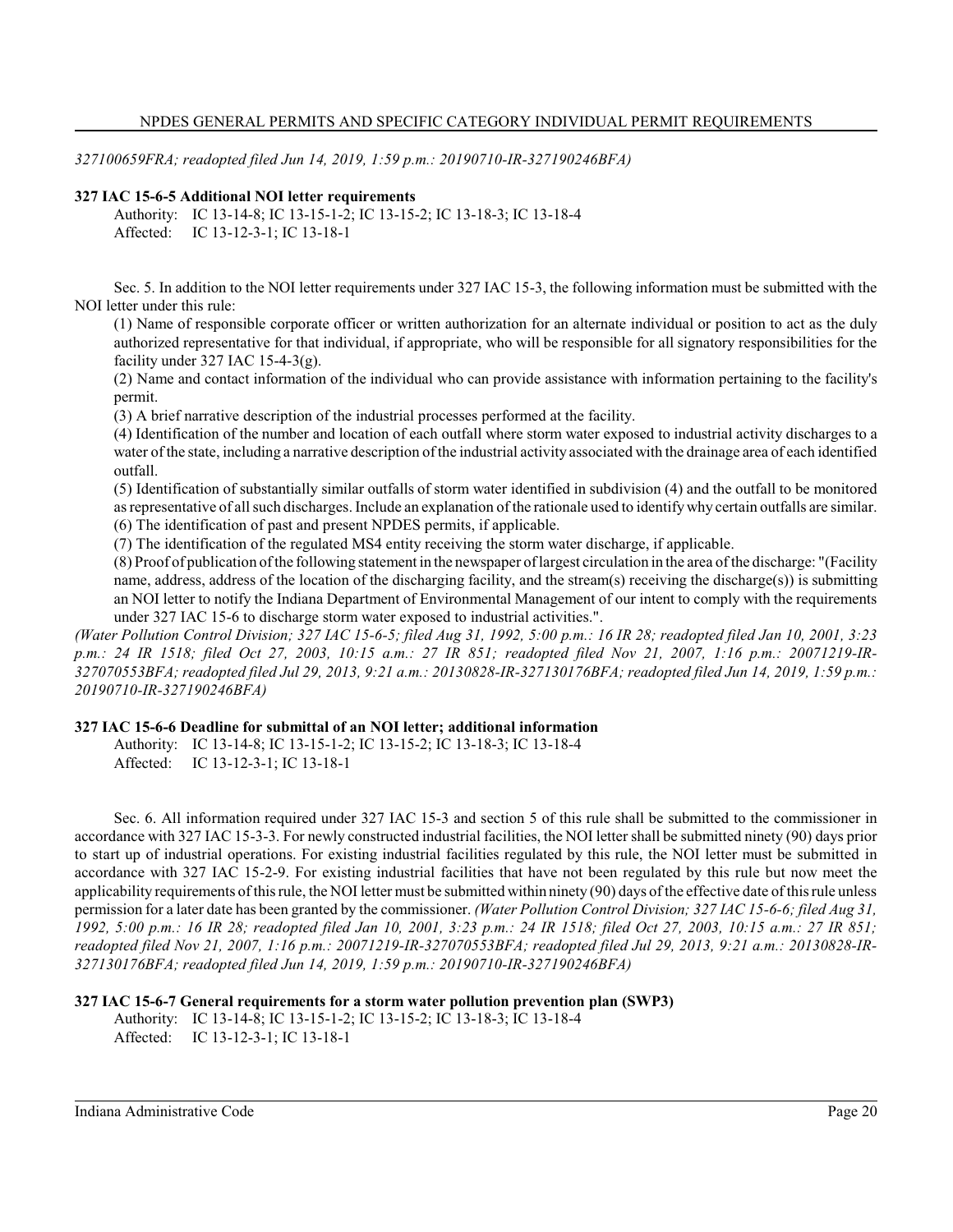Sec. 7. (a) The person having financial responsibility or operational control for a facility regulated under thisrule shall develop implement, update, and maintain a SWP3 that:

(1) identifies potential sources of pollution that may reasonably be expected to affect the quality of storm water discharges exposed to industrial activity from the facility;

(2) describes practices and measures to be used in reducing the potential for pollutants to be exposed to storm water;

(3) assures compliance with the terms and conditions of this rule;

(4) lists, by position title, the member or members of a facility storm water pollution prevention team, who will be responsible for developing the storm water pollution prevention plan and assisting the facility or plant manager in its implementation, maintenance, and revision; and

(5) clearly identifies the responsibilities of each storm water pollution prevention team member.

(b) The SWP3 must include a map and description of all areas of the facility that generate storm water discharges exposed to industrial activity and have a reasonable potential for storm water to be exposed to pollutants. At a minimum, the plan shall contain the following:

(1) A copy of the complete NOI letter.

(2) A soils map indicating the types of soils found on the facility property and showing the boundaries of the facility property outlined in a contrasting color. If a facility's property only has impervioussurfaces, the soils map requirement can be omitted. (3) A graphical representation, such as aerial photographs or site layout maps, drawn to an appropriate scale, which contains a legend and compass coordinates, indicating, at a minimum, the following:

(A) All on-site storm water drainage and discharge conveyances, which may include pipes, ditches, swales, and erosion channels, related to a storm water discharge.

(B) Known adjacent property drainage and discharge conveyances, if directly associated with run-off from the facility.

(C) All on-site and known adjacent property waterbodies, including wetlands and springs.

(D) An outline of the drainage area for each storm water outfall.

(E) An outline of the facility property indicating directional flows, via arrows, of surface drainage patterns.

(F) An outline of impervious surfaces, which includes pavement and buildings, and an estimate of the impervious and pervious surface square footage for each drainage area placed in a map legend.

(G) On-site injection wells, as applicable.

(H) On-site wells used as potable water sources, as applicable.

(I) All existing structural control measures to reduce pollutants in storm water run-off.

(J) All existing and historical underground or aboveground storage tank locations, as applicable.

(K) All permanently designated plowed or dumped snow storage locations.

(L) All loading and unloading areas for solid and liquid bulk materials.

(M) All existing and historical outdoorstorage areas for raw materials, intermediary products, final products, and waste materials.

(N) All existing or historical outdoor storage areas for fuels, processing equipment, and other containerized materials,

for example, in drums and totes.

(O) Outdoor processing areas.

(P) Dust or particulate generating process areas.

(Q) Outdoor waste storage or disposal areas.

(R) Pesticide or herbicide application areas.

(S) Vehicular access roads.

The on-site mapping of items listed in clauses (J) through (S) is required only in those areas that generate storm water discharges exposed to industrial activity and have a reasonable potential for storm water exposure to pollutants. The mapping of historical locations is only required if the historical locations have a reasonable potential for storm water exposure to historical pollutants.

(4) An area map that indicates:

- (A) the topographic relief or similar elevations to determine surface drainage patterns;
- (B) the facility boundaries outlined in a contrasting color;
- (C) all receiving waters; and
- (D) all known drinking water wells;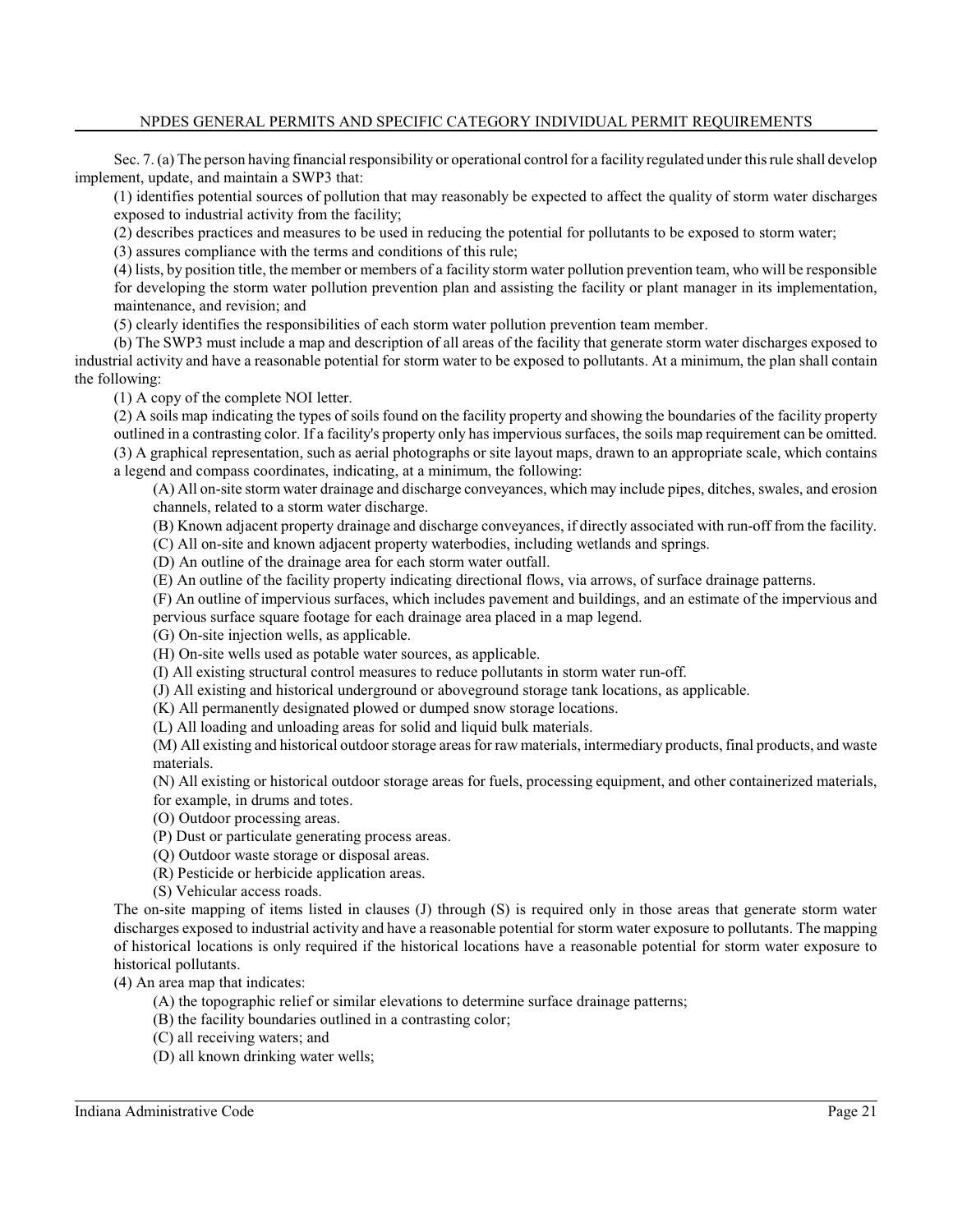and includes, at a minimum, the features in clauses  $(A)$ ,  $(C)$ , and  $(D)$  within a one-fourth  $\frac{1}{4}$  mile radius beyond the property boundaries of the facility. This map must be to scale and include legend and compass coordinates.

(5) A narrative description of areas that generate storm water discharges exposed to industrial activity and have a reasonable potential for storm water exposure to pollutants, including descriptions for any existing or historical areas listed in subdivision (3)(J) through (3)(S), and any other areas thought to generate storm water discharges exposed to industrial activity and be a reasonable potential source of storm water exposure to pollutants. The narrative descriptions for each identified area must include the following:

(A) Type and typical quantity of materials present in the area.

(B) Methods of storage, including presence of any secondary containment measures.

(C) Any remedial actions undertaken in the area to eliminate pollutant sources or exposure of storm water to those sources. If a corrective action plan was developed, the type of remedial action and plan date shall be referenced.

(D) Any significant release or spill history dating back a period of three (3) years from the date of the initial NOI letter, in the identified area, for materials spilled outside of secondary containment structures and impervious surfaces in excess of their reportable quantity, including the following:

(i) The date and type of material released or spilled.

(ii) The estimated volume released or spilled.

(iii) A description of the remedial actions undertaken, including disposal or treatment.

Depending on the adequacy or completeness of the remedial actions, the spill history shall be used to determine additional pollutant sources that may be exposed to storm water. In subsequent permit terms, the history shall date back for a period of five (5) years from the date of the NOI letter.

(E) Where the chemicals or materials have the potential to be exposed to storm water discharges, the descriptions for each identified area must include a risk identification analysis of chemicals or materials stored or used within the area. The analysis must include the following:

(i) Toxicity data of chemicals or materials used within the area, referencing appropriate material safety data sheet information locations.

(ii) The frequency and typical quantity of listed chemicals or materials to be stored within the area.

(iii) Potential ways in which storm water discharges may be exposed to listed chemicals and materials.

(iv) The likelihood of the listed chemicals and materials to come into contact with storm water.

(6) A narrative description of existing and planned management practices and measures to improve the quality of storm water run-off entering a water of the state. Descriptions must be created for existing or historical areas listed in subdivision (3)(J) through (3)(S) and any other areas thought to generate storm water discharges exposed to industrial activity and be a potential source of storm water exposure to pollutants. The description must include the following:

(A) Any existing or planned structural and nonstructural control practices and measures.

(B) Any treatment the storm water receives prior to leaving the facility property or entering a water of the state.

(C) The ultimate disposal of any solid or fluid wastes collected in structural control measures other than by discharge. (7) If applicable, the specific control practices and measures for potential pollutant source areas must include the following:

(A) Identification of areas that, due to topography, activities, or other factors, have a high potential for significant soil erosion and identify and implement measures to limit erosion.

(B) A plan to cover, or otherwise reduce the potential for pollutants in storm water discharge from, deicing salt and sand or other commercial or industrial material storage piles, except for exposure resulting from the addition or removal of materials from the pile. For piles that do not have the potential for polluting storm water run-off, the plan needs to provide the basis for determining no exposure potential. The plan must be included in the SWP3.

(C) Storage piles of sand and salt or other commercial or industrial materials must be stored in a manner to reduce the potential for polluted storm water run-off and in accordance with the plan required under clause (B).

(8) Information or other documentation required under subsection (d).

(9) The results of monitoring required in section 7.3 of thisrule. The monitoring data must include completed field data sheets, chain-of-custody forms, and laboratory results. If the monitoring data is not placed into the facility's SWP3, the on-site location for storage of the information must be referenced in the SWP3. As two (2) or more sample monitoring events are completed, the laboratory results must be compared to indicate water quality improvements in the run-off from the facility. If the parameters and sample type are identical, historical storm water monitoring data at each discharge outfall identified in section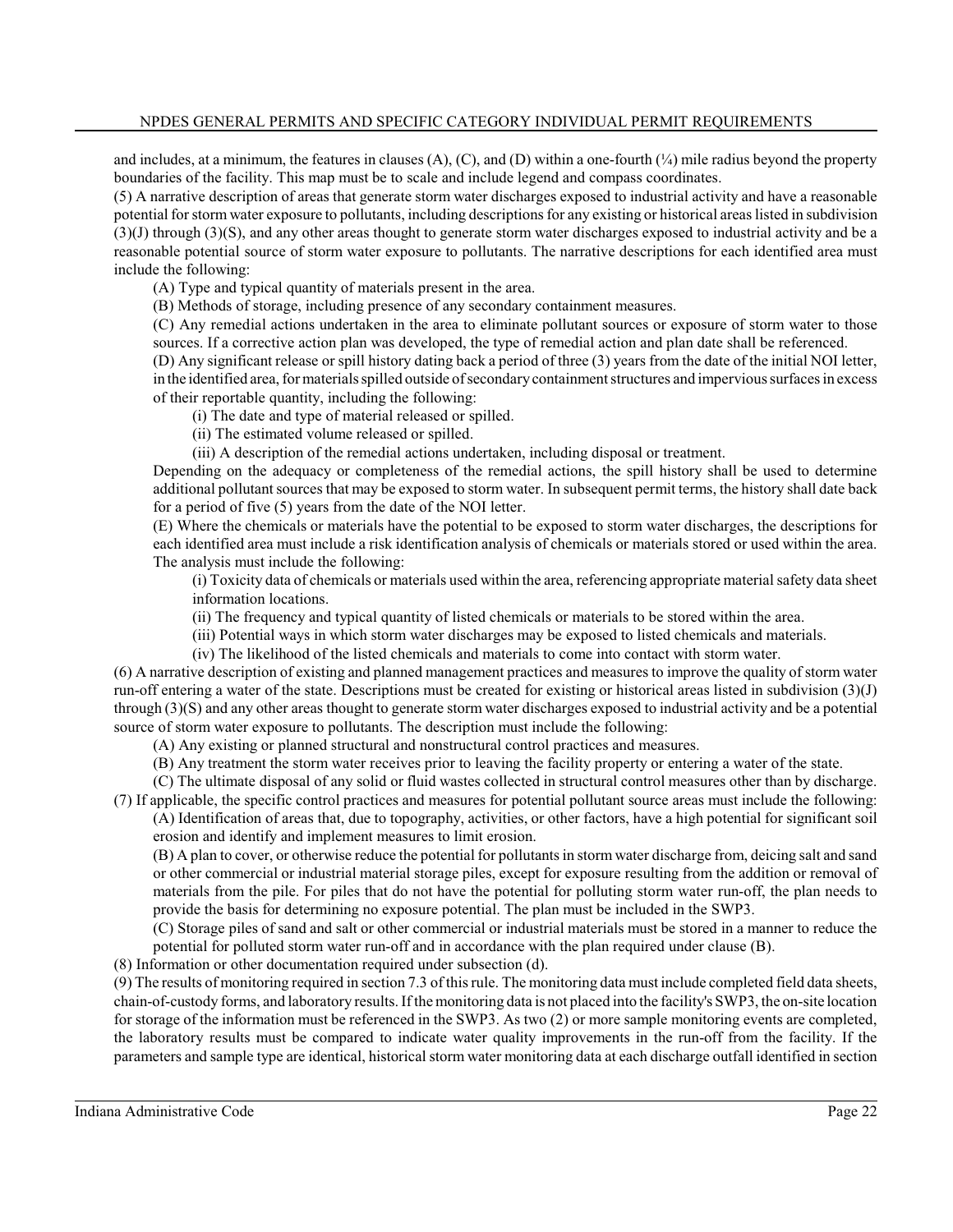5(4) of this rule, or representative discharge outfall identified in section 5(5) of this rule, can be used in the comparison to provide data that is more reflective of initial water quality conditions.

(10) A mapped or narrative description of any such management practice or measure pursuant to subsection (c)(4) must be added to the SWP3.

(c) For areas of the facility that generate storm water discharges and have a reasonable potential for storm water exposure to pollutants, storm water exposure to pollutants must be minimized. To ensure this reduction, the following practices and measures must be planned and implemented:

(1) A written preventative maintenance program, including the following:

(A) Implementation of good housekeeping practices to ensure the facility will be operated in a clean and orderlymanner and that pollutants will not have the potential to be exposed to storm water via vehicular tracking or other means.

(B) Maintenance of storm water management measures, for example, catch basins or the cleaning of oil or water separators. All maintenance must be documented and either contained in, or have the on-site record keeping location referenced in, the SWP3.

(C) Inspection and testing of facility equipment and systems that are in areas of the facility that generate storm water discharges and have a reasonable potential for storm water exposure to pollutants to ensure appropriate maintenance of such equipment and systems and to uncover conditions that could cause breakdowns or failures resulting in discharges of pollutants to surface waters.

(D) At a minimum, quarterly inspections of the stormwater management measures and stormwater run-off conveyances. Inspections must be documented and either contained in, or have the on-site record keeping location referenced in, the SWP3.

(E) An employee training program to inform personnel at all levels of responsibility that have the potential to engage in industrial activities that impact storm water quality of the components and goals of the SWP3. Training must occur at a minimum annually and should address topics such as spill response, good housekeeping, and material management practices. All employee training sessions, including relevant stormwater topics discussed and a roster of attendees, must be documented and either contained in, or have the on-site record keeping location referenced in, the SWP3.

- (2) A written spill response program, including the following:
	- (A) Location, description, and quantity of all response materials and equipment.
	- (B) Response procedures for facility personnel to respond to a release.
	- (C) Contact information for reporting spills, both for facility staff and external emergency response entities.
- (3) A written nonstorm water assessment, including the following:

(A) A certification letter stating that storm water discharges entering a water of the state have been evaluated for the presence of illicit discharges and nonstorm water contributions.

(B) Detergent or solvent-based washing of equipment or vehicles that would allow washwater additives to enter any storm drainage system or receiving water shall not be allowed at the facility.

(C) All interior maintenance area floor drains with the potential for maintenance fluids or other materials to enter storm sewers must be either sealed, connected to a sanitary sewer with prior authorization, or appropriately permitted under the NPDES wastewater program pursuant to 327 IAC 5. The sealing, sanitary sewer connecting, or permitting of drains under this clause must be documented in the written nonstorm water assessment program.

(D) The certification shall include a description of the method used, the date of any testing, and the on-site drainage points that were directly observed during the test.

 $(4)$  If parameter reductions are not indicated in the comparison conducted under subsection  $(b)(9)$  and they cannot be attributed to laboratory error or significant variability in the rainfall events, the source of the pollutant parameter must be investigated and either eliminated or reduced via a management practice or measure to the extent technologically practicable and cost beneficial. A lack of reduction does not, in and of itself, constitute a violation of this permit. However, insufficient reductions may be used to identify facilities that would be more appropriately covered under an individual storm water NPDES permit. If parameter concentrations are at, or below, laboratory detection limitations, further reductions are not necessary.

(d) The SWP3 must meet the following general requirements:

(1) The plan shall be certified by a qualified professional.

(2) The plan must be retained at the facility and be available for review by a representative of the commissioner upon request or, in the case of a storm water discharge exposed to industrial activity that discharges through a regulated municipal separate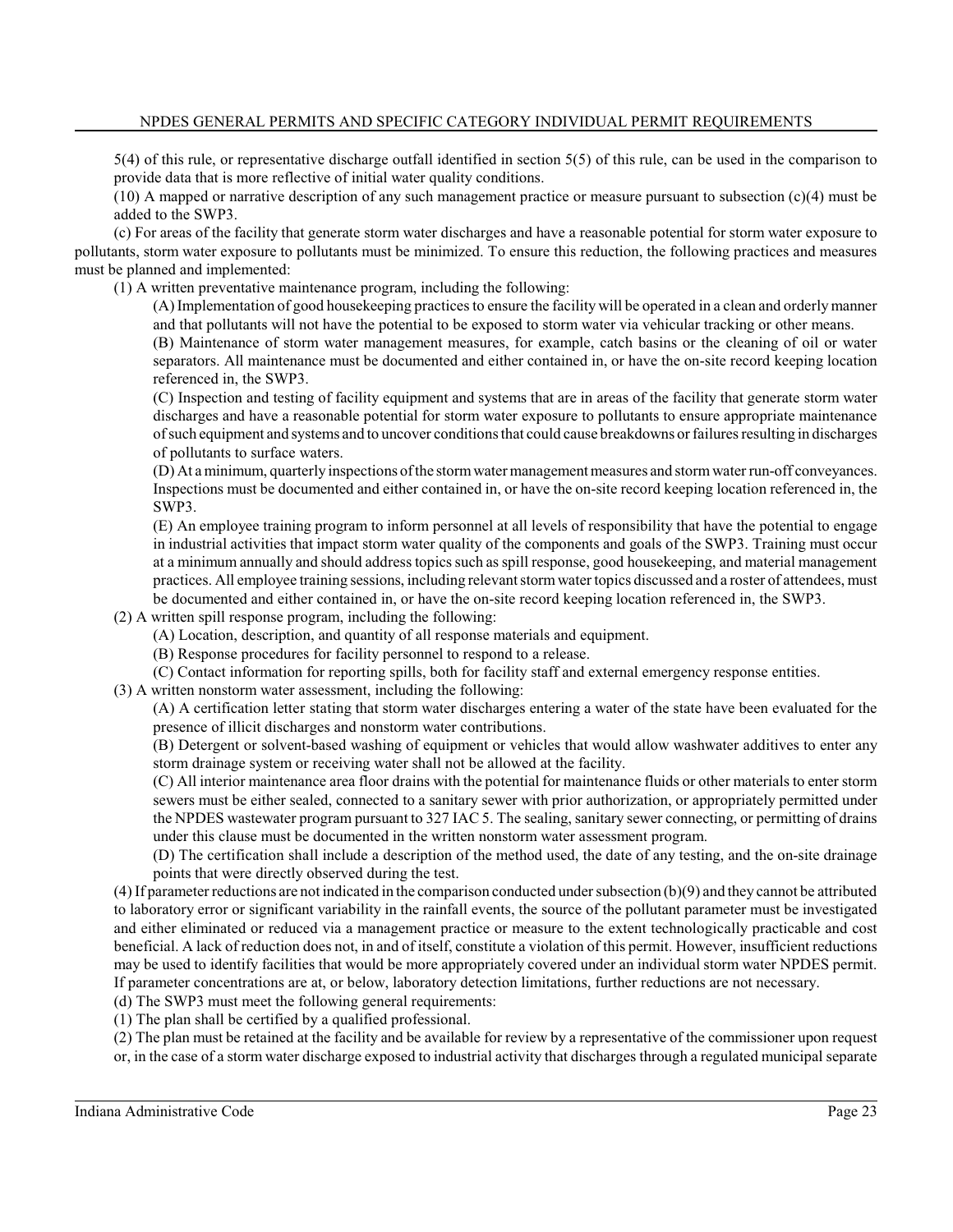storm sewer system conveyance, by the operator or operators of the regulated municipal system.

(3) The plan must be completed and implemented on or before three hundred sixty-five (365) days after submission of a timelysubmitted initial NOI letter or the expiration date of the previous five (5) year permit term. The commissioner may grant an extension of this time frame based on a request by the person showing reasonable cause.

(4) The person having financial responsibility or operational control for a facility shall complete and submit to the commissioner a stormwater pollution prevention plan certification checklist formwithin thirty(30) days of the plan completion date, but no later than three hundred sixty-five (365) days after the submission of a timely-submitted initial NOI letter or the expiration date of the previous five (5) year permit term. This checklist must also be signed by a qualified professional. (5) A permittee regulated under this rule shall amend the plan by either of the following:

(A) Whenever there is a change in design, construction, operation, or maintenance at the facility, which may have a significant effect on the potential for the discharge of pollutants to surface waters of the state.

(B) Upon written notice by the commissioner that the SWP3 proves to be ineffective in controlling pollutants in storm water discharges exposed to industrial activity. Within sixty (60) days of such notification from the commissioner, the permittee shall make the required changes to the SWP3 and shall submit the amended plan to the commissioner for review.

(6) If a permittee has other written plans, required under applicable federal or state law, such as operation and maintenance, spill prevention control and countermeasures, or risk contingency plans, which fulfill certain requirements of a SWP3, these plans may be referenced, at the permittee's discretion, in the appropriate sections of the SWP3 to meet those section requirements.

(7) A permittee may combine the requirements of the SWP3 with another written plan if:

(A) the plan is retained at the facility and available for review;

- (B) all the requirements of the SWP3 are contained within the plan; and
- (C) a separate, labeled section is utilized in the plan for the SWP3 requirements.

*(Water Pollution Control Division; 327 IAC 15-6-7; filed Aug 31, 1992, 5:00 p.m.: 16 IR 28; errata filed Sep 10, 1992, 12:00 p.m.: 16 IR 65; errata, 16 IR 898; readopted filed Jan 10, 2001, 3:23 p.m.: 24 IR 1518; filed Oct 27, 2003, 10:15 a.m.: 27 IR 851; errata filed Feb 4, 2004, 1:45 p.m.: 27 IR 2284; readopted filed Nov 21, 2007, 1:16 p.m.: 20071219-IR-327070553BFA; readopted filed Jul 29, 2013, 9:21 a.m.: 20130828-IR-327130176BFA; readopted filed Jun 14, 2019, 1:59 p.m.: 20190710-IR-327190246BFA)*

### **327 IAC 15-6-7.3 Monitoring requirements**

Authority: IC 13-14-8; IC 13-15-1-2; IC 13-15-2; IC 13-18-3; IC 13-18-4 Affected: IC 13-12-3-1; IC 13-18-1

| Sec. 7.3. (a) Monitoring requirements shall be as follows: |
|------------------------------------------------------------|
|                                                            |

(1) Each discharge outfall identified in section 5(4) of this rule, or representative discharge outfall identified in section 5(5) of this rule, composed entirely of storm water and allowable nonstorm water run-off, shall be monitored as follows:

| Parameter                                                | Units | Sample Type | Frequency |
|----------------------------------------------------------|-------|-------------|-----------|
| Oil and grease                                           | mg/1  | grab        | Annual    |
| $\text{CBOD}_5$ (Carbonaceous biochemical oxygen demand) | mg/1  | grab        | Annual    |
| COD (Chemical oxygen demand)                             | mg/1  | grab        | Annual    |
| TSS (Total suspended solids)                             | mg/1  | grab        | Annual    |
| TKN (Total Kjeldahl nitrogen)                            | mg/1  | grab        | Annual    |
| Total phosphorous                                        | mg/1  | grab        | Annual    |
| pH                                                       | s.u.  | grab        | Annual    |
| Nitrate plus nitrite nitrogen                            | mg/1  | grab        | Annual    |

(2) Each discharge outfall subject to subdivision (1) shall be monitored for any pollutant attributable to a facility's industrial activity that is reasonably expected to be present in the discharge, as well as for any other pollutant that has the potential to be present in a storm water discharge as requested by the commissioner.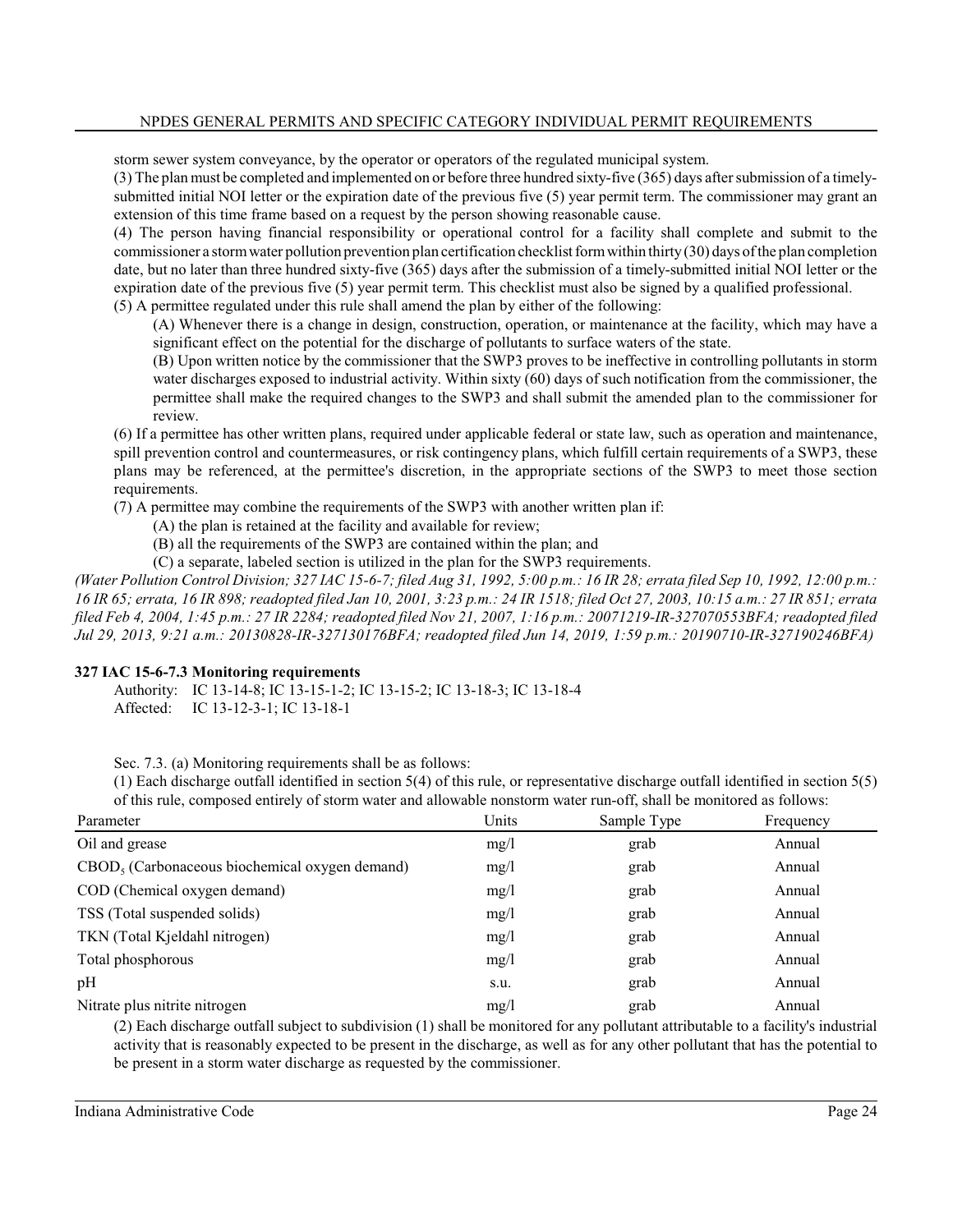(3) Within one (1) year of the original or renewal NOI letter submittal and prior to implementation of the SWP3, a permittee regulated under this rule shall sample and analyze the discharge from the outfall identified in the approved NOI letter. The monitoring data taken from this first year event shall be used by the permittee as an aid in developing and implementing the SWP3. Subsequent annual sampling data shall be used to verify the effectiveness of the SWP3 and will aid the permittee with revising the SWP3 and implementation of additional BMPs, as necessary.

(4) The commissioner may require a permittee to sample additional storm events beyond the required five (5) annual events upon finding reasonable cause. The commissioner shall notify the facility in writing that additional sampling is required.

(5) A grab sample must be collected during the first thirty (30) minutes of discharge at the storm water outfalls identified in the NOI letter or as soon thereafter as practicable.

(6) The pH measurement must be taken at the time the grab sample is collected and by using a pH meter that has been properly calibrated according to manufacturer's specifications and provides results displayed in numeric units. A color comparison analysis for pH is not acceptable.

(7) There shall be a minimum of three (3) months between reported sampling events.

(8) Samples must be taken at a point representative of the discharge but prior to entry into surface waters of the state or a municipal separate storm sewer conveyance unless an alternative location has been granted by the commissioner. For discharges that flow through on-site detention basins, samples shall be taken at a point representative of the discharge from the basin.

(9) All samples must be collected from a discharge resulting from a measurable storm event at least seventy-two (72) hours from the previous measurable storm event. Documentation of weather conditions that prevent sampling as described in this subsection must be provided to the commissioner.

(10) The analytical and sampling methods used must meet the requirements of 327 IAC 5-2-13(d)(1) and 327 IAC 5-2-13(d)(2) for quality assurance and quality control.

(11) Run-off events resulting from snow or ice melt should not be sampled and shall not be used to meet the minimum annual monitoring requirements.

(b) Reporting requirements shall be as follows:

(1) All samples must be reported as a value of concentration or loading.

(2) For each measurement or sample taken under this rule, the permittee shall record and submit the following information to the commissioner:

(A) The exact place, date, and time of the start of the discharge, the duration of the storm event sampled, a measurement of the rainfall in inches, and time of sampling.

- (B) The duration between the storm event sampled and the end of the previous measurable storm event.
- (C) The individual who performed the sampling or measurements.
- (D) The dates the analyses were performed.
- (E) The individual who performed the analyses.
- (F) The analytical techniques or methods used.
- (G) The results of all required analyses and measurements.
- (H) A complete copy of the laboratory report, including chain-of-custody.

(3) All records and information resulting from the monitoring activities required under this rule, including all records of analyses performed and calibration and maintenance of instrumentation, must be retained for a minimum of either one (1) year following the date on an NOT letter, three (3) years following the expiration of the facility's permit, or longer if requested by the commissioner. As applicable, the records for calibration and maintenance of instrumentation can be maintained at an offsite laboratory but must be available to the commissioner upon request. All calibration and maintenance records for on-site instruments, such as pH meters, used by a facility for compliance with this rule must be documented and either contained in, or have the on-site record keeping location referenced in, the SWP3.

(4) A permittee regulated under this rule shall submit sampling data results to the commissioner at the address specified in section 8.5 of this rule within thirty (30) days after laboratory analyses have been completed.

(5) A permittee regulated under thisrule that has a discharge that enters a regulated municipal separate stormsewer conveyance shall also submit a copy of the sampling data results to the operator of the regulated municipal system conveyance upon request.

(6) If a permittee regulated under thisrule monitors a pollutant more frequently than required under thisrule, using analytical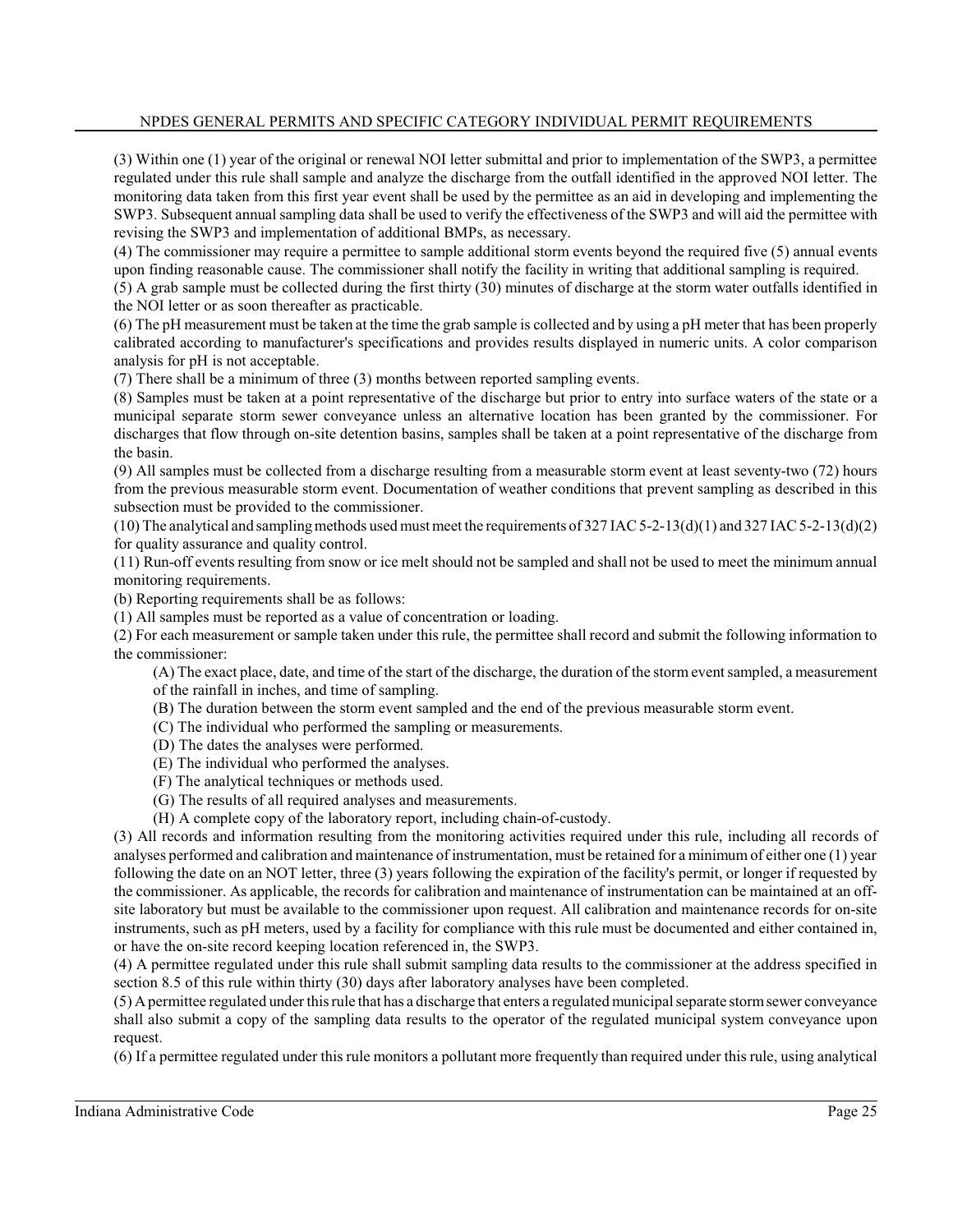methods referenced in subsection (a)(10), the results of such monitoring must be reported as additional information in the annual report. Such increased frequency must also be indicated in the report.

*(Water Pollution Control Division; 327 IAC 15-6-7.3; filed Oct 27, 2003, 10:15 a.m.: 27 IR 857; errata filed Feb 4, 2004, 1:45 p.m.: 27 IR 2285; readopted filed Nov 21, 2007, 1:16 p.m.: 20071219-IR-327070553BFA; readopted filed Jul 29, 2013, 9:21 a.m.: 20130828-IR-327130176BFA; readopted filed Jun 14, 2019, 1:59 p.m.: 20190710-IR-327190246BFA)*

#### **327 IAC 15-6-7.5 Annual reports**

Authority: IC 13-14-8; IC 13-15-1-2; IC 13-15-2; IC 13-18-3; IC 13-18-4 Affected: IC 13-12-3-1; IC 13-18-1

Sec. 7.5. A permittee regulated under this rule shall submit an annual report to the commissioner that contains the following information:

(1) Any changes to the original NOI letter.

(2) Any changes to the facility, the facility's operations or industrial activities.

(3) During the second through fifth years of permit coverage, a copy of the comparison of all sampling data results included in the facility's SWP3 and required under section 7(b)(9) of this rule.

(4) Any additional BMPs implemented, or corrective measures taken, as a result of sampling data results.

The annual report must contain information obtained during the previous year of regulation and be submitted initially no later than three hundred sixty-five (365) days fromthe initial NOI submittal date or the expiration date of the previous five (5) year permit term. Subsequent annual report submittals shall be provided no later than three hundred sixty-five (365) days from the previous report in years two (2) through five (5). *(Water Pollution Control Division; 327 IAC 15-6-7.5; filed Oct 27, 2003, 10:15 a.m.: 27 IR 858; readopted filed Nov 21, 2007, 1:16 p.m.: 20071219-IR-327070553BFA; readopted filed Jul 29, 2013, 9:21 a.m.: 20130828-IR-327130176BFA; readopted filed Jun 14, 2019, 1:59 p.m.: 20190710-IR-327190246BFA)*

#### **327 IAC 15-6-8 Standard conditions**

Authority: IC 13-14-8; IC 13-15-1-2; IC 13-15-2-1; IC 13-18-3; IC 13-18-4 Affected: IC 13-18

Sec. 8. In addition to the conditions set forth in thisrule, the standard conditions for the NPDES general permit rule under 327 IAC 15-4 shall apply also to thisrule. *(Water Pollution Control Division; 327 IAC 15-6-8; filed Aug 31, 1992, 5:00 p.m.: 16 IR 32; readopted filed Jan 10, 2001, 3:23 p.m.: 24 IR 1518; readopted filed Nov 21, 2007, 1:16 p.m.: 20071219-IR-327070553BFA; readopted filed Jul 29, 2013, 9:21 a.m.: 20130828-IR-327130176BFA; readopted filed Jun 14, 2019, 1:59 p.m.: 20190710-IR-327190246BFA)*

#### **327 IAC 15-6-8.5 Permit compliance schedule**

Authority: IC 13-14-8; IC 13-15-1-2; IC 13-15-2; IC 13-18-3; IC 13-18-4 Affected: IC 13-12-3-1; IC 13-18-1

Sec. 8.5. The following compliance schedule must be followed:

|                             | Permit Compliance Schedule          |
|-----------------------------|-------------------------------------|
| To apply for coverage       | Submit a completed NOI letter       |
| 1st year of permit coverage | Submit results of sampling data     |
|                             | Develop and implement the SWP3      |
|                             | Submit SWP3 certification checklist |
|                             | Submit annual report                |
| 2nd year of permit coverage | Submit results of sampling data     |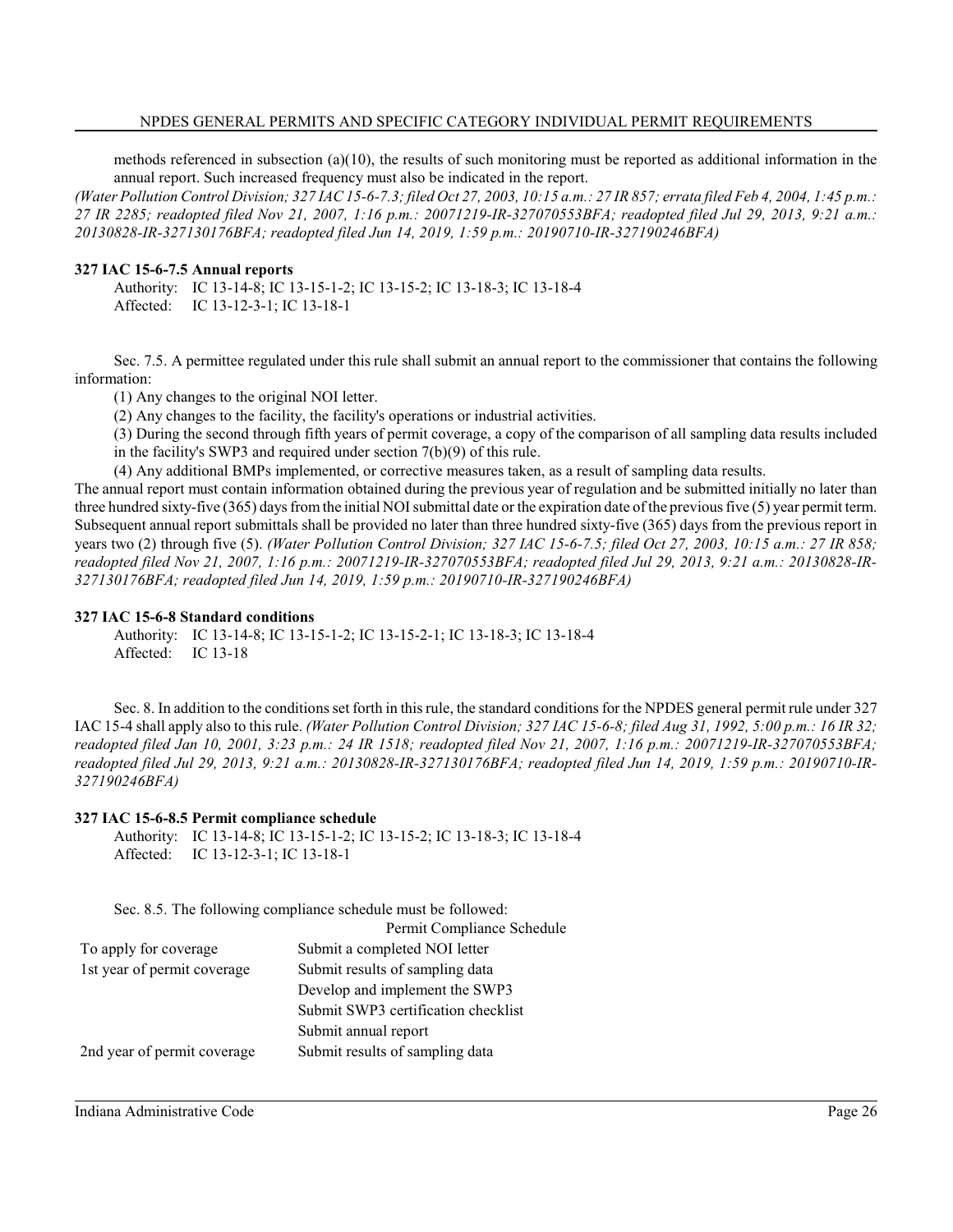|                               | Submit annual report                                                                                                                                                   |
|-------------------------------|------------------------------------------------------------------------------------------------------------------------------------------------------------------------|
| 3rd year of permit coverage   | Submit results of sampling data                                                                                                                                        |
|                               | Submit annual report                                                                                                                                                   |
| 4th year of permit coverage   | Submit results of sampling data                                                                                                                                        |
|                               | Submit annual report                                                                                                                                                   |
| 5th year of permit coverage   | Submit results of sampling data                                                                                                                                        |
|                               | Submit annual report                                                                                                                                                   |
| 90 days before permit expires | Resubmit a completed NOI letter                                                                                                                                        |
| Permit renewals               | Repeat annual sampling schedule                                                                                                                                        |
|                               | Submit SWP3 certification checklist during the first year of renewal coverage only if<br>substantial changes have been made on site or to the plan since its inception |
|                               | Submit annual reports                                                                                                                                                  |

The compliance schedule begins from the date on the initial NOI letter submittal or the expiration date of the previous five (5) year permit term. All submittals to the commissioner must be sent to:

Indiana Department of Environmental Management

Office of Water Quality

100 North Senate Avenue, Room N1255

Indianapolis, Indiana 46204.

*(Water Pollution Control Division; 327 IAC 15-6-8.5; filed Oct 27, 2003, 10:15 a.m.: 27 IR 859; errata filed Feb 6, 2006, 11:15 a.m.: 29 IR 1938; readopted filed Nov 21, 2007, 1:16 p.m.: 20071219-IR-327070553BFA; readopted filed Jul 29, 2013, 9:21 a.m.: 20130828-IR-327130176BFA; filed Oct 9, 2015, 4:07 p.m.: 20151104-IR-327100659FRA; readopted filed Jun 14, 2019, 1:59 p.m.: 20190710-IR-327190246BFA)*

#### **327 IAC 15-6-9 Inspection and enforcement**

Authority: IC 13-14-8; IC 13-15-1-2; IC 13-15-2; IC 13-18-3; IC 13-18-4 Affected: IC 13-12-3-1; IC 13-14-10; IC 13-15-7; IC 13-18-1; IC 13-30

Sec. 9. (a) The commissioner or designated representative may inspect any facility regulated under this rule at any time. The storm water pollution prevention plan as required by section 7 of this rule and monitoring records as required by section 7.3 of this rule must be available on-site for review by the commissioner. The department or its designated representatives may make recommendations to the facility owner or its representative to install appropriate measures beyond those specified in the storm water pollution prevention plan to achieve compliance.

(b) The department shall investigate potential violations of this rule to determine which person may be responsible for the violation. The department shall, if appropriate, consider public records of ownership and other relevant information, which may include site inspections, storm water pollution prevention plans, notices of intent, contracts, and other information, related to the specific facts and circumstances of the potential violation.

(c) Any person causing or contributing to a violation of any provision of this rule shall be subject to enforcement and penalty as set forth under IC 13-14-10, IC 13-15-7, and IC 13-30. *(Water Pollution Control Division; 327 IAC 15-6-9; filed Aug 31, 1992, 5:00 p.m.: 16 IR 32; readopted filed Jan 10, 2001, 3:23 p.m.: 24 IR 1518; filed Oct 27, 2003, 10:15 a.m.: 27 IR 859;readopted filed Nov 21, 2007, 1:16 p.m.: 20071219-IR-327070553BFA; readopted filed Jul 29, 2013, 9:21 a.m.: 20130828-IR-327130176BFA; readopted filed Jun 14, 2019, 1:59 p.m.: 20190710-IR-327190246BFA)*

#### **327 IAC 15-6-10 Duration of coverage and renewal**

Authority: IC 13-14-8; IC 13-15-1-2; IC 13-15-2; IC 13-18-3; IC 13-18-4 Affected: IC 13-12-3-1; IC 13-18-1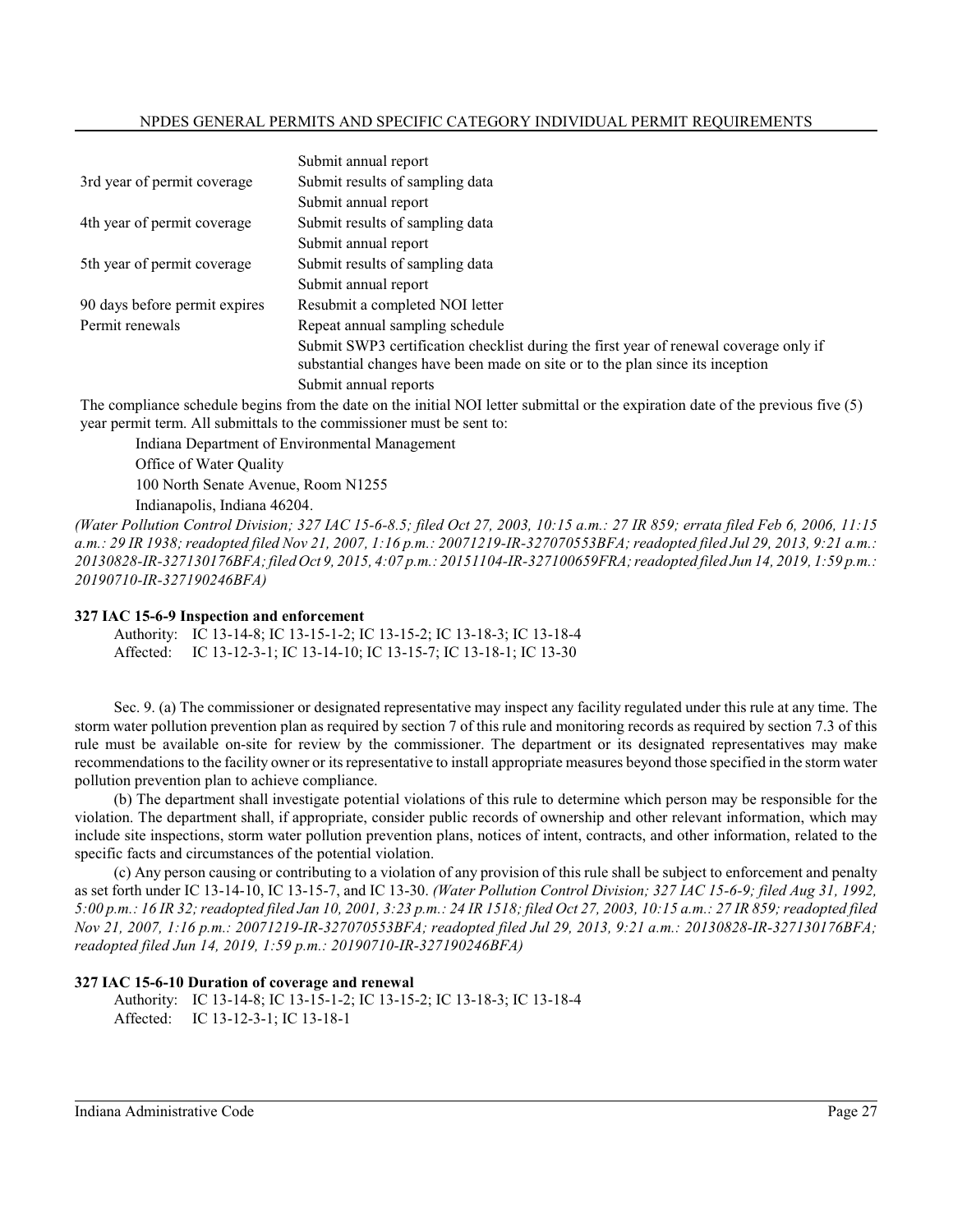Sec. 10. A permit issued under this rule is valid for a period of five (5) years from the date that the commissioner receives an original NOI letter. To obtain renewal of coverage under thisrule, the information required under 327 IAC 15-3 and section 5 of this rule must be submitted to the commissioner ninety (90) days prior to the expiration of coverage under this rule unless the commissioner determines that a later date is acceptable. Coverage under renewal NOI letters will begin on the date of expiration from the previous five (5) year permit. *(Water Pollution Control Division; 327 IAC 15-6-10; filed Oct 27, 2003, 10:15 a.m.: 27 IR 859; readopted filed Nov 21, 2007, 1:16 p.m.: 20071219-IR-327070553BFA; readopted filed Jul 29, 2013, 9:21 a.m.: 20130828-IR-327130176BFA; readopted filed Jun 14, 2019, 1:59 p.m.: 20190710-IR-327190246BFA)*

## **327 IAC 15-6-11 Termination of coverage; permit not transferable**

Authority: IC 13-14-8; IC 13-15-1-2; IC 13-15-2; IC 13-18-3; IC 13-18-4 Affected: IC 13-12-3-1; IC 13-18-1

Sec. 11. (a) An NOT letter, on a form provided by the commissioner, must be submitted by a permittee regulated under this rule for any of the following:

(1) Closure of the facility.

(2) Transfer of ownership or operator.

(3) No exposure of all facility industrial activities to storm water.

(4) All storm water run-off from the facility flows into a combined sewer system.

(5) Storm water does not have the potential to impact a water of the state.

(b) An NOT letter for closure of a facility or transfer of ownership or operator must be submitted within thirty (30) days of the date of closure or transfer.

(c) For transfers, the new owner or operator must submit a new NOI letter within sixty (60) days of the date of transfer.

(d) For a permittee to make a claim of termination based on no exposure to industrial activities, a complete "No Exposure Certification" completed in accordance with section 12 of this rule must be submitted with the NOT letter.

(e) For a permittee to make a claim of termination based on all storm water run-off flowing into a combined sewer system, a certification letter from the responsible party of the combined sewer system, on responsible party letterhead, must be submitted with the NOT letter.

(f) The completed NOT will be reviewed by the commissioner within sixty (60) days of the submittal date. The permit remains in effect during the review timeframe.

(g) Upon completion of review the commissioner may:

(1) approve the NOT letter request;

(2) deny the NOT request; or

(3) request an on-site verification inspection.

(h) If the permittee does not receive a notification under subsection (g) within sixty (60) days of the NOT request submittal, the NOT request will be deemed approved.

(i) The commissioner may issue an NOT letter for any of the following occurrences:

(1) Effluent standards and limitations are promulgated for discharges subject to this rule.

(2) It is determined that a general permit is not adequate to protect water quality.

When a general permit is not adequate, an individual NPDES storm water permit will be issued. *(Water Pollution Control Division; 327 IAC 15-6-11; filed Oct 27, 2003, 10:15 a.m.: 27 IR 860; readopted filed Nov 21, 2007, 1:16 p.m.: 20071219-IR-327070553BFA; readopted filed Jul 29, 2013, 9:21 a.m.: 20130828-IR-327130176BFA; filed Oct 9, 2015, 4:07 p.m.: 20151104-IR-327100659FRA; readopted filed Jun 14, 2019, 1:59 p.m.: 20190710-IR-327190246BFA)*

### **327 IAC 15-6-12 Conditional no exposure exclusion**

Authority: IC 13-14-8; IC 13-15-1-2; IC 13-15-2; IC 13-18-3; IC 13-18-4 Affected: IC 13-11-2; IC 13-12-3-1; IC 13-18-1

Sec. 12. (a) In addition to the definitions contained in IC 13-11-2, 327 IAC 5, 327 IAC 15-1-2, and section 4 of this rule, the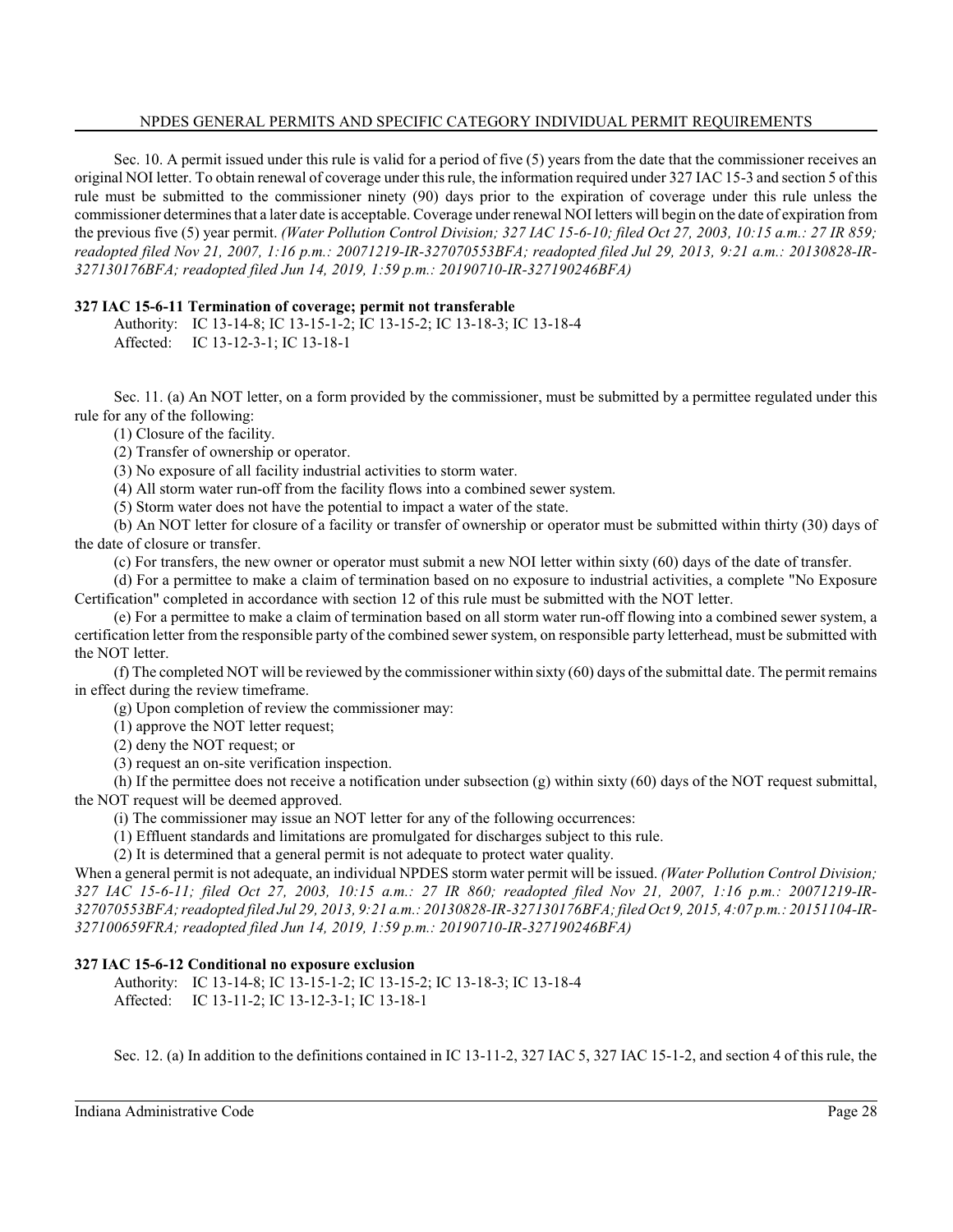following definitions apply throughout this section:

(1) "Adequately maintained vehicle" means a vehicle (truck, automobile, forklift, trailer, or other general purpose vehicle) found on facility property that is not industrial machinery and not leaking or otherwise a potential source of contaminants.

(2) "Final product" means a product that is not used in producing other products and is built and intended for use outdoors, provided the final product has not deteriorated or has otherwise become a potential source of contaminants.

(3) "Industrial materials and activities" means:

(A) material handling equipment or activities;

(B) industrial machinery;

- (C) raw materials, intermediate products, byproducts, and final products; or
- (D) waste products.

(4) "Intermediate product" means a product that is used in the composition of yet another product.

(5) "Material handling activity" means the storage, loading and unloading, transportation, or conveyance of any raw material, intermediate product, finished product, byproduct, or waste product. The termdoes not include activities conducted on facility property separate from the facility's industrial activities, such as office buildings and accompanying parking lots, as long as the drainage from the excluded areas is not mixed with storm water drained from the included areas.

(6) "Sealed container" means a container that has been banded or otherwise secured, without operational taps or valves, provided the container is not deteriorated and does not leak.

(7) "Storm-resistant shelter" means a completely roofed and walled building or structure, as well as a structure with only a top cover but no side coverings, provided material under the structure is not otherwise subject to any run-on and subsequentrun-off of storm water.

(b) A facility regulated under this rule may request an exclusion from permit coverage by:

(1) submitting a complete "No Exposure Certification" form provided by the commissioner;

(2) allowing the commissioner to inspect the facility to determine compliance with the "no exposure" conditions;

(3) allowing the commissioner to make any "no exposure" inspection reports available to the public upon request; and

(4) for facilities that discharge through a regulated MS4 conveyance, upon request, submitting a copy of the certification of "no exposure" to the MS4 operator, as well as allowing inspection and public reporting by the MS4 operator.

(c) New or existing facilities that were not previously required to obtain a permit under this rule, but are subject to it, must either obtain permit coverage in accordance with sections 5 and 6 of this rule or comply with the procedures in subsection (b).

(d) To determine if a facility can apply for the no exposure certification, the following must be considered:

(1) A condition of no exposure exists at an industrial facility when all industrial materials and activities are protected by a storm-resistant shelter to prevent exposure to rain, snow, snowmelt, and run-off.

(2) The conditional no exposure exclusion is available on a facility-wide basis only, not for individual outfalls, and a no exposure certification must be provided for each facility qualifying for the no exposure exclusion.

(3) The no exposure certification requirement applies to all industrial facilities regulated under this rule, including light industrial facilities that were previously not required to submit documentation to be excluded from storm water permitting requirements.

(4) A storm-resistant shelter is not required for the following industrial materials and activities:

(A) Drums, barrels, tanks, and similar containers that are tightly sealed, provided these containers are not deteriorated and do not leak.

(B) Adequately maintained vehicles used in material handling.

(C) Final products, except those products that would be mobilized in storm water discharges (for example, rock salt), products that may, when exposed to storm water, oxidize, deteriorate, leak, or otherwise be a potential source of contaminants, or final products that are in actuality intermediate products.

(5) Particulate matter emissions from roof stacks and vents that are otherwise regulated by, and in compliance with, the department's other environmental protection programs (for example, air quality control programs) and do not cause stormwater contamination are considered not exposed. Particulate matter or visible deposits of residuals from roof stacks and vents not otherwise regulated (for example, under an air quality control program) and evident in storm water discharges are considered exposed. Likewise, visible "track out" (pollutants carried on the tires of vehicles) and windblown rawmaterials are considered exposed.

(6) General and industrial refuse and trash contained in covered, nonleaking containers are not considered exposed as long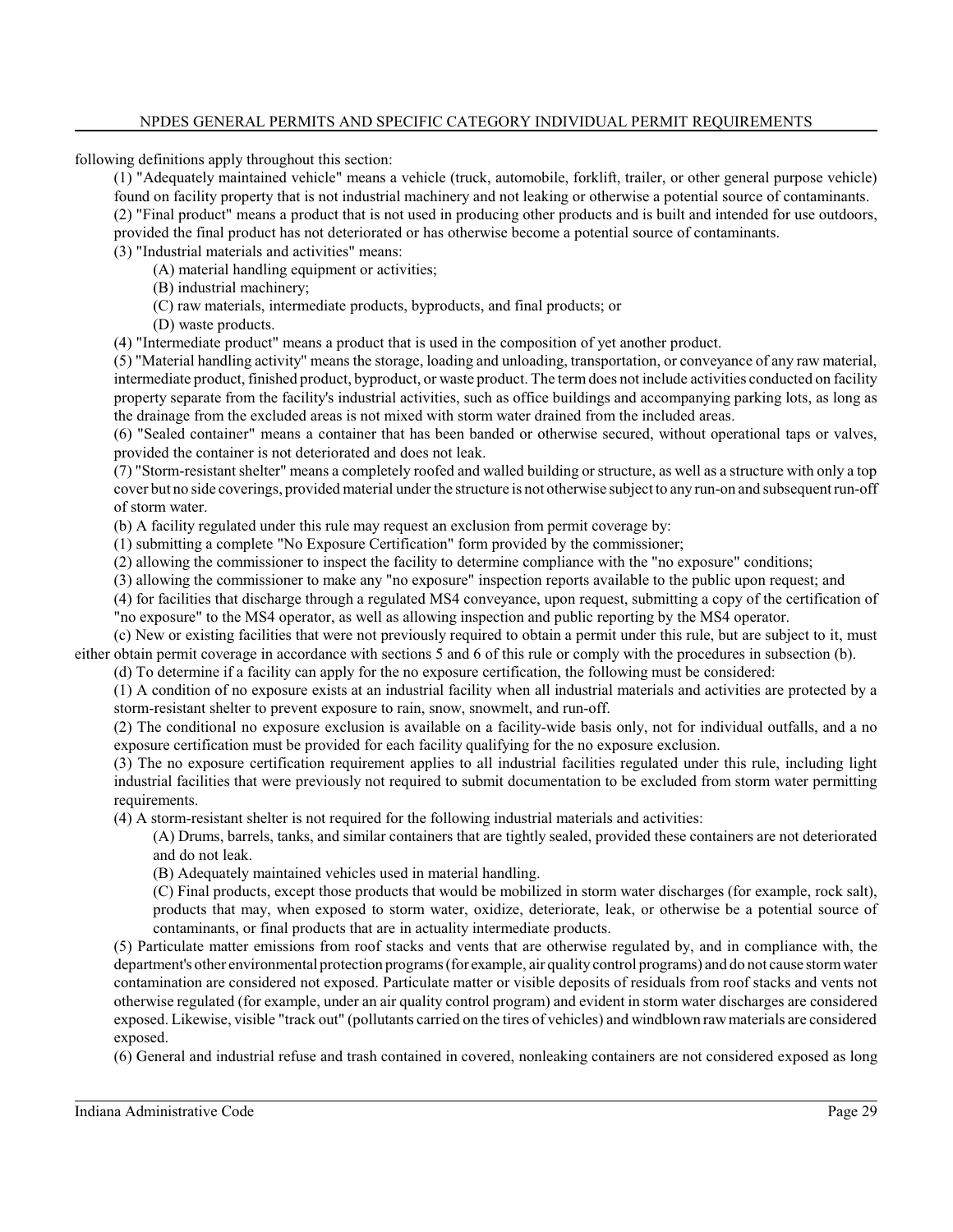as the containers are completely covered and nothing can drain out holes in their bottoms or be lost in loading onto a garbage truck. General and industrial refuse and trash that are left uncovered, however, are considered exposed.

(7) Storm water run-off from separate office buildings and their associated parking lots do not need to be considered when determining no exposure at an industrial facility.

(8) Temporarycovers may be used to shelter materials and activities until permanent enclosure can be achieved. The temporary sheltering of industrial materials and activities is only allowed during facility renovation or construction.

(9) Aboveground storage tanks (ASTs) are generally considered not exposed and may be exempt from the prohibition against adding or withdrawing materials to or from external containers. For an AST to be operational and qualify for no exposure:

(A) it must be physically separated from, and not associated with, vehicle maintenance operations;

(B) there must be no piping, pumps, or other equipment leaking contaminants that could contact storm water; and

(C) it must be surrounded by some type of physical containment to prevent run-off in the event of a structural failure or leaking transfer valve.

(e) The no exposure certification must include the following information:

(1) The person's name, address, and phone number.

(2) The facility name and address, the county name, and the latitude and longitude where the facility is located.

(3) The certification must indicate that none of the following materials or activities are, or will be in the foreseeable future, exposed to precipitation:

(A) Using, storing, or cleaning industrial machinery or equipment, and areas where residuals from using, storing, or cleaning industrial machinery or equipment remain and are exposed to storm water.

(B) Materials or residuals on the ground or in storm water inlets from spills or leaks.

(C) Materials or products from past industrial activity.

(D) Material handling equipment (except adequately maintained vehicles).

(E) Materials or products during loading and unloading or transporting activities.

(F) Materials or products stored outdoors (except final products intended for outside use, for example, new cars, where exposure to storm water does not result in the discharge of pollutants).

(G) Materials contained in open, deteriorated, or leaking storage drums, barrels, tanks, and similar containers.

(H) Materials or products handled or stored on roads or railways owned or maintained by the facility.

(I) Waste material (except waste in covered, nonleaking containers, for example, dumpsters).

(J) Application or disposal of process wastewater (unless otherwise permitted).

(K) Particulate matter or visible deposits of residuals from roof stacks or vents not otherwise regulated, that is, under an air quality control permit, and evident in the storm water outflow.

(4) All no exposure certifications must include the following certification statement and be signed in accordance with 327 IAC 15-4-3(g) and 327 IAC 15-4-3(h): "I certify under penalty of law that I have read and understand the eligibility requirements for claiming a condition of "no exposure" and obtaining an exclusion from NPDES storm water permitting; and that there are no discharges of stormwater contaminated by exposure to industrial activities or materials fromthe industrial facilityidentified in this document (except as allowed under subsection  $(d)(4)$ ). I understand that I am obligated to submit a no exposure certification form once every five (5) years to the department and, if requested, to the operator of the local regulated MS4 into which this facility discharges (where applicable). I understand that I must allow the department, or MS4 operator where the discharge is into the local regulated MS4, to perform inspections to confirm the condition of no exposure and to make such inspection reports publicly available upon request. I understand that I must obtain coverage under an NPDES permit prior to any point source discharge of stormwater fromthe facility. I certify under penalty of lawthat this document and all attachments were prepared under my direction or supervision in accordance with a system designed to assure that qualified personnel properly gathered and evaluated the information submitted. Based upon my inquiry of the person or persons who manage the system, or those persons directly involved in gathering the information, the information submitted is to the best of my knowledge and belief true, accurate, and complete. I am aware there are significant penalties for submitting false information, including the possibility of fine and imprisonment for knowing violations.".

(f) Information contained in the "No Exposure Certification" form provided by the commissioner shall be used by the commissioner to determine whether a facility is eligible for the exclusion. Definitions of terms provided in these documents shall apply to the commissioner's interpretation of the no exposure exclusion.

(g) A facility excluded under this section shall meet the following requirements: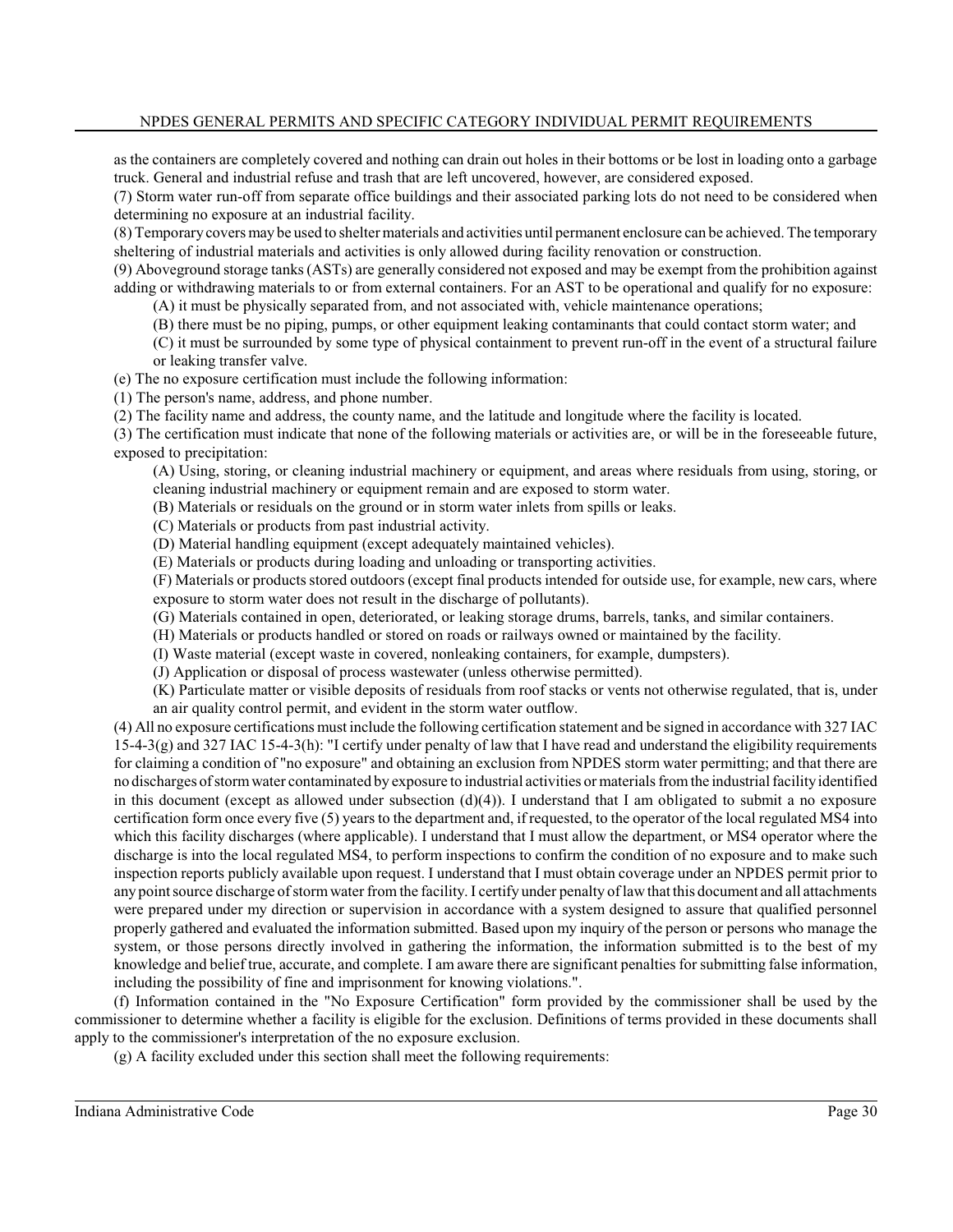(1) A copy of the "No Exposure Certification" form must be retained on site at the facility for a period of five (5) years following the date that the commissioner received the original form in order for the no exposure exclusion to remain applicable. (2) The "No Exposure Certification" form must be submitted once every five (5) years to the commissioner with updated information as necessary.

(3) The certification for no exposure is nontransferable. If a new operator or owner takes over a facility, the new operator shall immediately complete and submit a new certification form in order to claim the exclusion.

(4) If changes at a facility result in industrial activities or materials becoming exposed to storm water, the no exposure exclusion ceases to apply. The person with financial responsibility or operational control for the facility must submit an NOI letter in accordance with sections 5 and 6 of this rule at least two (2) days before the foreseen changes happen that cause the condition of exposure.

(5) If unforseen events, such as spills, equipment malfunctions, or acts of nature, cause industrial activities or materials to become exposed to storm water, the no exposure exclusion may still apply provided notification is given to the commissioner within twenty-four (24) hours of facility personnel becoming aware of the exposure and corrective measures are taken to reestablish a condition of no exposure prior to the next storm water discharge event.

(h) If the commissioner finds that, during a compliance inspection or at a later time, the facility has a reasonable potential to cause a violation or nonattainment of a water quality standard or does not meet the conditions for the no exposure exclusion, the commissioner may, upon notifying the facility in writing, deny or revoke the exclusion and require the facility to obtain permit coverage within thirty (30) days of the date on the notification letter.

(i) Failure to maintain the condition of no exposure or obtain coverage under an NPDES permit may lead to the unauthorized discharge of pollutants to waters of the state. *(Water Pollution Control Division; 327 IAC 15-6-12; filed Oct 27, 2003, 10:15 a.m.: 27 IR 860; errata filed Feb 4, 2004, 1:45 p.m.: 27 IR 2285; errata filed Feb 6, 2006, 11:15 a.m.: 29 IR 1938; readopted filed Nov 21, 2007, 1:16 p.m.: 20071219-IR-327070553BFA; readopted filed Jul 29, 2013, 9:21 a.m.: 20130828-IR-327130176BFA; filed Oct 9, 2015, 4:07 p.m.: 20151104-IR-327100659FRA; readopted filed Jun 14, 2019, 1:59 p.m.: 20190710-IR-327190246BFA)*

## **Rule 7. Facilities Engaged in Mining of Coal, Coal Processing, and Reclamation Activities**

#### **327 IAC 15-7-1 Purpose**

Authority: IC 13-14-8; IC 13-14-9; IC 13-15-1-2; IC 13-15-2-1; IC 13-18-3 Affected: IC 13-18-4

Sec. 1. The purpose of thisrule is to regulate wastewater discharges fromsurface mining, underground mining, and reclamation projects which utilize sedimentation basin treatment for pit dewatering and surface run-off and to require best management practices for storm water run-off to protect the public health, existing water uses, and aquatic biota. *(Water Pollution Control Division; 327 IAC 15-7-1; filed May 25, 1994, 11:00 a.m.: 17 IR 2284; readopted filed Jan 10, 2001, 3:23 p.m.: 24 IR 1518; readopted filed Nov 21, 2007, 1:16 p.m.: 20071219-IR-327070553BFA; readopted filed Jul 29, 2013, 9:21 a.m.: 20130828-IR-327130176BFA; filed Oct 9, 2015, 4:07 p.m.: 20151104-IR-327100659FRA; readopted filed Jun 14, 2019, 1:59 p.m.: 20190710-IR-327190246BFA)*

#### **327 IAC 15-7-2 Definitions**

Authority: IC 13-14-8; IC 13-15-1-2; IC 13-15-2-1; IC 13-18-3; IC 13-18-4 Affected: IC 13-18

Sec. 2. The following definitions apply throughout this rule:

(1) "1-year, 2-year, and 10-year, 24-hour precipitation event" means the maximum24-hour precipitation event with a probable recurrence interval of once in one (1), two (2), and ten (10) years, respectively, as defined by the National Weather Service and Technical Paper No. 40, "Rainfall Frequency Atlas of the U.S.", May 1961, or equivalent regional or rainfall probability information developed therefrom.

(2) " $4 \times$  yearly sample frequency" means the performance of the associated monitoring once any time during each of the four (4) annual quarters: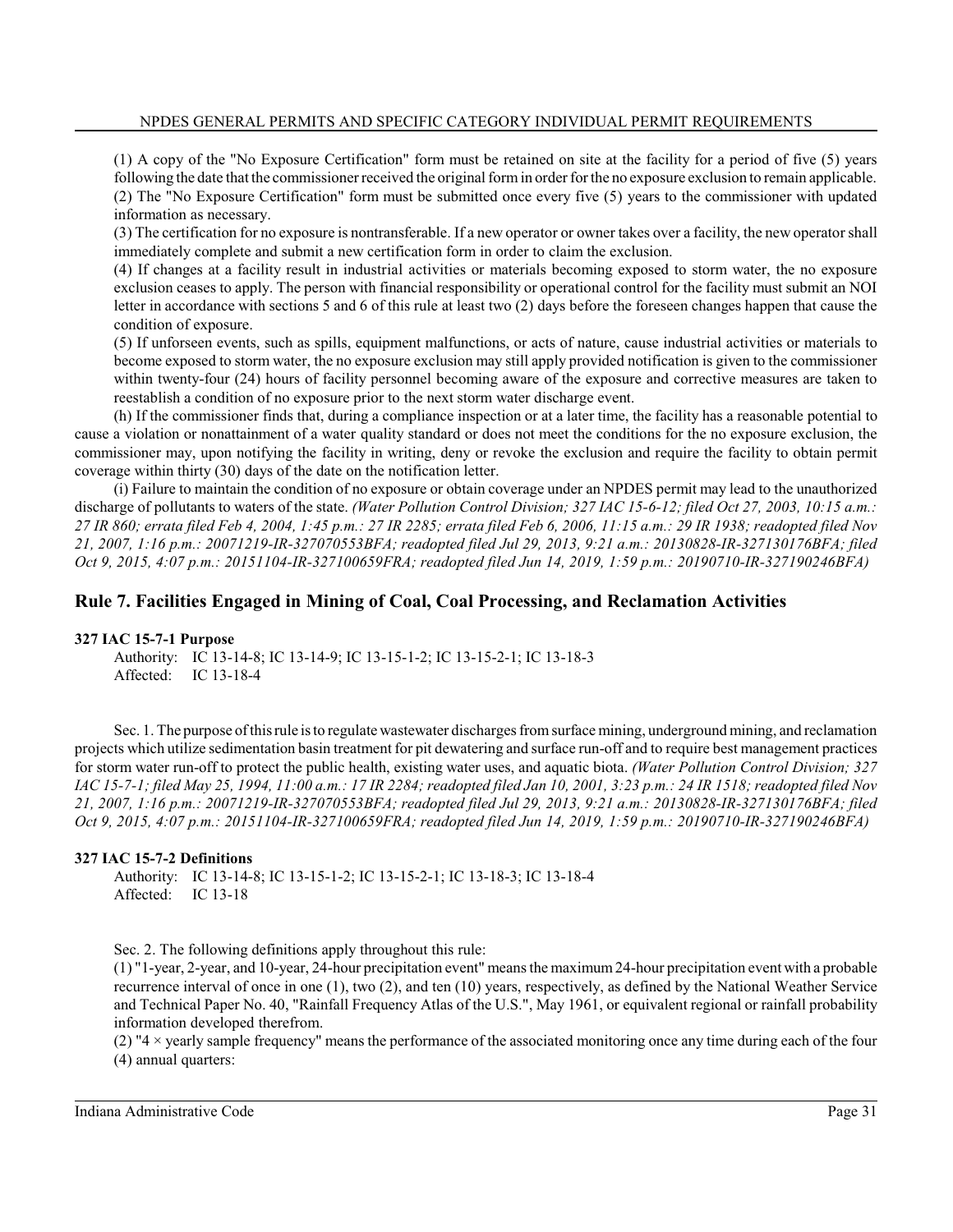- (A) January-February-March;
- (B) April-May-June;
- (C) July-August-September; and
- (D) October-November-December.

(3) "Acid or ferruginous mine drainage" means mine drainage which, before any treatment, either has a pH of less than six (6.0) or a total iron concentration equal to or greater than ten (10) milligrams per liter.

(4) "Active mining area" means the area, on and beneath land, used or disturbed in activity related to the extraction, removal, or recovery of coal from its natural deposits. This term excludes coal preparation plants, coal preparation plant associated areas, and post mining areas.

(5) "Alkaline mine drainage" means mine drainage which, before any treatment, has a pH equal to or greater than six (6.0) and a total iron concentration of less than ten (10) milligrams per liter.

(6) "Bond release" means the time at which the appropriate regulatory authority returns a reclamation or performance bond based upon its determination that reclamation work (including, in the case of underground mines, mine sealing and abandonment procedures) has been satisfactorily completed.

(7) "Coal preparation plant" means a facility where coal is subjected to cleaning, concentrating, or other processing or preparation in order to separate coal from its impurities and thereafter is loaded for transit to a consuming facility.

(8) "Coal preparation plant associated areas" means the coal preparation plant yards, immediate access roads, coal refuse piles, and coal storage piles and facilities.

(9) "Coal refuse disposal pile" means any coal refuse deposited on the earth and intended as a permanent disposal or long term storage (greater than one hundred eighty (180) days) of such material but does not include coal refuse deposited within the active mining area or coal refuse that is never removed from the active mining area.

(10) "Concentration" means the mass of any given material present in a unit volume of liquid. Unless otherwise indicated in this rule, concentration values shall be expressed in milligrams per liter (mg/l).

(11) "Controlled surface mine discharge" means any surface mine drainage that is pumped orsiphoned from the active mining area.

(12) "Dry weather base flow" means the normal base flow coming from an area or treatment facility which is not immediately affected by run-off caused by rainfall. Thisflow is a result of ground water interference or a build-up of rainwater over a long period of time. Alternate limitations apply when this dry weather flowincreases due to a precipitation event and continues until the flow again returns to the dry weather rate.

(13) "Mine drainage" means any drainage, and any water pumped or siphoned, from an active mining area or a post mining area.

(14) "ml/l" means milliliters per liter.

(15) "Post mining area" means either of the following:

(A) A reclamation area.

(B) The underground workings of an underground coal mine after the extraction, removal, or recovery of coal from its natural deposit has ceased and prior to bond release.

(16) "Precipitation event" means a rainfall, snow melt, or ice melt which causes a discharge or an increase in the volume of a discharge.

(17) "Reclamation area" means the surface area of a coal mine which has been returned to required contour and on which revegetation (specifically, seeding or planting) work has commenced.

(18) "Settleable solids" means that matter measured by the volumetric method specified in 40 CFR 434.64, which is: Fill an Imhoff cone to the one (1) liter mark with a thoroughly mixed sample. Allow to settle undisturbed for forty-five (45) minutes. Gently stir along the inside surface of the cone with a stirring rod. Allow to settle undisturbed for fifteen (15) minutes longer. Record the volume of settled material in the cone as milliliters per liter (ml/l). Where a separation of settleable and floating materials occurs, do not include the floating material in the reading. The method detection limit for measuring settleable solids shall be four-tenths (0.4) ml/l.

(19) "TSS" or "total suspended solids" means the mass of suspended matter in wastewater retained on a standard glass fiber filter after filtration of a well-mixed sample after drying for one  $(1)$  hour at one hundred three degrees Celsius (103 $^{\circ}$ C).

*(Water Pollution Control Division; 327 IAC 15-7-2; filed May 25, 1994, 11:00 a.m.: 17 IR 2284; errata filed Jul 11, 1994, 3:00 p.m.: 17 IR 2657; readopted filed Jan 10, 2001, 3:23 p.m.: 24 IR 1518; readopted filed Nov 21, 2007, 1:16 p.m.: 20071219-IR-*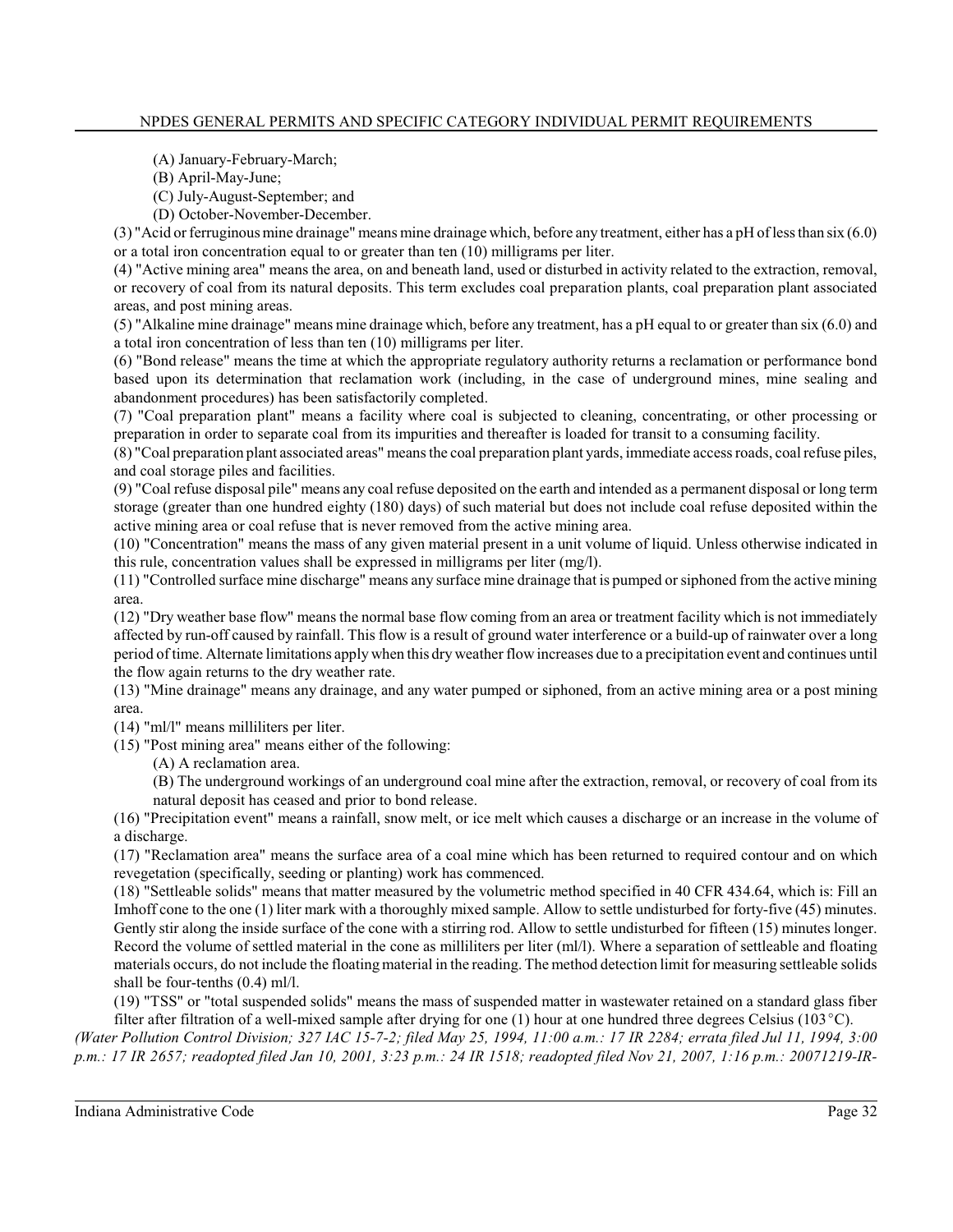*327070553BFA; readopted filed Jul 29, 2013, 9:21 a.m.: 20130828-IR-327130176BFA; readopted filed Jun 14, 2019, 1:59 p.m.: 20190710-IR-327190246BFA)*

## **327 IAC 15-7-3 Applicability**

Authority: IC 13-14-8; IC 13-14-9; IC 13-15-1-2; IC 13-15-2-1; IC 13-18-3 Affected: IC 13-11-2; IC 13-18-4

Sec. 3. This rule applies to all persons who:

(1) meet the NPDES general permit rule applicability requirements under 327 IAC 15-2-3; or

(2) have an existing point source discharge of wastewater controlled by a valid individual NPDES permit.

*(Water Pollution Control Division; 327 IAC 15-7-3; filed May 25, 1994, 11:00 a.m.: 17 IR 2285; filed Jan 14, 1997, 12:00 p.m.: 20 IR 1477; readopted filed Jan 10, 2001, 3:23 p.m.: 24 IR 1518; readopted filed Nov 21, 2007, 1:16 p.m.: 20071219-IR-327070553BFA; readopted filed Jul 29, 2013, 9:21 a.m.: 20130828-IR-327130176BFA; readopted filed Jun 14, 2019, 1:59 p.m.: 20190710-IR-327190246BFA)*

### **327 IAC 15-7-4 General permit rule boundary**

Authority: IC 13-14-8; IC 13-15-1-2; IC 13-15-2-1; IC 13-18-3; IC 13-18-4; IC 13-18-18 Affected: IC 13-18

Sec. 4. Facilities existing within the boundaries of Indiana affected by thisrule are regulated under thisrule. *(Water Pollution Control Division; 327 IAC 15-7-4; filed May 25, 1994, 11:00 a.m.: 17 IR 2285; readopted filed Jan 10, 2001, 3:23 p.m.: 24 IR 1518; readopted filed Nov 21, 2007, 1:16 p.m.: 20071219-IR-327070553BFA; readopted filed Jul 29, 2013, 9:21 a.m.: 20130828- IR-327130176BFA; readopted filed Jun 14, 2019, 1:59 p.m.: 20190710-IR-327190246BFA)*

### **327 IAC 15-7-5 NOI letter requirements under this rule**

Authority: IC 13-14-8; IC 13-14-9; IC 13-15-1-2; IC 13-15-2-1; IC 13-18-3 Affected: IC 13-18-4

Sec. 5. (a) In addition to the NOI letter requirements contained in 327 IAC 15-3, a person regulated under this rule must submit with the NOI letter requirements under this rule the following information:

(1) The discharge location of each outfall, including each outfall regulated under section 7(b)(6) of thisrule and its associated receiving stream.

(2) An identifying outfall number. The numbering shall start at 001 for the first outfall, 002 for the second outfall, and continue in that manner until all outfalls are numbered. The sequential number assigned to any outfall identified under section 7(b)(6) of this rule shall be preceded by an "S".

(3) For each numbered outfall, identify the mine drainage status regulated under section  $7(a)(1)$  through  $7(a)(4)$  of this rule. For numbered outfalls regulated under section 7(b)(6) of this rule, identify the outfall as discharging storm water.

(4) The dry weather base flow value for each numbered outfall regulated under section  $7(a)(1)$  through  $7(a)(4)$  of this rule.

(5) A topographical map identifying the location of the coal mining operation, the receiving streams, and the location of each numbered outfall.

(b) The NOI letter must also include proof of publication of the following statement in a newspaper of largest circulation in the area of the discharge:

"(Your facility name, address, address of the location of the discharging facility, and the stream(s) receiving the discharge(s)) is submitting a Notice of Intent letter to notify the Indiana Department of Environmental Management of our intent to comply with the requirements under 327 IAC 15-7 to discharge wastewater associated with the mining of coal, coal processing, and/or reclamation activities. Any person aggrieved by this action may appeal in writing to the Environmental LawJudge of the Office of Environmental Adjudication for an adjudicatory hearing on the question of whether this facility should operate under this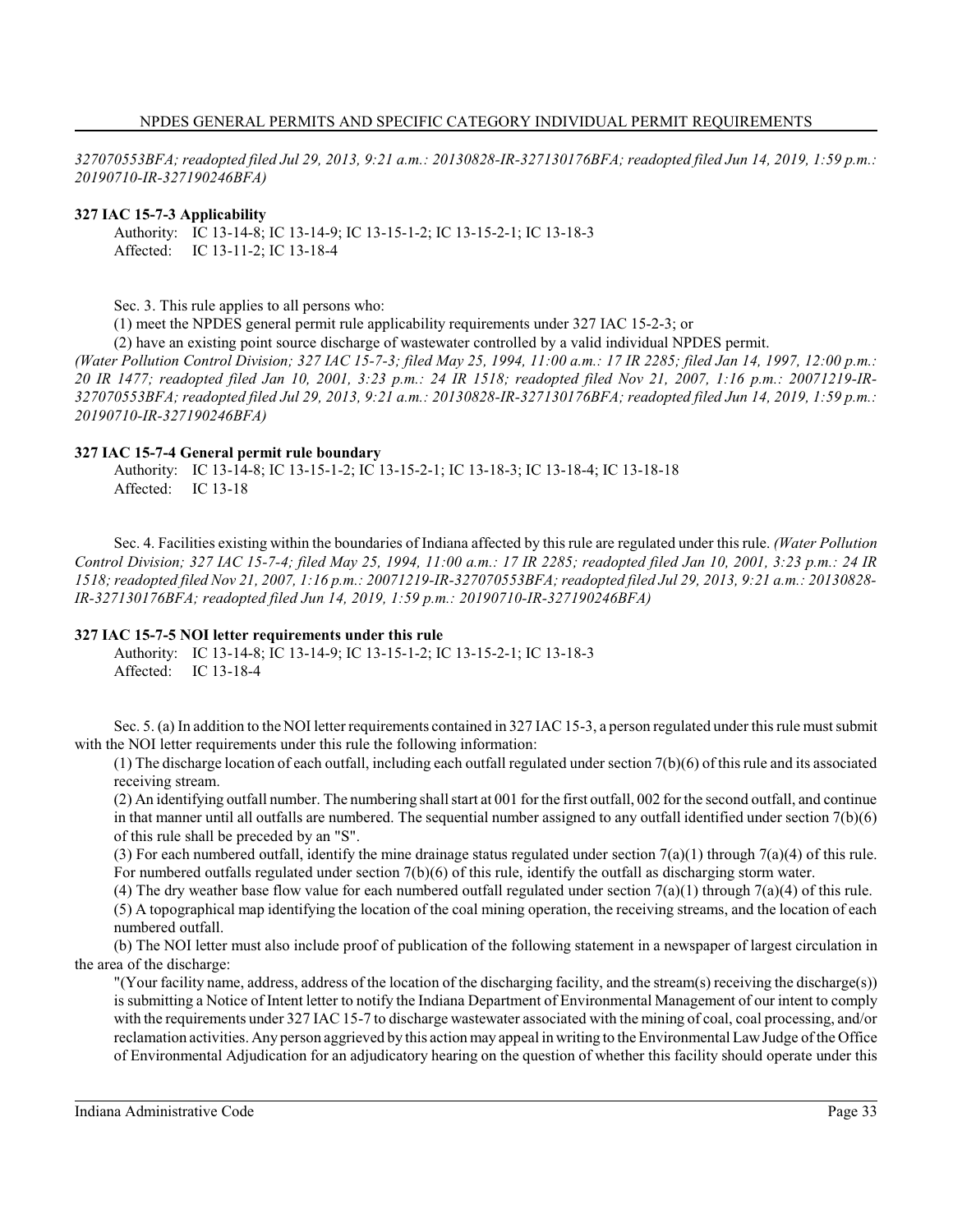NPDES general permit rule. An appeal must be postmarked no later than fifteen (15) days from the date of this public notice. Such a written request for an adjudicatory hearing must:

(A) state the name and address of the person making the request;

(B) identify the interest of the person making the request;

(C) identify any persons represented by the person making the request;

(D) state with particularity the reasons for the request;

(E) state with particularity the issues proposed for consideration at the hearing; and

(F) state with particularity the reasons why the NPDES general permit rule should not be available to the discharger identified in this notice.

Any such request shall be mailed or delivered to:

Office of Environmental Adjudication

Indiana Government Center-North

100 North Senate Avenue, Room N501

Indianapolis, Indiana 46204".

(c) Following submittal of an NOI letter to IDEM and publication in the newspaper by the person requesting coverage under subsection (b), IDEM shall do the following:

(1) Review the NOI for applicability pursuant to section 3 of thisrule and for compliance with the requirements of subsection (a).

(2) List this facility, the NPDES general permit tracking number, and the information contained in this notice in a monthly publication to be distributed by IDEM to all persons who have asked to receive NPDES general permit rule notification. This monthly publication shall be issued by IDEM on the fifteenth day of every month and shall identify all facilities which met both the NOI and newspaper publication requirements in the preceding month. Requests to be placed on the NPDES general permit rule notification list shall be mailed or delivered to the address at 327 IAC 15-3-1. IDEM's monthly publication will also contain the following instructions:

"Any person aggrieved by this action may appeal in writing to the Environmental Law Judge of the Office of Environmental Adjudication for an adjudicatory hearing on the question of whether this facility should operate under this NPDES general permit rule. An appeal must be postmarked no later than fifteen (15) days from the publication date of this public notice. Such a written request for an adjudicatory hearing must:

(A) state the name and address of the person making the request;

(B) identify the interest of the person making the request;

(C) identify any persons represented by the person making the request;

(D) state with particularity the reasons for the request;

(E) state with particularity the issues proposed for consideration at the hearing; and

(F) identify the NPDES general permit rule terms and conditions which, in the judgment of the person making the request, would be appropriate to satisfy the requirements of the law governing this NPDES general permit rule. If any person filing such objections desires any part of this NPDES general permit rule to be stayed pending the outcome of the appeal, a specific request for such must be included in the request identifying those parts of the rule to be stayed.

Any such request shall be mailed or delivered to:

Office of Environmental Adjudication

Indiana Government Center-North

100 North Senate Avenue, Room N501

Indianapolis, Indiana 46204".

(d) An amended NOI letter containing the information required in 327 IAC 15-3 and subsection (a) shall be submitted for active or post mining areas and coal preparation plants and associated areas prior to initiating one (1) of the following events:

(1) A point source discharge is added or deleted.

(2) A change is made in mine drainage status to a point source discharge.

(3) The point source discharge location is changed to a different receiving stream.

(e) A copy of the NOI letter and the amended NOI letter required under thissection shall also be sent to the following address: Indiana Department of Natural Resources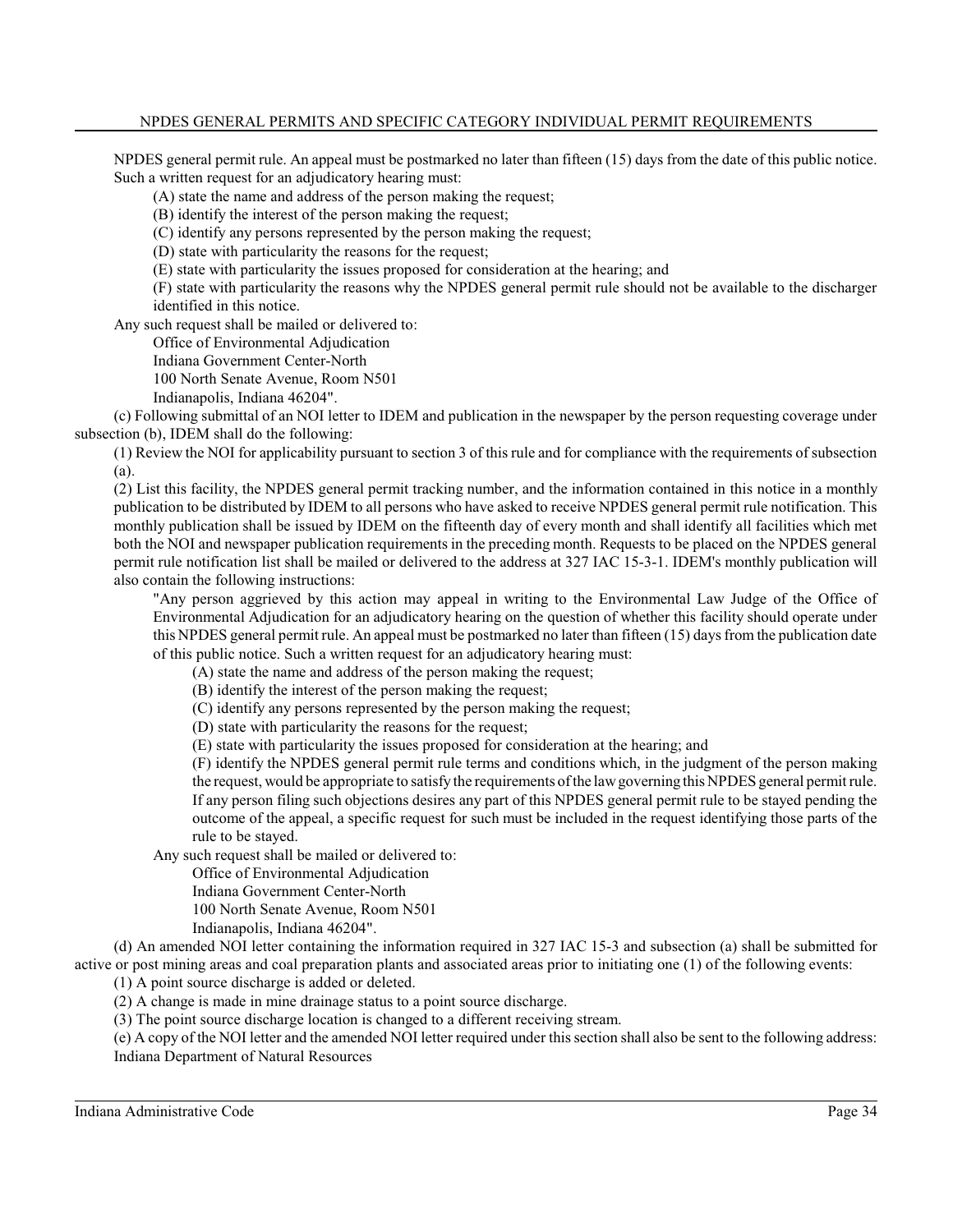Division of Reclamation 14619 West State Road 48 Jasonville, Indiana 47438-7056

*(Water Pollution Control Division; 327 IAC 15-7-5; filed May 25, 1994, 11:00 a.m.: 17 IR 2285; errata filed Jul 11, 1994, 3:00 p.m.: 17 IR 2657; readopted filed Jan 10, 2001, 3:23 p.m.: 24 IR 1518; errata filed Feb 6, 2006, 11:15 a.m.: 29 IR 1938; readopted filed Nov 21, 2007, 1:16 p.m.: 20071219-IR-327070553BFA;readopted filed Jul 29, 2013, 9:21 a.m.: 20130828-IR-327130176BFA; filed Oct 9, 2015, 4:07 p.m.: 20151104-IR-327100659FRA; errata filed Dec 30, 2015, 12:37 p.m.: 20160113-IR-327150453ACA; readopted filed Jun 14, 2019, 1:59 p.m.: 20190710-IR-327190246BFA)*

## **327 IAC 15-7-6 Deadline for submittal of NOI letter; additional information**

Authority: IC 13-14-8; IC 13-15-1-2; IC 13-15-2-1; IC 13-18-3; IC 13-18-4; IC 13-18-18 Affected: IC 13-18

Sec. 6. (a) For any person operating under an existing individual NPDES permit, that regulates a wastewater discharge affected by this NPDES general permit rule, the information required under 327 IAC 15-3 shall be submitted to the commissioner any time between the effective date of the existing individual NPDES permit and one hundred eighty (180) days prior to the expiration date of the existing individual NPDES permit, unless the commissioner determines that a later date is acceptable. For any person operating under an individual NPDES permit that regulates a wastewater discharge affected by this NPDES general permit rule and that has expired and has been administratively extended, the information required under 327 IAC15-3 shall be submitted to the commissioner within ninety (90) days of the effective date of this NPDES general permit rule, unless the commissioner determines that a later date is acceptable.

(b) For a person proposing a new discharge, the information required under 327 IAC 15-3 shall be submitted to the commissioner fifteen (15) days before the date on which the discharge is to commence as allowed in 327 IAC 15-3-3. *(Water Pollution Control Division; 327 IAC 15-7-6; filed May 25, 1994, 11:00 a.m.: 17 IR 2287; readopted filed Jan 10, 2001, 3:23 p.m.: 24 IR 1518; readopted filed Nov 21, 2007, 1:16 p.m.: 20071219-IR-327070553BFA; readopted filed Jul 29, 2013, 9:21 a.m.: 20130828-IR-327130176BFA; readopted filed Jun 14, 2019, 1:59 p.m.: 20190710-IR-327190246BFA)*

### **327 IAC 15-7-7 General conditions**

```
Authority: IC 13-14-8; IC 13-15-1-2; IC 13-15-2-1; IC 13-18-3; IC 13-18-4; IC 13-18-18
Affected: IC 13-18
```
Sec. 7. (a) A person regulated under this rule is authorized to discharge through the outfalls identified in the NOI letter in accordance with this rule. Such discharges shall be limited and monitored as follows:

|                                                                                                                           |               |               |               |          | (1) Discharges through outfalls identified as active mining areas, coal preparation plants, and/or coal preparation plant |               |
|---------------------------------------------------------------------------------------------------------------------------|---------------|---------------|---------------|----------|---------------------------------------------------------------------------------------------------------------------------|---------------|
| associated areas designated as new source undetermined mine drainage status shall be limited and monitored as follows:    |               |               |               |          |                                                                                                                           |               |
| Parameter                                                                                                                 | Daily Minimum | Daily Average | Daily Maximum |          | Units Measurement Frequency                                                                                               | Sample Type   |
| Flow                                                                                                                      |               | Report        | Report        | MGD      | 2XMonthly                                                                                                                 | Instantaneous |
| <b>TSS</b>                                                                                                                |               | 35            | 70            | mg/l     | 2XMonthly                                                                                                                 | Grab          |
| pH                                                                                                                        | 6.0           |               | 9.0           | S.u.     | 2XMonthly                                                                                                                 | Grab          |
| Total iron                                                                                                                |               | 3.0           | 6.0           | mg/l     | 2XMonthly                                                                                                                 | Grab          |
| Influent pH                                                                                                               |               | Report        | Report        | Std.     | Monthly                                                                                                                   | Grab          |
| Influent total iron                                                                                                       |               | Report        | Report        | mg/l     | Monthly                                                                                                                   | Grab          |
| (2) Discharges through outfalls identified as active mining areas, coal preparation plants, and/or coal preparation plant |               |               |               |          |                                                                                                                           |               |
| associated areas designated as new source alkaline mine drainage status shall be limited and monitored as follows:        |               |               |               |          |                                                                                                                           |               |
| Parameter                                                                                                                 | Daily Minimum |               |               |          | Daily Average Daily Maximum Units Measurement Frequency Sample Type                                                       |               |
|                                                                                                                           |               |               |               | $\cdots$ |                                                                                                                           |               |

| Parameter  | рану миницин | Dally Average | - Дану махинин |      | Units Measurement requency Sample Type |               |
|------------|--------------|---------------|----------------|------|----------------------------------------|---------------|
| Flow       |              | Report        | Report         | MGD  | 2XMonthly                              | Instantaneous |
| <b>TSS</b> |              |               |                | mg/l | 2XMonthly                              | Grab          |
| pH         |              |               | 9.0            | s.u. | 2XMonthly                              | Grab          |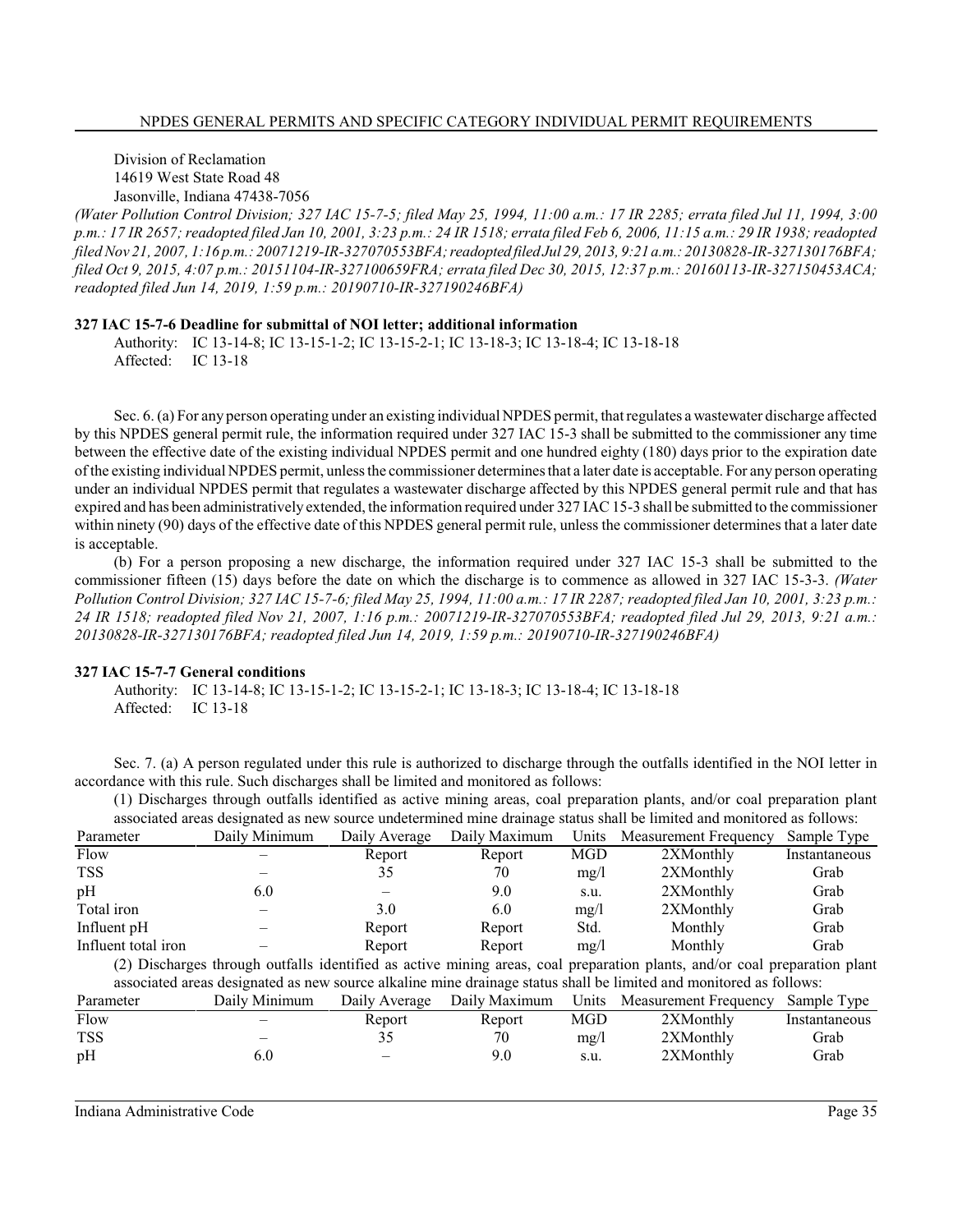|  | NPDES GENERAL PERMITS AND SPECIFIC CATEGORY INDIVIDUAL PERMIT REOUIREMENTS |  |
|--|----------------------------------------------------------------------------|--|
|--|----------------------------------------------------------------------------|--|

| Total iron                                                                                                 |               | 3.0           | 6.0           | mg/l  | 2XMonthly                                                                                                                 | Grab          |
|------------------------------------------------------------------------------------------------------------|---------------|---------------|---------------|-------|---------------------------------------------------------------------------------------------------------------------------|---------------|
|                                                                                                            |               |               |               |       | (3) Discharges through outfalls identified as active mining areas, coal preparation plants, and/or coal preparation plant |               |
|                                                                                                            |               |               |               |       | associated areas designated as new source acid mine drainage status shall be limited and monitored as follows:            |               |
| Parameter                                                                                                  | Daily Minimum | Daily Average | Daily Maximum | Units | Measurement Frequency                                                                                                     | Sample Type   |
| Flow                                                                                                       |               | Report        | Report        | MGD   | Weekly                                                                                                                    | Instantaneous |
| <b>TSS</b>                                                                                                 |               | 35            | 70            | mg/l  | Weekly                                                                                                                    | Grab          |
| pH                                                                                                         | 6.0           |               | 9.0           | s.u.  | Weekly                                                                                                                    | Grab          |
| Total iron                                                                                                 |               | 3.0           | 6.0           | mg/l  | Weekly                                                                                                                    | Grab          |
| Total manganese                                                                                            |               | 2.0           | 4.0           | mg/l  | Weekly                                                                                                                    | Grab          |
| Total aluminum                                                                                             |               | Report        | Report        | mg/l  | Monthly                                                                                                                   | Grab          |
| Total copper                                                                                               |               | Report        | Report        | mg/l  | Monthly                                                                                                                   | Grab          |
| Total zinc                                                                                                 |               | Report        | Report        | mg/l  | Monthly                                                                                                                   | Grab          |
| Total nickel                                                                                               |               | Report        | Report        | mg/l  | Monthly                                                                                                                   | Grab          |
| (4) Discharges through outfalls identified as post mining areas shall be limited and monitored as follows: |               |               |               |       |                                                                                                                           |               |
| Parameter                                                                                                  | Daily Minimum | Daily Average | Daily Maximum | Units | <b>Measurement Frequency</b>                                                                                              | Sample Type   |
| Flow                                                                                                       |               |               |               |       | 4XYearly                                                                                                                  | Instantaneous |
| Settleable solids                                                                                          |               | Report        | 0.5           | ml/l  | 4XYearly                                                                                                                  | Grab          |
| pH                                                                                                         | 6.0           |               | 9.0           | s.u.  | Once every reporting                                                                                                      | Grab          |
|                                                                                                            |               |               |               |       | period                                                                                                                    |               |

(b) A person regulated under this rule shall comply with the following additional discharge requirements:

(1) The pH of the water contained in any water pollution treatment/control facility cannot be adjusted by the use of anhydrous ammonia. The only approved water treatment additives for pH adjustment are:

- (A) sodium hydroxide;
- (B) hydrated lime;
- (C) calcined (unslaked or quick) lime;
- (D) soda ash;
- (E) lime;

(F) sodium bicarbonate; or

(G) other water treatment additive approved by the Indiana department of environmental management.

(2) The discharge shall not cause excessive foam in the receiving waters.

(3) The discharge shall be essentially free of floating and settleable solids.

(4) The discharge shall not contain oil or other substances in amounts sufficient to create a visible film or sheen on the receiving waters.

(5) The discharge shall be free of substances that are in amounts sufficient to be unsightly or deleterious or which produce color, odor, or other conditions in such a degree as to create a nuisance.

(6) For discharges of storm water run-off composed entirely of flows from conveyances used for collecting and conveying precipitation run-off which are contaminated by contact with overburden, coal product, coal byproduct, or coal waste located on the site and do not otherwise report to a NPDES discharge point regulated under this rule, the permittee shall use best management practices including, but not limited to, secondary sedimentation control structures such as rip rap, straw dikes, check dams, mulch, dugouts, or other measures that reduce overload flow velocity, reduce run-off volume, or trap sediment to control run-off from such areas. Compliance with this subdivision obviates the need to comply with 327 IAC 15-6.

(c) A person regulated under subsection (a)(1) through (a)(3) may choose to apply the following alternate effluent limitations to a discharge when the discharge flow rate exceeds the dry weather base flow based on the precipitation events identified as follows:

(1) If a precipitation event is less than or equal to the 10-year, 24-hour storm event, the following limitations may apply instead of the limitations listed in subsection (a):

(A) pH is limited to the range of six  $(6.0)$  to nine  $(9.0)$ .

(B) Settleable solids are limited to a maximum concentration of five-tenths (0.5) ml/l.

(2) If a precipitation event is greater than the 10-year, 24-hour storm event, only pH is limited to the range of six (6.0) to nine (9.0).

These alternate limits are not applicable to discharges which occur during dry weather base flow.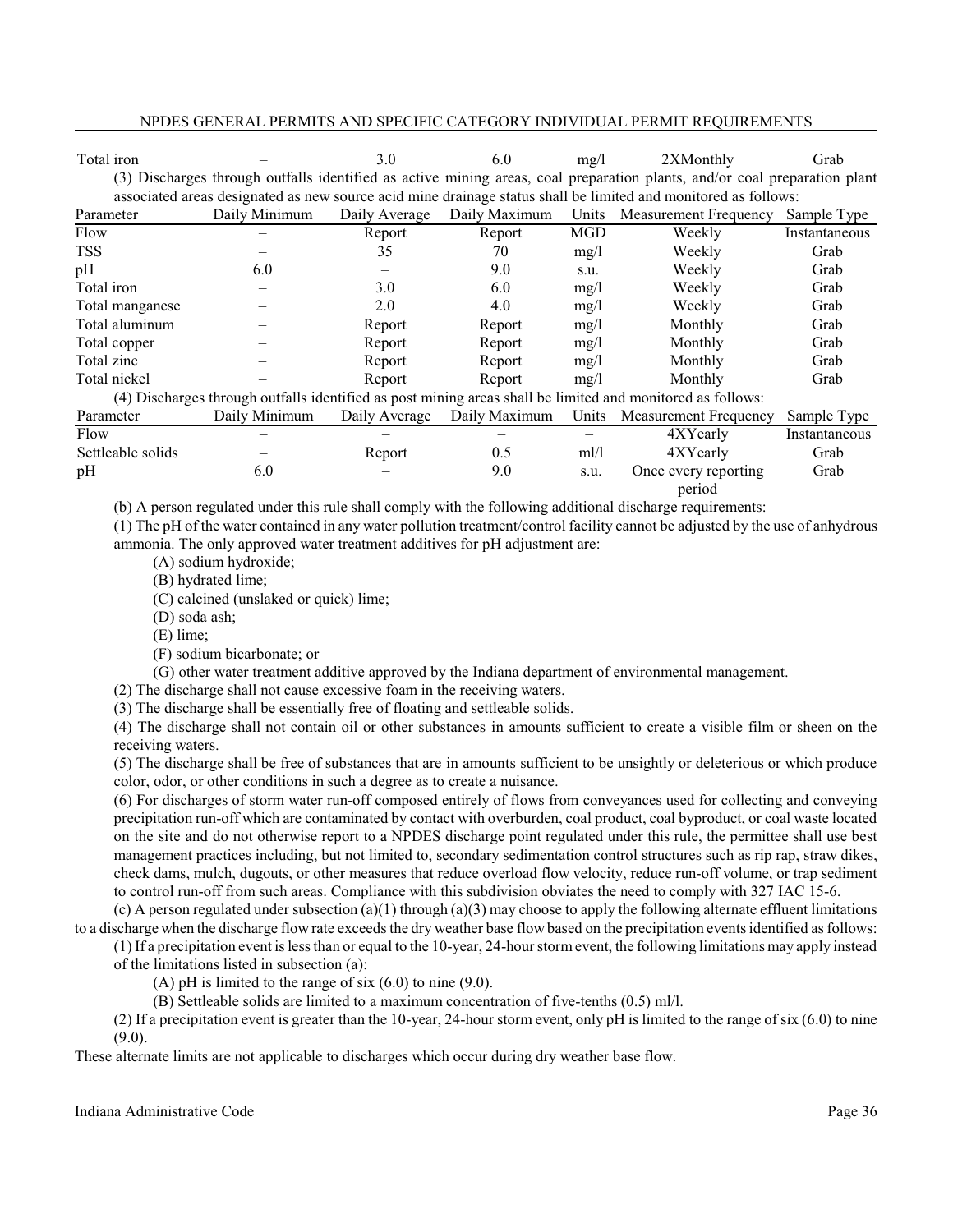(d) A person regulated under this rule shall comply with the following sampling requirements:

(1) When possible, grab samples shall be taken two (2) times per month with one (1) sample representative of the dry weather base flow and one (1) sample representative of a precipitation event. In the event that only one (1) discharge event or no discharge occurred during a monthly reporting period, the monthly discharge monitoring report shall so state.

(2) Samples taken in compliance with the monitoring requirements in this section shall be taken at a point representative of the discharge but prior to entry into waters of Indiana.

(3) The analytical and sampling methods used shall conform to the current version of 40 CFR 136 as referenced in 327 IAC  $5 - 2 - 13(d)(1)$ .

(4) Samples and measurements taken as required in this section shall be representative of the volume and nature of the monitored discharge.

(e) A person regulated under this rule shall comply with the following reporting requirements:

(1) Under subsection (c), for reporting purposes, a person regulated under this rule shall report on the monthly discharge monitoring report all analytical results and identify on an attachment to this report the analytical results that were reported under subsection (c) and state the duration and volume of the precipitation event. Failure to submit the necessary information with the monthly discharge monitoring report will disqualify the discharge from the alternate effluent limitations and may lead to a violation of this rule.

(2) For areas designated as new source undetermined mine drainage status, influent pH and influent total iron are to be monitored for a six (6) month period to determine whether they are present in significant quantities. At the end of this sampling period, a person regulated under thisrule may request, in writing, to the permits section at the address listed in 327 IAC 15-3-1, a review of these requirements. Upon review and approval by the Indiana department of environmental management, monitoring for influent pH and influent iron may cease, if appropriate, without public notice or comment.

(3) For areas designated as new source acid mine drainage status, total aluminum, total copper, total zinc, and total nickel are to be monitored for one (1) year to determine whether they are present in significant quantities. At the end of this sampling period, a person regulated under thisrule may request, in writing, to the permits section at the address listed in 327 IAC15-3-1, a review of these requirements. Upon review and approval by the Indiana department of environmental management, monitoring for total aluminum, total copper, total zinc, and total nickel may cease, if appropriate, without public notice or comment.

(4) Monthly discharge monitoring reports shall be submitted to the data management section at the address listed in 327 IAC 15-3-1, containing results obtained during the previous month and shall be postmarked no later than the twenty-eighth day of the month following each completed monitoring period. During a month in which no discharge occurs, the person regulated under this rule shall submit the report stating that no discharge occurred.

(5) For each measurement or sample taken pursuant to the requirements of this rule, the facility shall record the following information:

(A) The exact place, date, and time of sampling.

- (B) The person(s) who performed the sampling or measurements.
- (C) The dates the analyses were performed.
- (D) The person(s) who performed the analyses.
- (E) The analytical techniques or methods used.
- (F) The results of all required analyses.

(6) Monitoring of any pollutant at the location(s) identified in the NOI letter more frequently than required under this rule, using approved analytical methods, the results of such monitoring shall be included in the calculation and reporting of the values required in monthly discharge monitoring report. Such increased frequency shall also be indicated in this report.

(7) All records and information resulting from the monitoring activities required under this rule, including all records of analyses performed and calibration and maintenance of instrumentation, shall be retained for a minimum of three (3) years. When the original records are kept at another location, a copy of all such records shall be kept at the facility. The three (3) year period shall be extended:

(A) automatically during the course of any unresolved litigation regarding the discharge of pollutants by the facility or regarding promulgated effluent guidelines applicable to the facility; or

(B) when requested by the regional administrator or the Indiana department of environmental management.

*(Water Pollution Control Division; 327 IAC 15-7-7; filed May 25, 1994, 11:00 a.m.: 17 IR 2287; errata filed Jul 11, 1994, 3:00*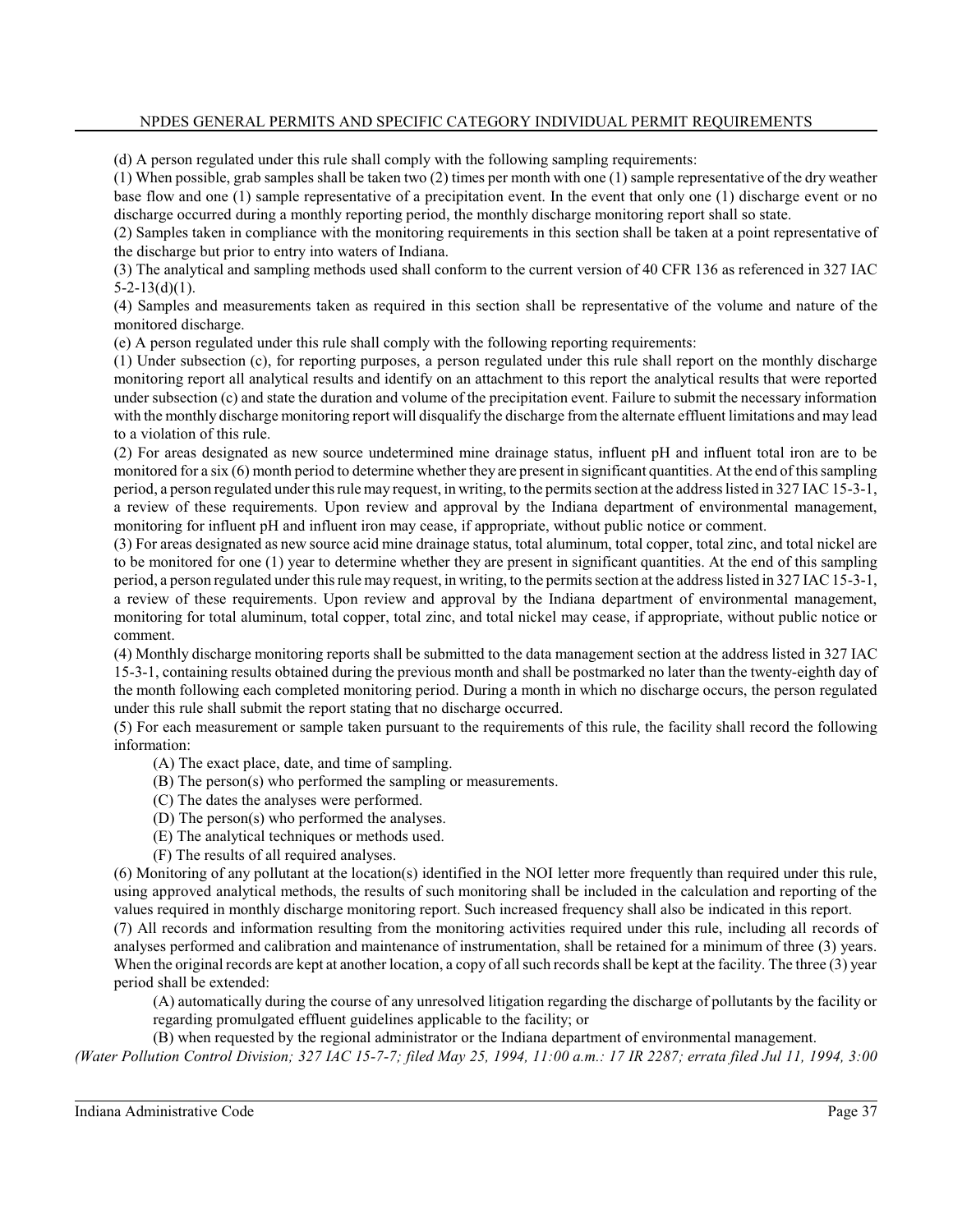*p.m.: 17 IR 2657; readopted filed Jan 10, 2001, 3:23 p.m.: 24 IR 1518; readopted filed Nov 21, 2007, 1:16 p.m.: 20071219-IR-327070553BFA; readopted filed Jul 29, 2013, 9:21 a.m.: 20130828-IR-327130176BFA; readopted filed Jun 14, 2019, 1:59 p.m.: 20190710-IR-327190246BFA)*

### **327 IAC 15-7-8 Standard conditions**

Authority: IC 13-14-8; IC 13-15-1-2; IC 13-15-2-1; IC 13-18-3; IC 13-18-4; IC 13-18-18 Affected: IC 13-18

Sec. 8. In addition to the conditions set forth in thisrule, the standard conditions for the NPDES general permit rule under 327 IAC 15-4 shall apply also to this rule. *(Water Pollution Control Division; 327 IAC 15-7-8; filed May 25, 1994, 11:00 a.m.: 17 IR 2289; readopted filed Jan 10, 2001, 3:23 p.m.: 24 IR 1518; readopted filed Nov 21, 2007, 1:16 p.m.: 20071219-IR-327070553BFA; readopted filed Jul 29, 2013, 9:21 a.m.: 20130828-IR-327130176BFA; readopted filed Jun 14, 2019, 1:59 p.m.: 20190710-IR-327190246BFA)*

### **327 IAC 15-7-9 Inspection and enforcement**

Authority: IC 13-14-8; IC 13-14-9; IC 13-15-1-2; IC 13-15-2-1; IC 13-18-3 Affected: IC 13-18-4; IC 13-30

Sec. 9. (a) In accordance with 327 IAC 5-1-3(c), the commissioner or a designated representative or both may inspect any facility regulated under this rule at any time.

(b) Any person violating any provision of this rule shall be subject to enforcement and penalties as set forth under IC 13-30 and 327 IAC 15-1-4. *(Water Pollution Control Division; 327 IAC 15-7-9; filed May 25, 1994, 11:00 a.m.: 17 IR 2289; readopted filed Jan 10, 2001, 3:23 p.m.: 24 IR 1518; readopted filed Nov 21, 2007, 1:16 p.m.: 20071219-IR-327070553BFA; readopted filed Jul 29, 2013, 9:21 a.m.: 20130828-IR-327130176BFA; filed Oct 9, 2015, 4:07 p.m.: 20151104-IR-327100659FRA; errata filed Dec 30, 2015, 12:37 p.m.: 20160113-IR-327150453ACA; readopted filed Jun 14, 2019, 1:59 p.m.: 20190710-IR-327190246BFA)*

### **327 IAC 15-7-10 Duration of coverage**

```
Authority: IC 13-14-8; IC 13-15-1-2; IC 13-15-2-1; IC 13-18-3; IC 13-18-4; IC 13-18-18
Affected: IC 13-18
```
Sec. 10. Coverage under this rule is granted by the commissioner for a period of five (5) years from the date coverage commences. To obtain renewal of coverage under this general permit rule, the information required under 327 IAC 15-3 shall be submitted to the commissioner within ninety (90) days of the termination of coverage under this NPDES general permit rule, unless the commissioner determines that a later date is acceptable. *(Water Pollution Control Division; 327 IAC 15-7-10; filed May 25, 1994, 11:00 a.m.: 17 IR 2289; readopted filed Jan 10, 2001, 3:23 p.m.: 24 IR 1518; readopted filed Nov 21, 2007, 1:16 p.m.: 20071219- IR-327070553BFA; readopted filed Jul 29, 2013, 9:21 a.m.: 20130828-IR-327130176BFA; readopted filed Jun 14, 2019, 1:59 p.m.: 20190710-IR-327190246BFA)*

## **Rule 8. Facilities Discharging Noncontact Cooling Water** *(Repealed)*

*(Repealed by Water Pollution Control Division; filed Oct 9, 2015, 4:07 p.m.: 20151104-IR-327100659FRA)*

## **Rule 9. Wastewater Discharge Associated with Petroleum Products Terminals** *(Repealed)*

*(Repealed by Water Pollution Control Division; filed Oct 9, 2015, 4:07 p.m.: 20151104-IR-327100659FRA)*

## **Rule 10. Wastewater Discharge Associated with Ground Water Petroleum Remediation Systems** *(Repealed)*

*(Repealed by Water Pollution Control Division; filed Oct 9, 2015, 4:07 p.m.: 20151104-IR-327100659FRA)*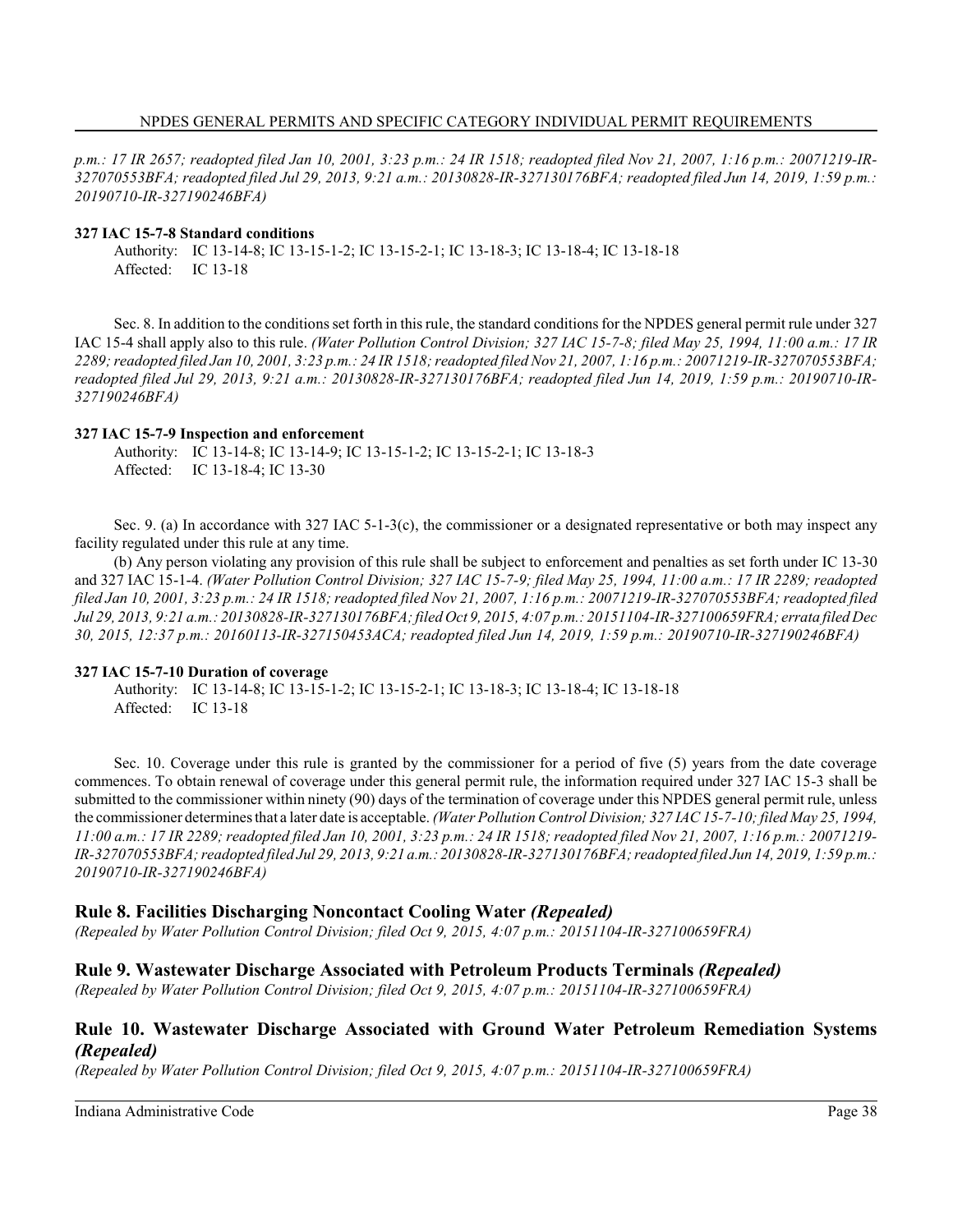**Rule 11. WastewaterDischarge Associated with Hydrostatic Testing of Commercial Pipelines***(Repealed) (Repealed by Water Pollution Control Division; filed Oct 9, 2015, 4:07 p.m.: 20151104-IR-327100659FRA)*

**Rule 12. Facilities Engaged in Sand, Gravel, Dimension Stone, or Crushed Stone Operations** *(Repealed) (Repealed by Water Pollution Control Division; filed Oct 9, 2015, 4:07 p.m.: 20151104-IR-327100659FRA)*

**Rule 13. Storm Water Run-Off Associated with Municipal Separate Storm Sewer System** *(Repealed) (Repealed by Water Pollution Control Division; filed Nov 18, 2021, 11:08 a.m.: 20211215-IR-327180238FRA)*

## **Rule 14. On-Site Residential Sewage Discharging Disposal Systems within the Allen County On-Site** *(Repealed)*

*(Repealed by Water Pollution Control Division; filed Nov 18, 2021, 11:08 a.m.: 20211215-IR-327180238FRA)*

## **Rule 15. Concentrated Animal Feeding Operations** *(Repealed)*

*(Repealed by Water Pollution Control Division; filed Feb 6, 2012, 2:50 p.m.: 20120307-IR-327090213FRA, eff Jul 1, 2012)*

## **Rule 16. Concentrated Animal Feeding Operations (CAFOs)**

### **327 IAC 15-16-1 Purpose and applicability**

Authority: IC 13-14-8; IC 13-18-10-4 Affected: IC 13-11-2; IC 13-14-12; IC 13-18-10; IC 13-30

Sec. 1. (a) This rule:

(1) incorporates by reference federal National Pollutant Discharge Elimination System(NPDES) concentrated animal feeding operation (CAFO) regulations;

(2) requires construction, operational, and land application standards for CAFOs; and

(3) describes how to be removed from the CAFO permitting program.

(b) This rule applies to all of the following:

(1) All CAFOs defined as CAFOs under 40 CFR  $122.23(c)*$  that discharge to waters of the state.

(2) Animal feeding operations designated as CAFOs under 40 CFR 122.23(c)\* that discharge to waters of the state.

(3) AFOs electing to be subject to this rule.

(c) An owner/operator of a facility listed in subsection (b) must obtain permit coverage under this rule.

(d) The discharge of manure, litter, or process wastewater from a CAFO to waters of the state as a result of land application of manure, litter, or process wastewater by the CAFO to land application areas under the control of the CAFO owner/operator is a discharge subject to NPDES permit requirements under this rule, except where it is an agricultural storm water discharge.

\*These documents are incorporated by reference. Copies may be obtained from the Government Publishing Office, www.gpo.gov, or are available for review at the Indiana Department of Environmental Management, Office of Legal Counsel, Indiana Government Center North, Thirteenth Floor, 100 North Senate Avenue, Indianapolis, IN 46204. *(Water Pollution Control Division; 327 IAC 15-16-1; filed Feb 6, 2012, 2:50 p.m.: 20120307-IR-327090213FRA, eff Jul 1, 2012; filed Jul 12, 2017, 8:47 a.m.: 20170809-IR-327160003FRA)*

#### **327 IAC 15-16-2 References to the Code of Federal Regulations**

Authority: IC 4-22-2-21; IC 13-14-8; IC 13-18-10-4 Affected: IC 4-22-9-5; IC 13-11-2; IC 13-18-10; IC 13-30

Sec. 2. (a) Unless otherwise indicated, any reference to the Code of Federal Regulations (CFR) in this article means the July 1, 2016, edition, except as provided in subsection (b).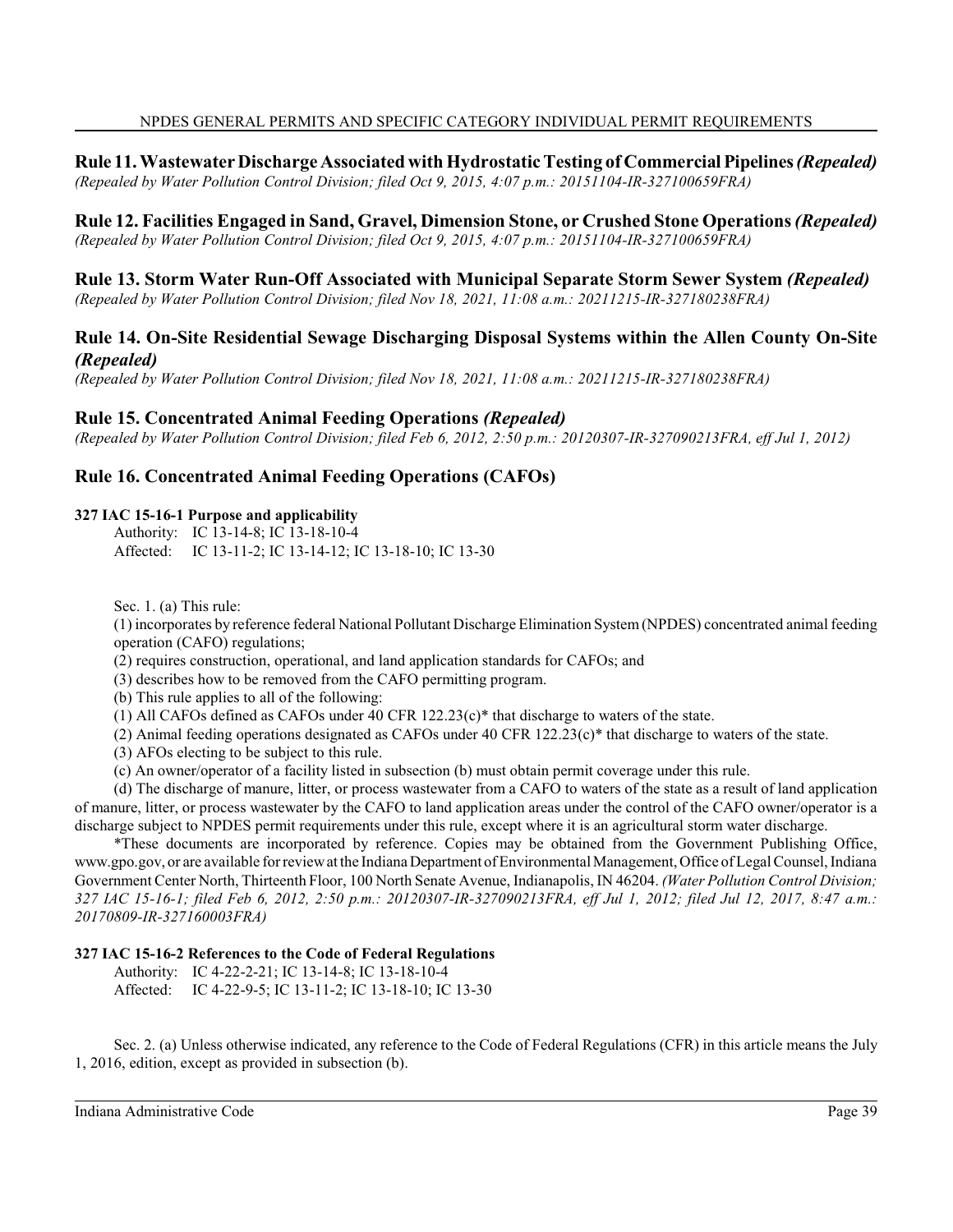(b) The following are exceptions to the incorporations by reference in subsection (a):

(1) Delete "or proposes to discharge" wherever it occurs.

(2) Delete 40 CFR 122.23(e)(2).

(3) Delete 40 CFR 122.23(f) and substitute the following: Any CAFO that discharges must obtain permit coverage under paragraph  $(d)(1)$  of this section.

\*These documents are incorporated by reference. Copies may be obtained from the Government Publishing Office, www.gpo.gov, or are available for reviewat the Indiana Department of EnvironmentalManagement, Office of Legal Counsel, Indiana Government Center North, Thirteenth Floor, 100 North Senate Avenue, Indianapolis, IN 46204. *(Water Pollution Control Division; 327 IAC 15-16-2; filed Feb 6, 2012, 2:50 p.m.: 20120307-IR-327090213FRA, eff Jul 1, 2012; filed Jul 12, 2017, 8:47 a.m.: 20170809-IR-327160003FRA)*

### **327 IAC 15-16-3 Conversion of federal terms**

Authority: IC 13-14-8-1; IC 13-18-10-4 Affected: IC 13-11-2; IC 13-14-12; IC 13-18; IC 13-30

Sec. 3. When used in 40 CFR, as incorporated by reference in this rule, substitute the following unless otherwise indicated:

(1) "Administrator" means the commissioner of the Indiana department of environmental management.

(2) "Agency" means the Indiana department of environmental management.

(3) "Director" means the commissioner of the Indiana department of environmental management.

(4) "Environmental protection agency" or "EPA" means the Indiana department of environmental management.

(5) "State", "authorized state", "approved state", and "approved program" means Indiana.

(6) "United States" means the state of Indiana.

*(Water Pollution Control Division; 327 IAC 15-16-3; filed Feb 6, 2012, 2:50 p.m.: 20120307-IR-327090213FRA, eff Jul 1, 2012)*

#### **327 IAC 15-16-4 Definitions**

Authority: IC 13-14-8; IC 13-18-10-4 Affected: IC 13-11-2; IC 13-18-10; IC 13-30

Sec. 4. In addition to the definitions in IC 13-11-2, 327 IAC 5-1.5, 327 IAC 19-2, and 40 CFR 122.23, the following definitions apply throughout this rule:

(1) "Agricultural storm water discharge" means a precipitation related discharge from a land application area where the manure, litter, or process wastewater has been applied in accordance with this rule and site-specific nutrient management practices to ensure the agronomic utilization of the nutrients in the manure, litter, or process wastewater as provided in 33 U.S.C. 1362(14) and 40 CFR 122.23(e).

(2) "Confined feeding operation approval" means a valid approval issued by the commissioner under 327 IAC 19.

(3) "Manure storage area" means any area where manure is kept. The term includes the following areas:

- (A) Lagoons.
- (B) Runoff ponds.
- (C) Storage sheds.
- (D) Stockpiles.
- (E) Under house or pit storage.
- (F) Liquid impoundments.
- (G) Static piles.
- (H) Composting piles.

(4) "One hundred (100) year, twenty-four (24) hour rainfall event" means a twenty-four (24) hour precipitation event with a probable recurrence interval of once in one hundred (100) years, as determined using National Oceanic and Atmospheric Administration (NOAA) Atlas 14, "Precipitation-Frequency Atlas of the United States, Volume 2 Version 3.0", revised 2006\*. (5) "Overflow" means the discharge of manure or process wastewater resulting fromthe filling of wastewater or manure storage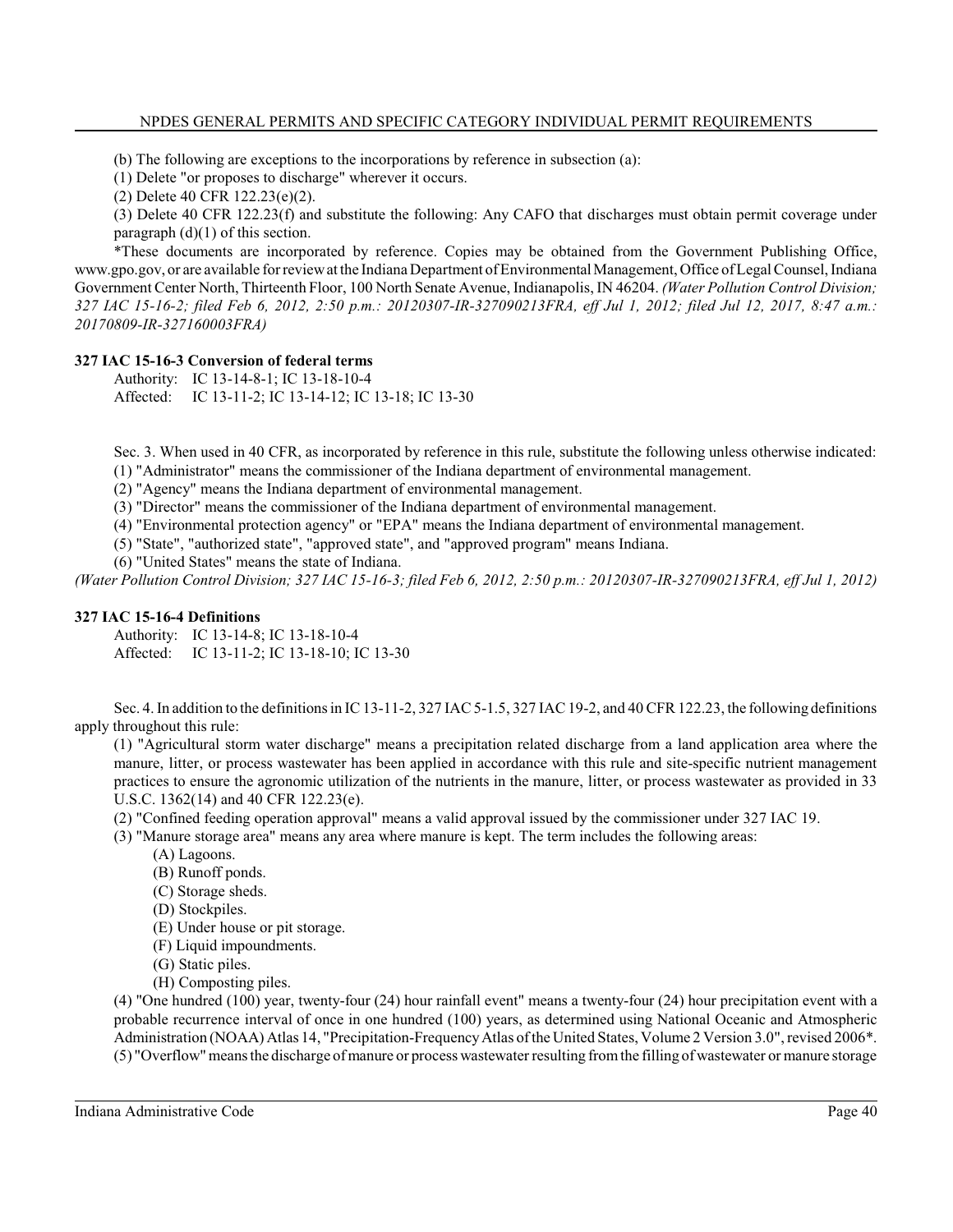structures beyond the point at which no more manure, process wastewater, or storm water can be contained by the structure. (6) "Setback" means a specified distance from surface waters or potential conduits to surface waters where manure, litter, and process wastewater may not be land applied. Examples of conduits or potential conduits include the following:

(A) Open tile line intake structures.

(B) Sinkholes.

(C) Agricultural well heads.

(7) "Twenty-five (25) year, twenty-four (24) hour rainfall event" means a twenty-four (24) hour precipitation event with a probable recurrence interval of once in twenty-five (25) years, as determined using NOAA Atlas 14, "Precipitation-Frequency Atlas of the United States, Volume 2 Version 3.0", revised 2006\*.

\*Copies are available fromthe National Weather Service, Office of Hydrologic Development, 1325 East West Highway, Silver Spring, MD 20910 or online at http://www.nws.noaa.gov/oh/hdsc/currentpf.htm. *(Water PollutionControl Division; 327 IAC 15-16- 4; filed Feb 6, 2012, 2:50 p.m.: 20120307-IR-327090213FRA, eff Jul 1, 2012; filed Jul 12, 2017, 8:47 a.m.: 20170809-IR-327160003FRA)*

#### **327 IAC 15-16-5 Application requirements**

Authority: IC 13-14-8; IC 13-16; IC 13-18-10-4

Affected: IC 13-18-10-2; IC 13-18-20-11.5; IC 13-18-20-12; IC 13-30

Sec. 5. (a) The owner or operator, or both, of a CAFO must submit all of the following to the department:

(1) The application for an individual NPDES permit required by 40 CFR 122.21\* and 327 IAC 5-2-3 on forms provided by the department.

(2) An NPDES permit application fee of fifty dollars (\$50) submitted with an application for the following:

(A) An initial permit.

(B) Renewal of a permit.

(C) Modification of a permit.

(D) A permit variance.

If this fee is not submitted, the permit application must be denied.

(3) An individual NPDES CAFO permit application fee of two hundred fifty dollars (\$250) in addition to the fee required under subdivision (2), for:

(A) an initial NPDES CAFO permit; and

(B) a renewal of an individual NPDES CAFO permit.

(4) A list of potentially affected persons, which includes those described in IC 13-18-10-2 and landowners or occupants of land that adjoins the land that is the subject of the permit.

(b) In addition to the requirements in subsection (a), when expanding the CAFO to increase animal capacity, manure containment capacity, or both, the person who is the owner or operator, or both, must:

(1) obtain a separate construction approval under 327 IAC 19 for each expansion by submitting:

(A) an application in accordance with 327 IAC 19-7-1; and

(B) a fee of one hundred seventy-five dollars (\$175); and

(2) comply with the public notice and comment requirements of 327 IAC 19-8-7.

The department shall incorporate the construction approval into the NPDES CAFO permit.

(c) The department shall process the application in accordance with 327 IAC 5-3.

\*These documents are incorporated by reference. Copies may be obtained from the Government Publishing Office, www.gpo.gov, or are available for reviewat the Indiana Department of Environmental Management, Office of Legal Counsel, Indiana Government Center North, Thirteenth Floor, 100 North Senate Avenue, Indianapolis, IN 46204. *(Water Pollution Control Division; 327 IAC 15-16-5; filed Feb 6, 2012, 2:50 p.m.: 20120307-IR-327090213FRA, eff Jul 1, 2012; filed Jul 12, 2017, 8:47 a.m.: 20170809-IR-327160003FRA; filed May 23, 2022, 9:56 a.m.: 20220622-IR-327200026FRA)*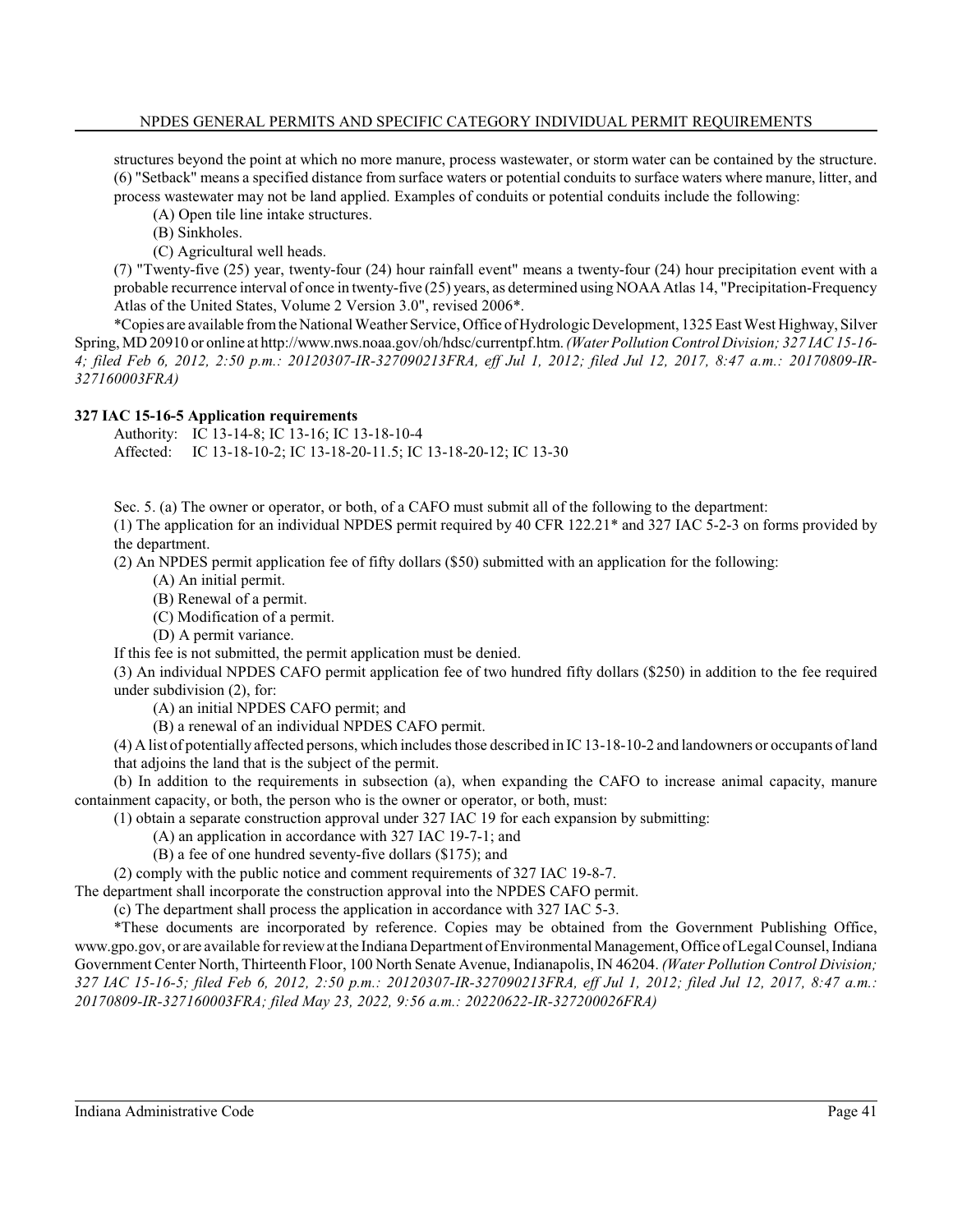#### **327 IAC 15-16-6 Permit term and renewal**

Authority: IC 13-13-5-1; IC 13-15-1-2; IC 13-15-2-1 Affected: IC 13-18-10

Sec. 6. (a) A permit issued under this rule is effective for a period of five (5) years from the date the permit is issued by the department.

(b) To obtain renewal of coverage under this rule, the information required under 40 CFR 122.21\* shall be submitted to the department no later than one hundred eighty (180) days before the expiration of coverage under the permit.

(c) The permittee must submit an application in accordance with section 5 of this rule to renew a permit.

\*These documents are incorporated by reference. Copies may be obtained from the Government Publishing Office, www.gpo.gov, or are available for reviewat the Indiana Department of Environmental Management, Office of Legal Counsel, Indiana Government Center North, Thirteenth Floor, 100 North Senate Avenue, Indianapolis, IN 46204. *(Water Pollution Control Division; 327 IAC 15-16-6; filed Feb 6, 2012, 2:50 p.m.: 20120307-IR-327090213FRA, eff Jul 1, 2012; filed Jul 12, 2017, 8:47 a.m.: 20170809-IR-327160003FRA)*

#### **327 IAC 15-16-7 Performance standards and effluent limitations**

Authority: IC 13-14-8; IC 13-18-10-4 Affected: IC 13-14-12; IC 13-18-10; IC 13-30

Sec. 7. (a) All permitted CAFOs must comply with the requirements of 327 IAC 19-3-1.

(b) Animals in any confinement area must not have direct access to waters of the state.

(c) A discharge of process wastewater pollutants to waters of the state is prohibited, except as described in subsection (d).

(d) Whenever rainfall events cause an overflow of process wastewater from a facility designed, constructed, operated, and maintained to contain all process wastewater generated in addition to the runoff from a twenty-five (25) year, twenty-four (24) hour rainfall event for the location of the point source, process wastewater pollutants in the overflow may be discharged into waters, provided that the production area is operated in accordance with the requirements of 40 CFR 412.37(a)\* and 40 CFR 412.37(b)\*.

(e) Any discharges by operations permitted under thisrule may not cause an exceedance of a water quality standard under 327 IAC 2.

(f) Permitted CAFOs must meet the following requirements and effluent limitations for the CAFO production areas as of the date of permit coverage:

(1) A discharge of manure, litter, or process wastewater pollutants to waters of the state is prohibited.

(2) Whenever rainfall events cause an overflow of process wastewater from a structure designed, constructed, operated, and maintained to contain all process wastewater including the direct precipitation and runofffroma twenty-five (25) year, twentyfour (24) hour rainfall event for the location of the point source, process wastewater pollutants in the overflow may be discharged into waters, provided that the production area is operated in accordance with the requirements of subdivisions (3) through (7).

(3) Conduct weekly visual inspections of all of the following:

(A) Storm water diversion devices.

(B) Runoff diversion devices.

(C) Devices channeling contaminated storm water to the process wastewater and manure storage structure.

(D) Manure, litter, and process wastewater impoundments, noting the level in open surface liquid impoundments as indicated by the depth marker.

(4) Conduct daily inspection of all water lines that may come in contact with or impact manure, litter, or process wastewater in and around the production area. Water lines include drinking water lines for livestock.

(5) Correct any deficiencies found in inspections as soon as possible.

(6) Do not dispose of mortalities in a liquid manure or process wastewater system. Mortalities must be handled to prevent the discharge of pollutants to surface water.

(7) Maintain, within the operating record required under section 11 of this rule, for a period of five (5) years from the date of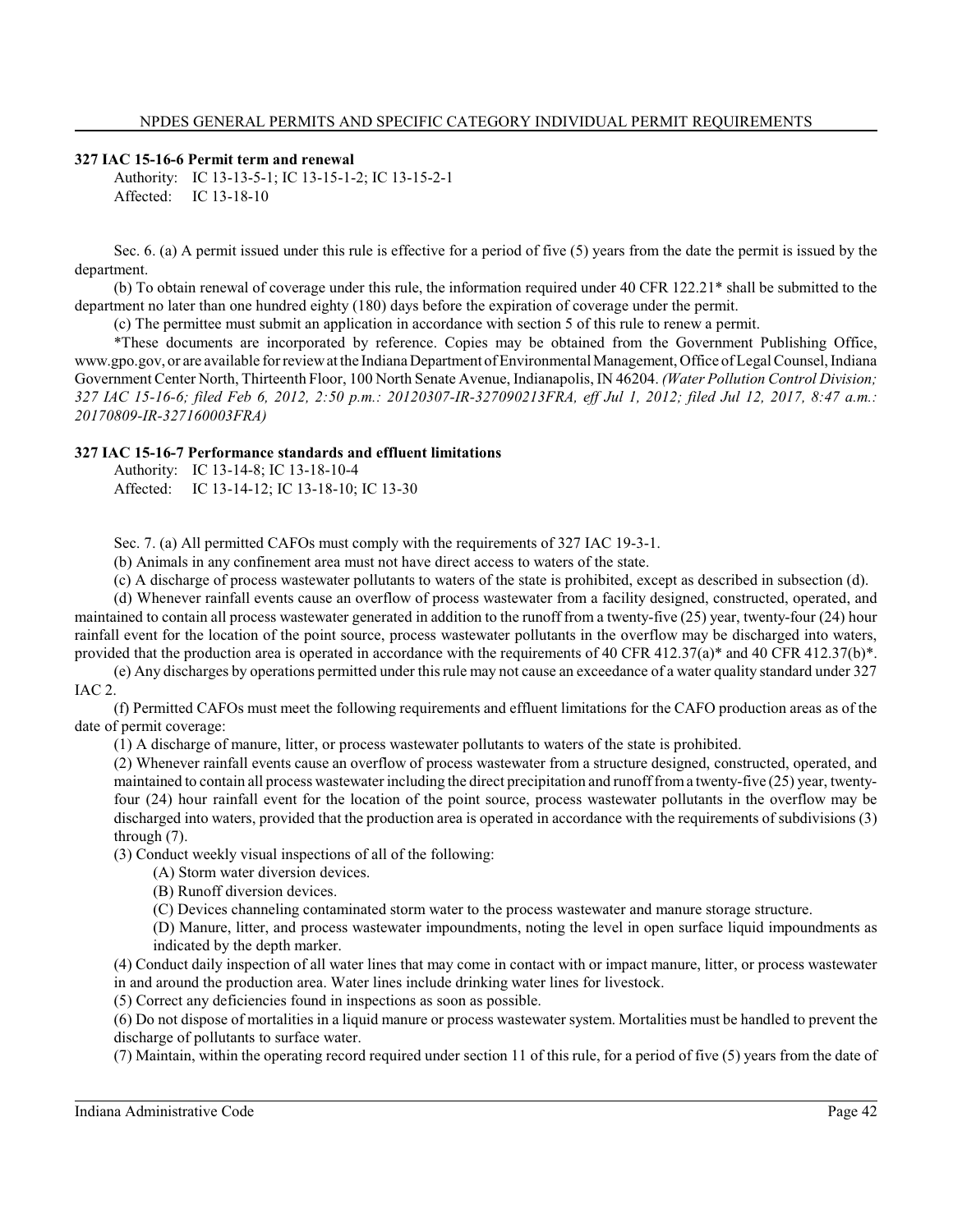creation, a complete copy of the following records:

(A) Records documenting self-inspections.

(B) Weekly records of the depth of manure and process wastewater in the open surface liquid impoundment, as indicated by the depth marker.

(C) Records of actions taken to correct deficiencies. Deficiencies not corrected within thirty (30) days of discovery must be accompanied by an explanation of the factors preventing immediate correction.

(D) Records of mortality management and practices.

(E) Records documenting the current design of any manure, litter, or process wastewater storage structures, including volume for solids accumulation, design treatment volume, total design volume, and approximate number of days of storage capacity.

(F) Records of the date, time, and estimated amount of any overflow.

(g) For the land upon which the CAFO applies manure, the records described in 327 IAC 19-14-3(f) must be maintained in the operating record for a period of five (5) years from the date of permit coverage.

\*These documents are incorporated by reference. Copies may be obtained from the Government Publishing Office, www.gpo.gov, or are available for reviewat the Indiana Department of Environmental Management, Office of Legal Counsel, Indiana Government Center North, Thirteenth Floor, 100 North Senate Avenue, Indianapolis, IN 46204. *(Water Pollution Control Division; 327 IAC 15-16-7; filed Feb 6, 2012, 2:50 p.m.: 20120307-IR-327090213FRA, eff Jul 1, 2012; filed Jul 12, 2017, 8:47 a.m.: 20170809-IR-327160003FRA)*

#### **327 IAC 15-16-8 Design, construction, and operational requirements**

Authority: IC 13-14-8-1; IC 13-18-10-4 Affected: IC 13-11-2; IC 13-14-12; IC 13-18; IC 13-30

Sec. 8. All permitted CAFOs must comply with the requirements of the following: (1) 327 IAC 19-4. (2) 327 IAC 19-7-6. (3) 327 IAC 19-8-3(b). (4) 327 IAC 19-10. (5) 327 IAC 19-11-1(a). (6) 327 IAC 19-12, unless an alternative design or compliance approach has been approved by the commissioner under 327 IAC 19-5-1. (7) 327 IAC 19-13.

*(Water Pollution Control Division; 327 IAC 15-16-8; filed Feb 6, 2012, 2:50 p.m.: 20120307-IR-327090213FRA, eff Jul 1, 2012)*

### **327 IAC 15-16-9 Nutrient management requirements**

Authority: IC 13-13-5-1; IC 13-15-1-2; IC 13-15-2-1 Affected: IC 13-18-10

Sec. 9. (a) The owner/operator of a CAFO must conduct manure, litter, and process wastewater testing for nitrogen and phosphorus annually. Soil sampling and testing must be conducted at a minimum of once every three (3) years. An owner/operator may use the most recent data required under 327 IAC 19-7-5 to meet this requirement after the effective date of this rule.

(b) An owner/operator shall use the protocols listed in the Indiana NRCS Nutrient Management Conservation Practice Standard, Code 590: Nutrient Management, October 2013\* for sampling and testing of soil, manure, litter, and process wastewater.

(c) When developing the nutrient management plan required by 40 CFR  $122.42(e)*$ , the owner/operator shall follow:

(1) the Indiana Comprehensive Nutrient Management Plan Criteria Practice Activity Code 102, August 2015\*;

(2) the Purdue University Manure Management Planner\*\*\*; or

(3) an equivalent program that meets all requirements of 40 CFR  $122.42(e)*$ .

(d) Manure application rates must be in accordance with 327 IAC 19-14-3.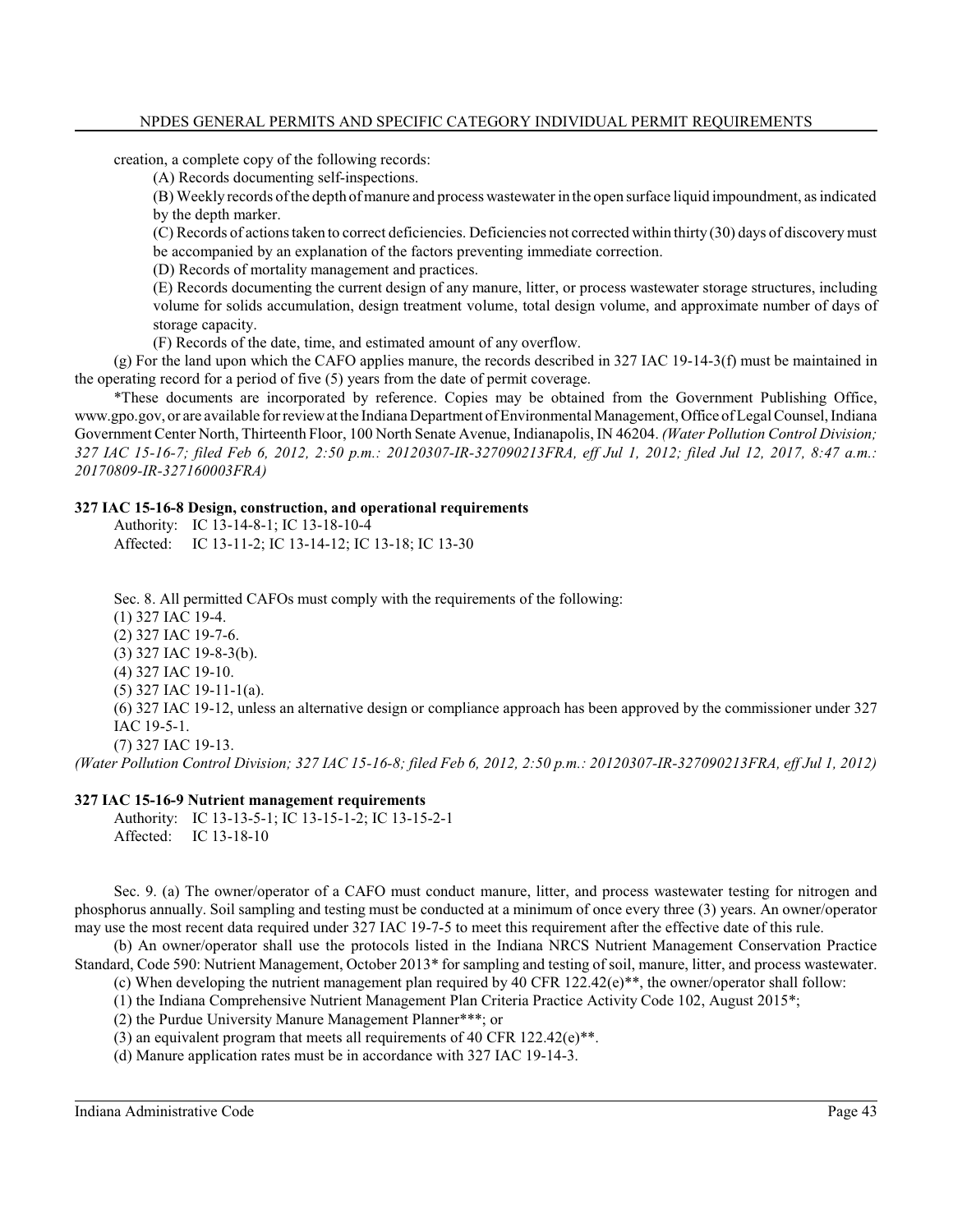(e) Except as otherwise provided underthissection, application of manure, litter, and process wastewater must be in accordance with the setbacks in 327 IAC 19-14-6.

(f) Manure, litter, or process wastewater must be applied to the land in accordance with 327 IAC 19-14-4.

(g) Land application sites must be inspected to identify any field tile outlets under or immediately bordering the land application site in accordance with 327 IAC 19-14-6.

(h) Spray irrigation must be done in accordance with the requirements in 327 IAC 19-14-5.

(i) Marketing of manure must be done in accordance with the requirements of 327 IAC 19-14-7.

(j) In accordance with 40 CFR 122.42(e)\*\*, the department shall provide public notice of substantial changes to the nutrient management plan for seven (7) days after receipt of the changes. The owner/operator may not implement the changes until after: (1) closure of the comment period; and

(2) notification of approval by the department.

\*This document is incorporated by reference. Copies may be obtained from the Indiana NRCS State Office, 6013 Lakeside Boulevard, Indianapolis, IN 46278, online at http://www.in.nrcs.usda.gov/, or are available for review at the Indiana Department of Environmental Management, Office of Legal Counsel, Indiana Government Center North, Thirteenth Floor, 100 North Senate Avenue, Indianapolis, IN 46204.

\*\*This document is incorporated by reference. Copies may be obtained from Government Publishing Office, www.gpo.gov, or are available for review at the Indiana Department of Environmental Management, Office of Legal Counsel, Indiana Government Center North, Thirteenth Floor, 100 North Senate Avenue, Indianapolis, IN 46204.

\*\*\*This program is available for use online at: http://www.purdue.edu/agsoftware/mmp/. *(Water Pollution Control Division; 327 IAC 15-16-9; filed Feb 6, 2012, 2:50 p.m.: 20120307-IR-327090213FRA, eff Jul 1, 2012; filed Jul 12, 2017, 8:47 a.m.: 20170809-IR-327160003FRA; errata filed Jul 31, 2017, 11:06 a.m.: 20170809-IR-327170349ACA)*

#### **327 IAC 15-16-10 Annual report, annual fees, and general conditions**

Authority: IC 13-13-5-1; IC 13-15-1-2; IC 13-15-2-1; IC 13-16 Affected: IC 13-18-10

Sec. 10. (a) Any person with a facility subject to this rule shall submit an annual report to the commissioner by February 15 of each year for the previous calendar year with the following information:

(1) The requirements listed in 40 CFR  $122.42(e)(4)^*$ .

(2) Information specified under 327 IAC 15-4-2 and 327 IAC 15-4-3 for any instance of noncompliance. If a spill occurs, the spill must be reported to the department within two (2) hours of discovery, in accordance with 327 IAC 2-6.1-7.

(b) All reports and information required to be submitted under this rule must be signed and certified in accordance with 327 IAC  $15-4-3(g)$ .

(c) It is not a defense in an enforcement action that an owner or operator, or both, would have had to halt or reduce the permitted activity in order to maintain compliance with the requirements of this rule.

(d) Samples and measurements taken for the purpose of monitoring must be representative of the monitored activity.

(e) The owner or operator, or both, shall comply with the requirements of 327 IAC 5-2-14.

(f) The owner or operator, or both, shall give notice to the commissioner as soon as possible of any planned physical alterations or additions to the permitted facility when the alterations or additions would cause the facility to become a new source under 40 CFR 122.29(b)\*.

(g) The owner or operator, or both, shall give notice to the commissioner of any planned change in the permitted facility or activity that may result in noncompliance with the requirements of this rule.

(h) In addition to application fees required under section 5 of this rule, each CAFO operation must pay an annual fee of one hundred dollars (\$100) in accordance with billing from the department.

\*These documents are incorporated by reference. Copies may be obtained from the Government Publishing Office, www.gpo.gov, or are available forreviewat the Indiana Department of Environmental Management, Office of Legal Counsel, Indiana Government Center North, Thirteenth Floor, 100 North Senate Avenue, Indianapolis, IN 46204. *(Water Pollution Control Division; 327 IAC 15-16-10; filed Feb 6, 2012, 2:50 p.m.: 20120307-IR-327090213FRA, eff Jul 1, 2012; filed Jul 12, 2017, 8:47 a.m.: 20170809-IR-327160003FRA; filed May 23, 2022, 9:56 a.m.: 20220622-IR-327200026FRA)*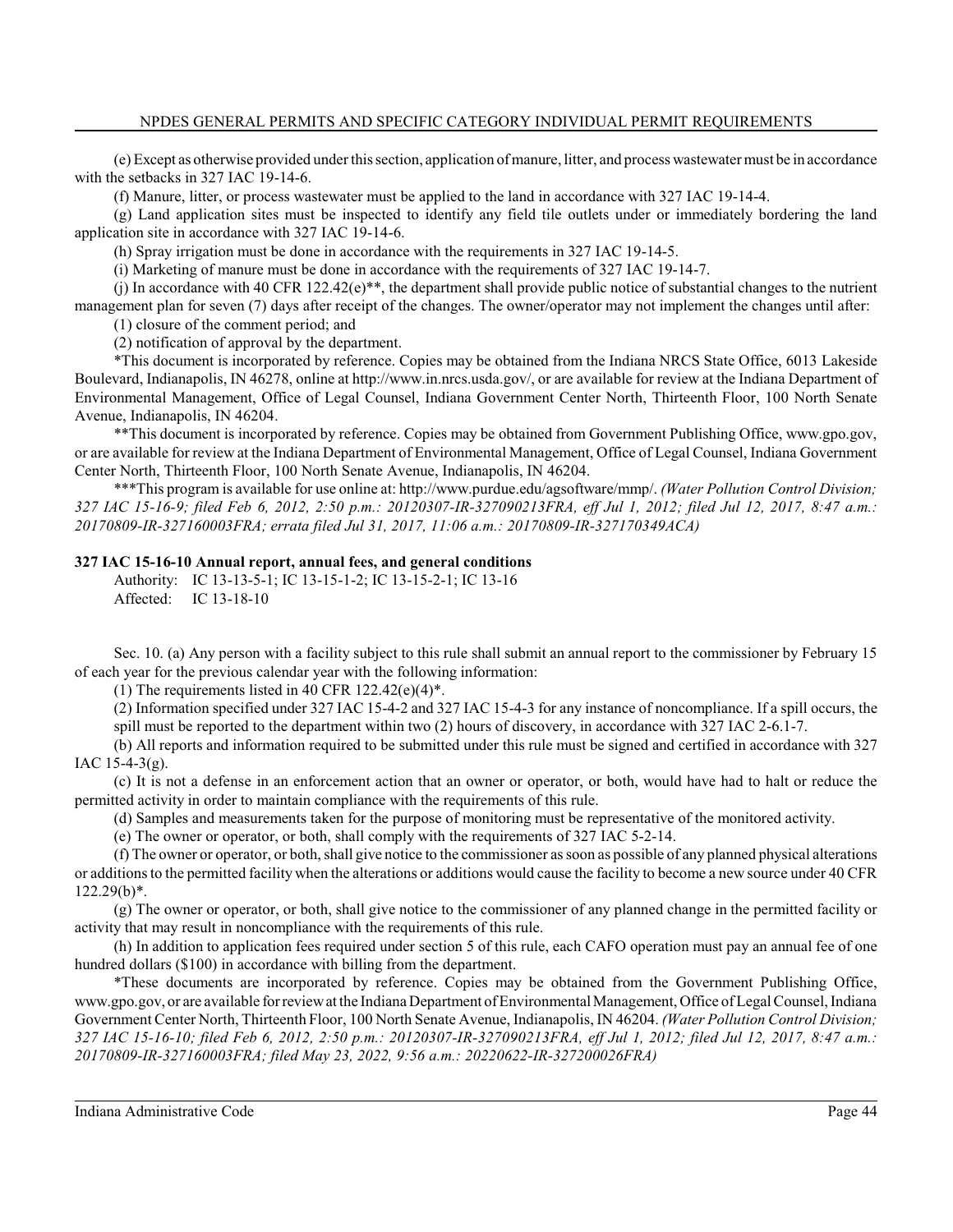### **327 IAC 15-16-11 Operating record**

Authority: IC 13-13-5-1; IC 13-15-1-2; IC 13-15-2-1 Affected: IC 13-18-10

Sec. 11. (a) The following information must be included, maintained, and updated in the operating record:

(1) All valid permits, modifications, and notifications.

(2) The current annual report information required under section 10 of this rule.

(3) The current emergency spill response plan required under 327 IAC 19-13-4.

(4) Marketing and distribution records for five (5) years under 327 IAC 19-14-7.

(5) Updated calculation of minimum acreage required to meet land application requirements under this rule.

(6) Maps required under 327 IAC 19-7-2.

(7) Farmstead plan required under 327 IAC 19-7-3.

(8) Records required under section 7 of this rule and 327 IAC 19-13-1(f).

(9) The storm water records required under 327 IAC 19-11-1(a).

(b) Access to a minimumnumber of acres for land application of manure, litter, or process wastewater must be maintained and documented in the operating record at all times based on the requirements in this rule:

(1) Any acreage identified as part of the minimum required acreage for the application of manure, litter, or process wastewater that is not owned by the owner or operator of the CAFO must be documented in the operating record by land use agreements signed by the property owners on whose property the manure, litter, or process wastewater will or may be applied. If the property is held under a lease or managed by someone other than the property owner, such person in responsible control of the property with authority to approve the land application of manure on the land may sign the land use agreement. The land use agreement shall specify the location of each parcel of land upon which manure may be applied and the available acreage on each parcel after calculation of setbacks.

(2) Copies of any written waivers related to reduction of the property line setback distances by adjoining property owners.

(3) The amount of minimum acreage required to be accessible for land application may be reduced based on the amount of manure that is marketed or distributed.

*(Water Pollution Control Division; 327 IAC 15-16-11; filed Feb 6, 2012, 2:50 p.m.: 20120307-IR-327090213FRA, eff Jul 1, 2012)*

### **327 IAC 15-16-12 Decommissioning, ceasing operation, and transfer of ownership**

Authority: IC 13-14-8-1; IC 13-18-10-4 Affected: IC 13-11-2-40; IC 13-14-12; IC 13-18; IC 13-30

Sec. 12. (a) A CAFO that is decommissioning a manure storage area must do so in accordance with 327 IAC 19-15.

(b) A CAFO that is ceasing operation must do so in accordance with 327 IAC 19-16-3.

(c) Transfer of ownership of a CAFO must be done in accordance with 327 IAC 5-2-6(c). *(Water Pollution Control Division; 327 IAC 15-16-12; filed Feb 6, 2012, 2:50 p.m.: 20120307-IR-327090213FRA, eff Jul 1, 2012)*

## **327 IAC 15-16-13 Transition to the confined feeding operation program in 327 IAC 19**

Authority: IC 13-14-8-1; IC 13-18-10-4

Affected: IC 13-11-2-40; IC 13-14-12; IC 13-18; IC 13-30

Sec. 13. (a) A CAFO that is no longer required to maintain an NPDES permit but meets the definition of a CFO as of the effective date of thisrule must provide written notification to the commissioner of its transition into the CFO program under 327 IAC 19.

(b) Coverage under 327 IAC 19 commences on the effective date of 327 IAC 19 and remains in effect for the duration of time the NPDES permit would have been in effect but in no case longer than five (5) years.

(c) The department shall send a transition form to each CAFO NPDES permit holder prior to the effective date of this rule.